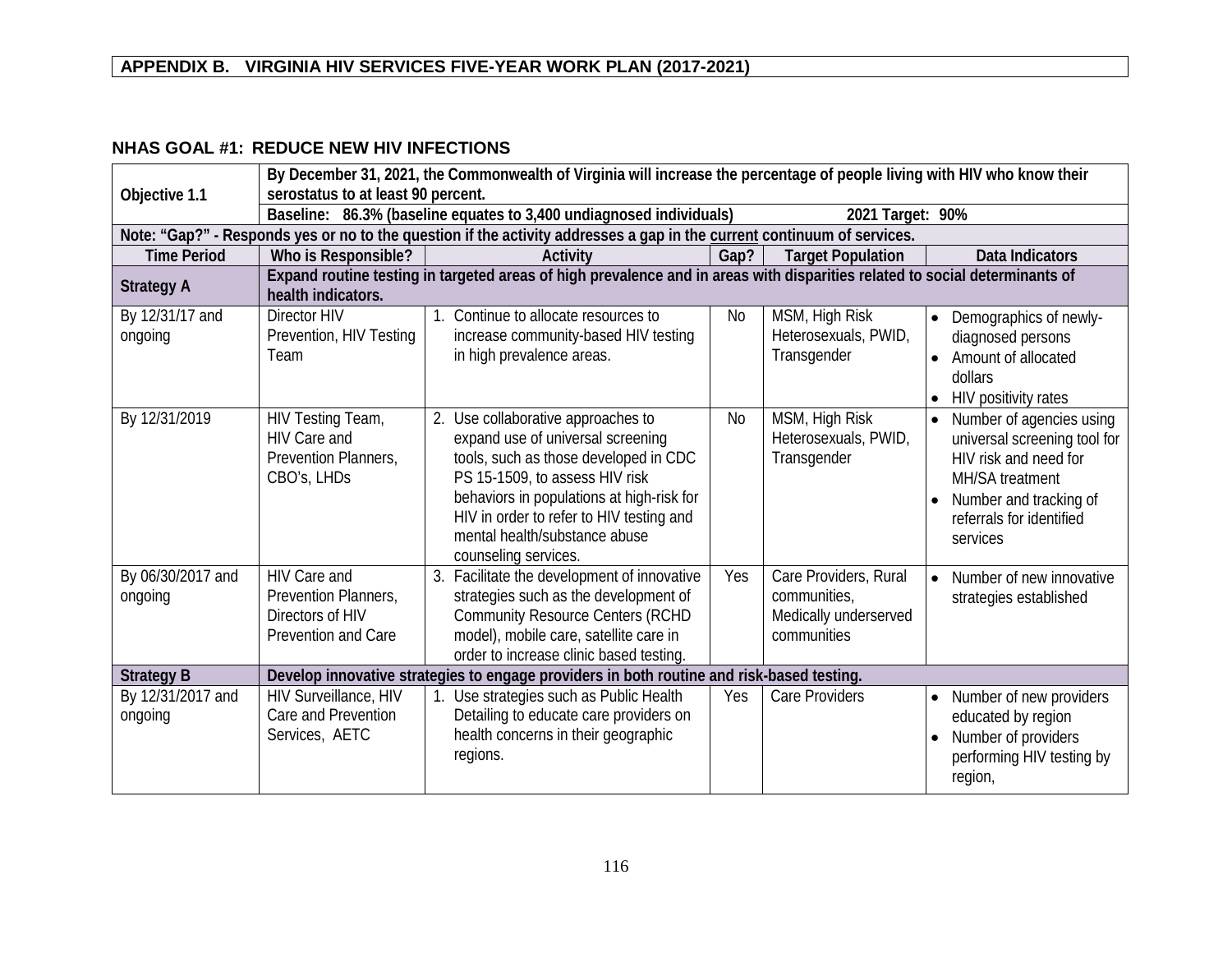| Objective 1.1                                | By December 31, 2021, the Commonwealth of Virginia will increase the percentage of people living with HIV who know their<br>serostatus to at least 90 percent. |                                                                                                                                                                                                                                                                                                                                                                                                    |                  |                                                                                                                    |                                                                                                                                                                                                                                                                                                                                        |  |  |
|----------------------------------------------|----------------------------------------------------------------------------------------------------------------------------------------------------------------|----------------------------------------------------------------------------------------------------------------------------------------------------------------------------------------------------------------------------------------------------------------------------------------------------------------------------------------------------------------------------------------------------|------------------|--------------------------------------------------------------------------------------------------------------------|----------------------------------------------------------------------------------------------------------------------------------------------------------------------------------------------------------------------------------------------------------------------------------------------------------------------------------------|--|--|
|                                              | Baseline: 86.3% (baseline equates to 3,400 undiagnosed individuals)                                                                                            | 2021 Target: 90%                                                                                                                                                                                                                                                                                                                                                                                   |                  |                                                                                                                    |                                                                                                                                                                                                                                                                                                                                        |  |  |
|                                              | Note: "Gap?" - Responds yes or no to the question if the activity addresses a gap in the current continuum of services.                                        |                                                                                                                                                                                                                                                                                                                                                                                                    |                  |                                                                                                                    |                                                                                                                                                                                                                                                                                                                                        |  |  |
| <b>Time Period</b>                           | Who is Responsible?                                                                                                                                            | Activity                                                                                                                                                                                                                                                                                                                                                                                           | Gap?             | <b>Target Population</b>                                                                                           | <b>Data Indicators</b>                                                                                                                                                                                                                                                                                                                 |  |  |
| By 6/30/2017 and<br>Ongoing                  | <b>AETC</b>                                                                                                                                                    | 2. Reinforcement of routine HIV screening<br>by care providers for patients >15 years<br>through educational strategies<br>supported by the AETC's.                                                                                                                                                                                                                                                | <b>No</b>        | <b>Care Providers</b>                                                                                              | Number of AETC-led<br>$\bullet$<br>educational sessions                                                                                                                                                                                                                                                                                |  |  |
| <b>Strategy C</b>                            |                                                                                                                                                                | Expand and/or develop innovative models of targeted testing to high-risk populations.                                                                                                                                                                                                                                                                                                              |                  |                                                                                                                    |                                                                                                                                                                                                                                                                                                                                        |  |  |
| By 6/30/2017 and<br>Ongoing<br>By 12/31/2017 | HIV Testing Team,<br>CBO's,, LHDs<br>HIV Testing Team,                                                                                                         | 1. No Wrong Door HIV Testing Approach:<br>a. Expand pharmacy-based testing<br>using the social determinants of<br>poverty, race, ethnicity, and<br>medically underserved<br>geographical locations to target<br>population at risk;<br>b. Expand home testing for MSM; and<br>c. Offer integrated HIV/HCV testing<br>for People Who Inject Drugs<br>(PWIDs).<br>2. Expand use of social networking | <b>No</b><br>Yes | MSM, (PWIDs),<br>Persons at high-risk for<br>HIV in medically<br>underserved areas<br><b>High Risk Populations</b> | Number of HIV tests<br>$\bullet$<br>conducted through<br>pharmacies as shown on<br>HIV testing forms<br>Number of home tests<br>$\bullet$<br>sent out<br>Demographics of persons<br>$\bullet$<br>receiving HIV Testing<br>HIV positivity rate<br>$\bullet$<br>Uptake of HIV/HCV testing<br>for PWIDs<br>Number of new SNS<br>$\bullet$ |  |  |
|                                              | CBOs, DIS/SODA                                                                                                                                                 | strategies (SNS) to engage high-risk<br>populations in HIV testing.                                                                                                                                                                                                                                                                                                                                | <b>No</b>        |                                                                                                                    | programs implemented<br>Positivity rate of SNS<br>programs                                                                                                                                                                                                                                                                             |  |  |
| By 12/31/2017                                | LHD, SODA, HIV<br>Testing Team, HIV<br>Prevention Team,                                                                                                        | 3. Increase the number of clients at Local<br>Health Departments (LHDs) who<br>receive syphilis and HIV testing when<br>being screened for chlamydia and<br>gonorrhea (C/G).                                                                                                                                                                                                                       | Yes              | <b>High Risk Populations</b>                                                                                       | Number of total early<br>$\bullet$<br>syphilis testing reported by<br><b>LHDs</b><br>Number of STD records<br>submitted with C/G<br>screenings only                                                                                                                                                                                    |  |  |
| BY 12/30/2017                                | Social Media<br>Coordinator, CBOs,<br>Social Media                                                                                                             | 4. Develop initiatives to address stigma as<br>it relates to low engagement in HIV and<br>STD testing.                                                                                                                                                                                                                                                                                             | Yes              | MSM, Persons of color,<br>PWIDs, other -<br>populations engaged in                                                 | $\bullet$<br>Number of new social<br>media campaigns<br>addressing stigma                                                                                                                                                                                                                                                              |  |  |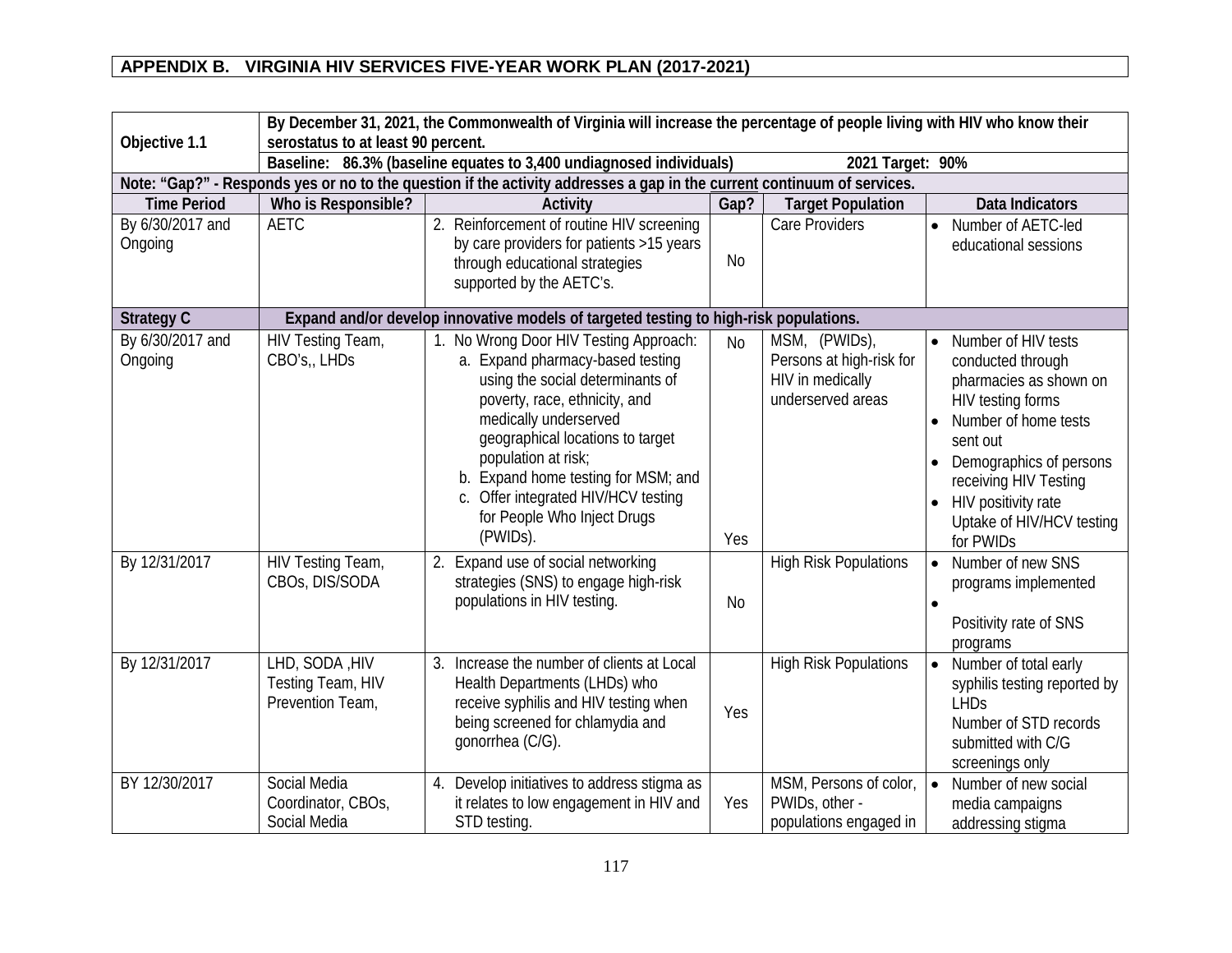| Objective 1.1      | By December 31, 2021, the Commonwealth of Virginia will increase the percentage of people living with HIV who know their<br>serostatus to at least 90 percent. |                                                                                                                                                                                                                           |           |                                                                                                                                                           |                                                                                                                                                                                                    |  |
|--------------------|----------------------------------------------------------------------------------------------------------------------------------------------------------------|---------------------------------------------------------------------------------------------------------------------------------------------------------------------------------------------------------------------------|-----------|-----------------------------------------------------------------------------------------------------------------------------------------------------------|----------------------------------------------------------------------------------------------------------------------------------------------------------------------------------------------------|--|
|                    |                                                                                                                                                                | Baseline: 86.3% (baseline equates to 3,400 undiagnosed individuals)<br>2021 Target: 90%                                                                                                                                   |           |                                                                                                                                                           |                                                                                                                                                                                                    |  |
|                    |                                                                                                                                                                | Note: "Gap?" - Responds yes or no to the question if the activity addresses a gap in the current continuum of services.                                                                                                   |           |                                                                                                                                                           |                                                                                                                                                                                                    |  |
| <b>Time Period</b> | Who is Responsible?                                                                                                                                            | Activity                                                                                                                                                                                                                  | Gap?      | <b>Target Population</b>                                                                                                                                  | <b>Data Indicators</b>                                                                                                                                                                             |  |
|                    | Contractors                                                                                                                                                    |                                                                                                                                                                                                                           |           | high risk behaviors for<br>HIV exposure                                                                                                                   |                                                                                                                                                                                                    |  |
| By 6/30/2017       | <b>HIV Testing Team</b>                                                                                                                                        | 5. Facilitate the development of at least<br>one new partnership or collaboration<br>with non-traditional partners to provide<br>HIV testing and counseling services.                                                     | Yes       | <b>Potential Partners for</b><br><b>HIV</b> testing                                                                                                       | Number of new<br>$\bullet$<br>partnerships and<br>collaborations developed                                                                                                                         |  |
| <b>Strategy D</b>  |                                                                                                                                                                | Identify and help facilitate systems changes to barriers that prevent third-party payment of routine HIV testing and screening.                                                                                           |           |                                                                                                                                                           |                                                                                                                                                                                                    |  |
| By 12/31/2017      | /HIV Prevention<br>Director, HIV Testing<br>Team, DMAS                                                                                                         | 1. Collaborate with Virginia Medicaid to<br>change DMAS policy to allow<br>reimbursement routine HIV testing<br>rather than diagnostic testing only                                                                       | Yes       | Medicaid patients                                                                                                                                         | Policy changed and<br>$\bullet$<br>communicated to Medicaid<br>providers                                                                                                                           |  |
| By 6/30/2017       | <b>Third Party Billing</b><br>Specialist                                                                                                                       | 2. Contracted billing specialist to provide<br>training and capacity building<br>assistance to CBOs and local health<br>departments on third-party billing.                                                               | Yes       | <b>CBOS and LHD</b>                                                                                                                                       | Number of CBOs/LHDs<br>$\bullet$<br>trained on 3rd party billing<br>Number of CBOs/LHDs<br>implementing 3rd party<br>billing                                                                       |  |
| <b>Strategy E</b>  |                                                                                                                                                                | Engage injection drug users in HIV and Hepatitis C virus (HCV) testing as part of DDP's Drug User Health Initiative.                                                                                                      |           |                                                                                                                                                           |                                                                                                                                                                                                    |  |
| By 1/31/2017       | HIV Testing Team, HIV<br>Care and Prevention<br>Planners, Hepatitis<br>Team                                                                                    | 1. Identify additional HIV and Hepatitis C<br>testing opportunities and partners with<br>agencies and private businesses who<br>provide substance abuse disorder<br>treatment and/or services.                            | <b>No</b> | PWIDs, MSM, HRH                                                                                                                                           | Number of new<br>agreements formed with<br>SA Centers to provide<br><b>HIV/HCV</b> testing<br>Number of new SA/MH<br>$\bullet$<br>facilities performing<br><b>HIV/HCV</b> tests                    |  |
| By 6/30/2017       | <b>HIV Prevention and</b><br>Care Team,<br><b>HIV Care and</b><br>Prevention Planners,<br><b>HIV Services</b><br>Coordinators, HIV<br>Provider network         | 2. Expand drug user health initiatives that<br>allow for collaborative efforts with<br>infectious disease clinics, mental<br>health, substance abuse, criminal<br>justice, and educational agencies and<br>organizations. | <b>No</b> | CBOs, Governmental<br>Agencies, ID clinics,<br>MH/SA treatment<br>facilities, Educational<br>facilities, LHD, and<br>other organizations<br>serving PWIDs | $\bullet$<br>Number of MOA/MOUs<br>with agencies serving<br>PWIDs/ substance users<br>RW and other funding<br>$\bullet$<br>amounts allocated for<br>expanded services for<br>PWIDs/substance users |  |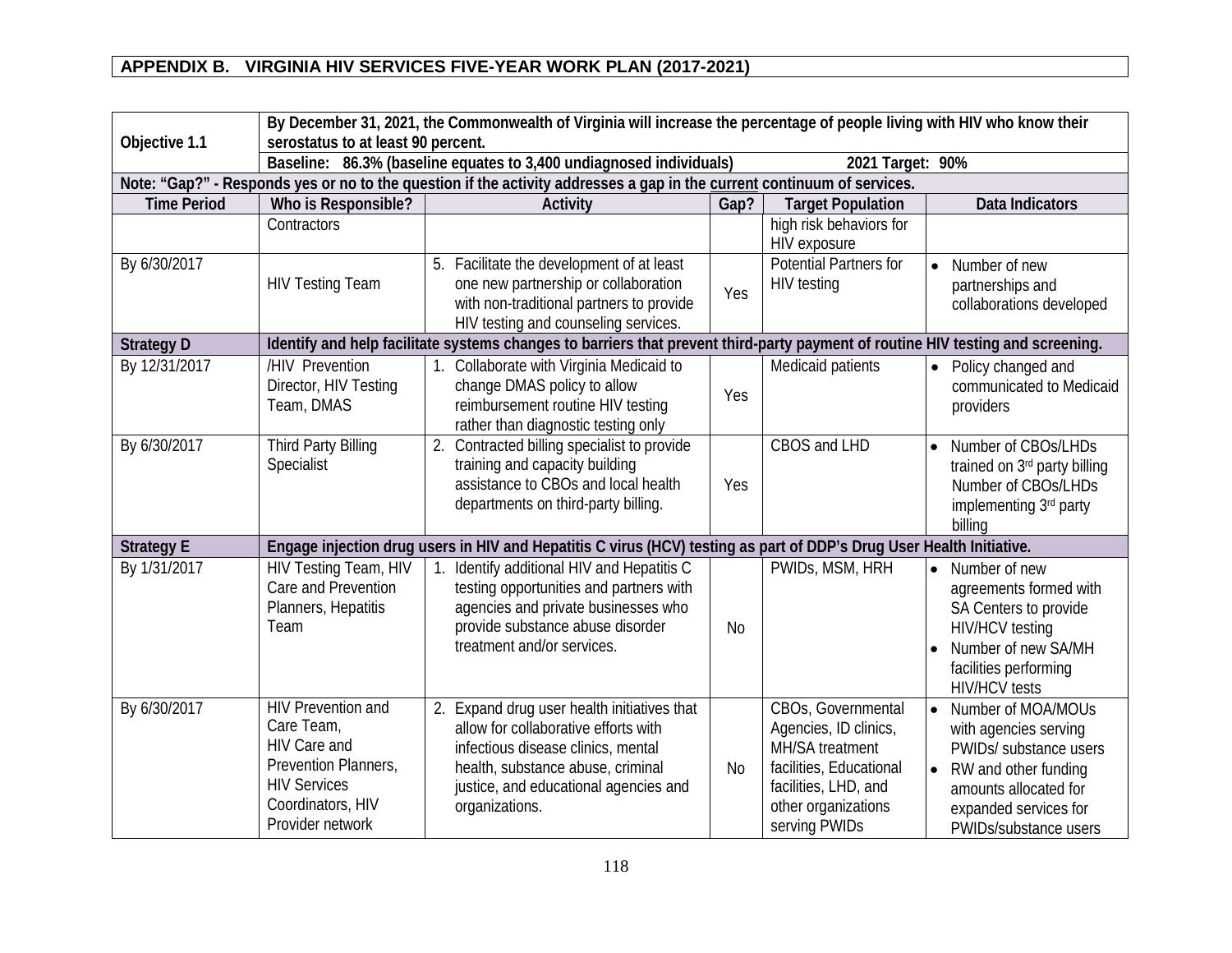| By December 31, 2021, the Commonwealth of Virginia will increase the percentage of people living with HIV who know their<br>serostatus to at least 90 percent.<br>Objective 1.1 |                                                                                            |                                                                                                                                                                    |      |                                                                               |                                                                                                                                                                                                 |
|---------------------------------------------------------------------------------------------------------------------------------------------------------------------------------|--------------------------------------------------------------------------------------------|--------------------------------------------------------------------------------------------------------------------------------------------------------------------|------|-------------------------------------------------------------------------------|-------------------------------------------------------------------------------------------------------------------------------------------------------------------------------------------------|
|                                                                                                                                                                                 |                                                                                            | Baseline: 86.3% (baseline equates to 3,400 undiagnosed individuals)                                                                                                |      | 2021 Target: 90%                                                              |                                                                                                                                                                                                 |
|                                                                                                                                                                                 |                                                                                            | Note: "Gap?" - Responds yes or no to the question if the activity addresses a gap in the current continuum of services.                                            |      |                                                                               |                                                                                                                                                                                                 |
| <b>Time Period</b>                                                                                                                                                              | Who is Responsible?                                                                        | Activity                                                                                                                                                           | Gap? | <b>Target Population</b>                                                      | Data Indicators                                                                                                                                                                                 |
| By 12/30/2017                                                                                                                                                                   | HIV Care and<br>Prevention Planners,<br>AETC, Hepatitis and<br><b>HIV Prevention Teams</b> | Educate and engage Virginia's Drug<br>3.<br>Courts to mandate court-ordered HIV<br>and Hepatitis C testing for offenders<br>with an opioid related offense, and to | Yes  | PWIDs and other<br>substance users<br>receiving Drug Court<br><b>Services</b> | from baseline year of 2016<br>Number of clients<br>receiving services from<br>baseline year of 2016<br>Number of MOA/MOU with<br>$\bullet$<br>Drug Courts completed,<br>Number of court-ordered |
|                                                                                                                                                                                 |                                                                                            | inform and encourage HIV testing for<br>all offenders.                                                                                                             |      |                                                                               | HIV and HCV tests<br>HIV positivity rate                                                                                                                                                        |
| By 12/31/18                                                                                                                                                                     | HIV Testing Team,<br><b>Hepatitis Team</b>                                                 | 4. Expanded HIV and Hepatitis C test<br>sites in counties designated by CDC as<br>vulnerable to outbreaks                                                          |      | <b>PWIDs</b>                                                                  | Number of new sites<br>$\bullet$<br>providing HIV/HCV testing                                                                                                                                   |

| Objective 1.2      | By December 31, 2021, the Virginia Department of Health increase HIV testing among men to 58,350. |                                                                                                                                                                                                                               |           |                                     |                                                                                                                                                             |  |  |
|--------------------|---------------------------------------------------------------------------------------------------|-------------------------------------------------------------------------------------------------------------------------------------------------------------------------------------------------------------------------------|-----------|-------------------------------------|-------------------------------------------------------------------------------------------------------------------------------------------------------------|--|--|
|                    | Baseline: 33,341                                                                                  |                                                                                                                                                                                                                               |           | 2021 Target: 58,350                 |                                                                                                                                                             |  |  |
| <b>Time Period</b> | Who is Responsible?                                                                               | Activity                                                                                                                                                                                                                      | Gap?      | <b>Target Population</b>            | Data Indicators                                                                                                                                             |  |  |
| <b>Strategy A</b>  |                                                                                                   | Improve current methods for engaging MSM populations in HIV prevention and testing.                                                                                                                                           |           |                                     |                                                                                                                                                             |  |  |
| By 12/31/2017      | PS15-1509<br>Collaboratives, LHDs,<br><b>HIV Testing Team</b>                                     | 1. Increase HIV testing among MSM in the<br>Virginia Beach/Norfolk/Newport News<br>MSA and the DC/Maryland/ Virginia<br>MSA to engage more MSM in 4th<br>generation and rapid HIV testing within<br>those geographic regions. | <b>No</b> | MSM of Color in both<br><b>MSAs</b> | • Number of $4th$ generation<br>HIV tests performed<br>• Demographics of persons<br>receiving HIV tests<br>• Location of HIV tests<br>• HIV positivity rate |  |  |
| By 12/30/2017      | HIV Testing Team,<br>Planners, HIV<br>Prevention Team,<br>PS15-1509 Team                          | 2. Increase community-based HIV testing<br>partners in these MSAs, by engaging<br>new partners in collaborative efforts to<br>provide services to MSM.                                                                        | Yes       | <b>MSM</b>                          | • Number of MOAs/MOUs<br>with new HIV testing<br>providers that provide<br>testing services to MSM                                                          |  |  |
| By 6/30/2017       | Social Media<br>Contractors, Social                                                               | 3. Explore new social marketing and media<br>venues that would increase the number                                                                                                                                            | <b>No</b> | <b>MSM</b>                          | Number of Home HIV<br>$\bullet$<br>Test Kits distributed to                                                                                                 |  |  |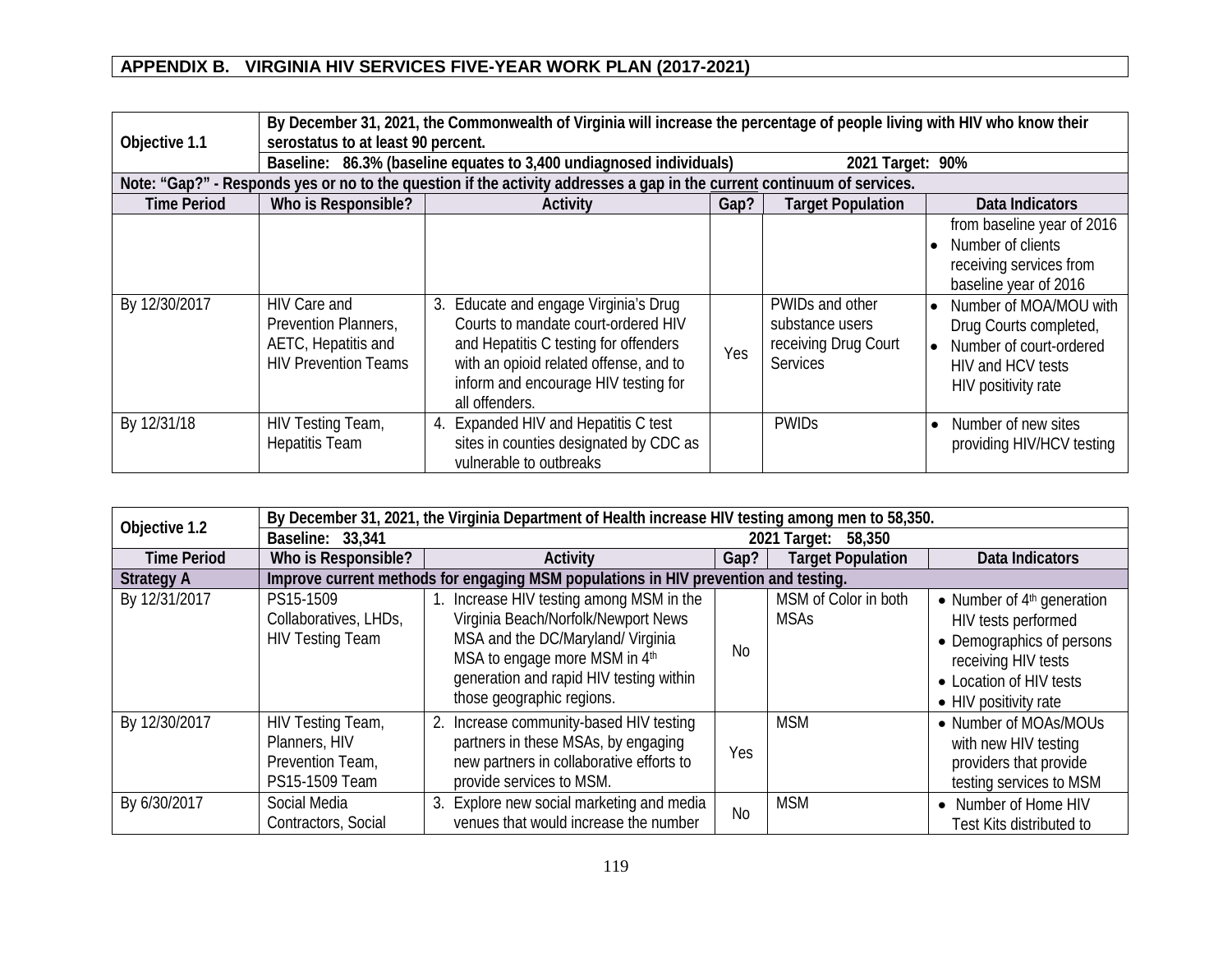| By December 31, 2021, the Virginia Department of Health increase HIV testing among men to 58,350.<br>Objective 1.2 |                                                                                             |                                                                                                                                                                                                                                                                                                                |      |                                                                                   |                                                                                                                                                                                                                                   |
|--------------------------------------------------------------------------------------------------------------------|---------------------------------------------------------------------------------------------|----------------------------------------------------------------------------------------------------------------------------------------------------------------------------------------------------------------------------------------------------------------------------------------------------------------|------|-----------------------------------------------------------------------------------|-----------------------------------------------------------------------------------------------------------------------------------------------------------------------------------------------------------------------------------|
|                                                                                                                    | Baseline: 33,341                                                                            |                                                                                                                                                                                                                                                                                                                |      | 2021 Target: 58,350                                                               |                                                                                                                                                                                                                                   |
| <b>Time Period</b>                                                                                                 | Who is Responsible?                                                                         | Activity                                                                                                                                                                                                                                                                                                       | Gap? | <b>Target Population</b>                                                          | Data Indicators                                                                                                                                                                                                                   |
|                                                                                                                    | Media Coordinator, HIV<br><b>Testing Team</b>                                               | of MSM who receive home test kits in<br>these MSAs.                                                                                                                                                                                                                                                            |      |                                                                                   | <b>MSM</b><br>• Referral source for Home<br><b>Test Kit</b><br>• HIV positivity rate                                                                                                                                              |
| By 6/30/2018                                                                                                       | <b>HIV Testing</b><br>Contractors, HIV<br><b>Prevention Specialists</b>                     | 4. Facilitate community based HIV testing<br>efforts focusing on males, particularly<br>MSM of color in the Virginia<br>Beach/Norfolk/Newport News MSA and<br>the DC/Maryland/ Virginia MSA, in<br>which funding is contractually linked to<br>the number of HIV tests performed with<br>MSM and MSM of color. | Yes  | <b>MSM</b>                                                                        | • Number of MSM-specific<br>HIV testing contracts<br>signed<br>• Number of MSM HIV tests<br>• HIV positivity rate                                                                                                                 |
| <b>Strategy B</b>                                                                                                  | toward men.                                                                                 | Address Sexual Health and HIV as part of the holistic health needs of all men by facilitation of community health efforts aimed                                                                                                                                                                                |      |                                                                                   |                                                                                                                                                                                                                                   |
| By12/30/2017                                                                                                       | HIV Care and<br>Prevention Planners,<br>HIV Prevention and<br>HIV Care, SODA,<br>CBOs, LHDs | 1. Collaborate with other agencies and<br>organizations to promote holistic and<br>sexual health programs aimed at males,<br>particularly males 15-34 years old.                                                                                                                                               | Yes  | All men engaging in<br>behaviors that would<br>put them at risk for<br><b>HIV</b> | • Number of MOAs/MOUs<br>with organizations serving<br>males to provide holistic<br>services, including HIV<br>and STD testing                                                                                                    |
| By 12/30/2018                                                                                                      | <b>AETC, HIV Testing</b><br>Teams, HIV<br>Prevention, PS15-1509<br>and 1506 teams           | 2. Provide support and training to LHDs<br>and other medical providers to establish<br>men's clinics that provide general health<br>and sexual health screenings.                                                                                                                                              | Yes  | All men engaging in<br>behaviors that would<br>put them at risk for<br><b>HIV</b> | • Number of men's clinics<br>provided by LHDs and<br>other medical providers                                                                                                                                                      |
| By 6/30/2017                                                                                                       | AETCs, DDP<br>workgroup                                                                     | 3. Provide physicians with tools and<br>training that help facilitate routine HIV<br>testing during health care visits with<br>males 15-34 years old.<br>Opt-out testing<br>Standing lab-orders for HIV testing<br>Electronic medical record<br>reminders                                                      | No   | All men engaging in<br>behaviors that would<br>put them at risk for<br><b>HIV</b> | • Number of trainings for<br>physicians<br>• Medicaid testing in men<br>ages 15-34 through<br>existing DMAS<br>agreements or new<br>agreements via<br>partnerships with Medicaid<br>Affinity Group (also see<br>Objective 4.1(E). |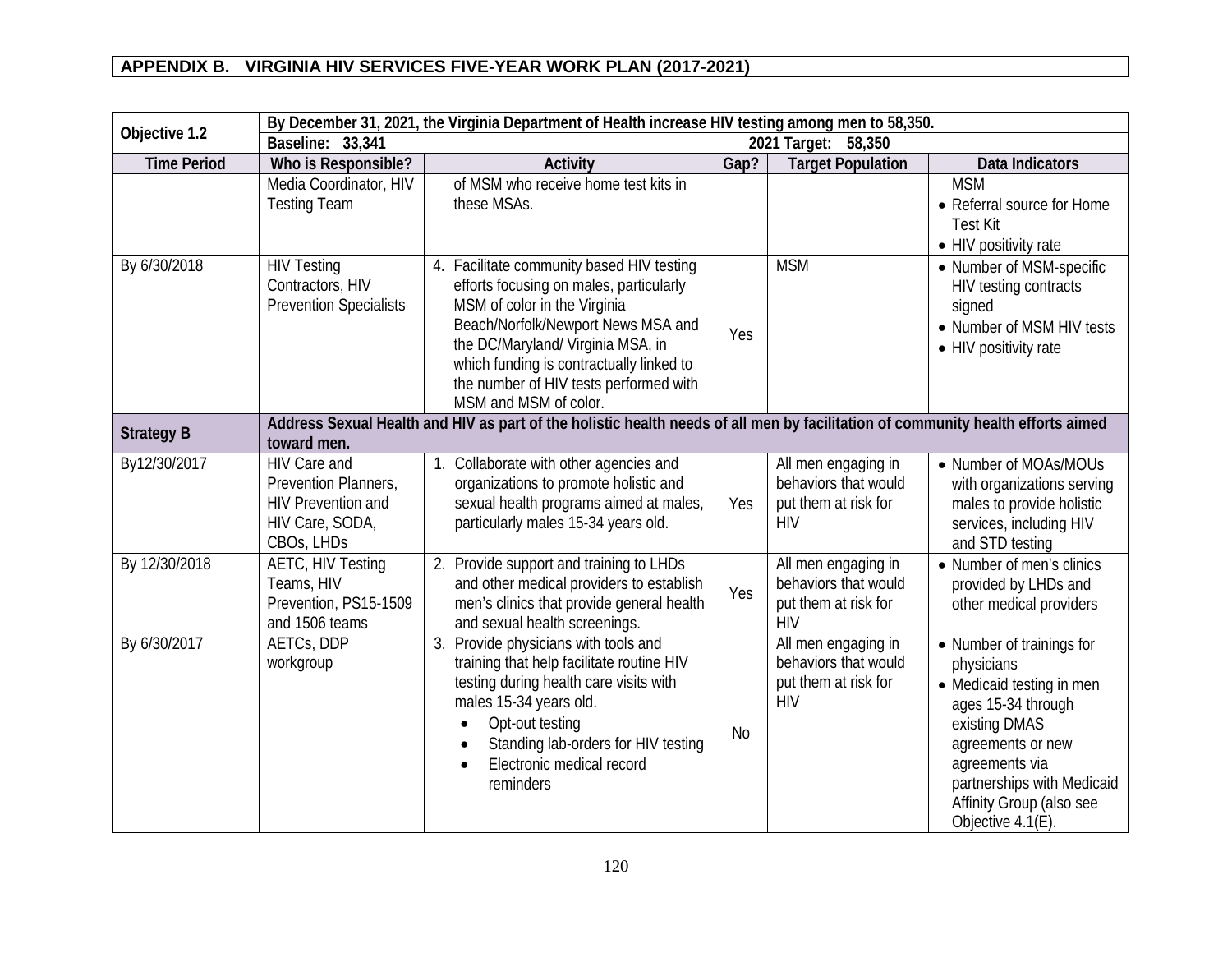| By December 31, 2021, the Virginia Department of Health increase HIV testing among men to 58,350. |                                                                                                      |                                                                                                                                                                                                                                                                                                                           |      |                                                       |                                                                                                                                                               |
|---------------------------------------------------------------------------------------------------|------------------------------------------------------------------------------------------------------|---------------------------------------------------------------------------------------------------------------------------------------------------------------------------------------------------------------------------------------------------------------------------------------------------------------------------|------|-------------------------------------------------------|---------------------------------------------------------------------------------------------------------------------------------------------------------------|
| Objective 1.2                                                                                     | Baseline: 33,341                                                                                     |                                                                                                                                                                                                                                                                                                                           |      | 2021 Target: 58,350                                   |                                                                                                                                                               |
| <b>Time Period</b>                                                                                | Who is Responsible?                                                                                  | Activity                                                                                                                                                                                                                                                                                                                  | Gap? | <b>Target Population</b>                              | Data Indicators                                                                                                                                               |
| By 12/30/2017                                                                                     | <b>HIV Prevention Team,</b><br>HIV Care and<br><b>Prevention Planners</b>                            | Form partnerships with organizations<br>4.<br>that provide services addressing men's<br>health needs, particularly those serving<br>young men, such as the Partnership for<br>Male Youth, in Washington, DC.                                                                                                              | Yes  | Men of all orientations<br>who are at risk for HIV    | • Number of MOA/MOUs<br>signed with organization or<br>other documentation<br>providing evidence of<br>collaboration                                          |
| By 6/30/2017                                                                                      | CBOs, LHD, HIV<br>Prevention Specialists,<br><b>HIV Services</b><br>Coordinators PS 15-<br>1509 team | 5. Increase patient navigation services to<br>all men at risk for HIV to increase the<br>utilization of health care by males.                                                                                                                                                                                             | Yes  | Men of all orientations<br>who are at risk for HIV    | • Number of males receiving<br>patient navigation services<br>• Number of new<br>partnerships with the<br>Department of Veteran<br>Affairs sites in the state |
| By 12/30/2017                                                                                     | Social Media<br>Contractors, Social<br>Media Coordinator, HIV<br>Testing Team,                       | Design social marketing and social<br>6.<br>media messaging to target men in<br>general to engage in regular HIV<br>testing, rather than just MSM; as well as<br>strategic collaboration with the<br>Department of Veterans Affairs which<br>also designs social media campaigns<br>for testing and care for service men. | Yes  | Men of all orientations<br>with HIV Risk<br>behaviors | • Demographics of men<br>testing for HIV that identify<br>social media as referral<br>source                                                                  |
| <b>Strategy C</b>                                                                                 |                                                                                                      | Use innovative ways to reach men by introducing HIV testing for men to sites atypical of providing HIV testing for men, and by<br>introducing HIV testing to sites/events most likely to receive men                                                                                                                      |      |                                                       |                                                                                                                                                               |
| By 12/30/2021                                                                                     | <b>HIV Testing Team,</b><br><b>Urgent Care Centers</b>                                               | 1. Provide HIV testing for men at urgent<br>care centers                                                                                                                                                                                                                                                                  | Yes  | All men visiting urgent<br>care centers               | • Proportion of men tested<br>for HIV who were tested at<br>urgent care centers                                                                               |
| By 12/30/2021                                                                                     | CBOs, Sports Medicine<br>Centers                                                                     | 2. Provide HIV testing at sports medicine<br>centers                                                                                                                                                                                                                                                                      | Yes  | All men visiting sports<br>medicine centers           | • Proportion of men tested<br>for HIV who were tested at<br>sports medicine centers                                                                           |
| By 12/30/2021                                                                                     | CBOs                                                                                                 | 3. Use a community-based testing<br>approach to test men at gyms, gambling<br>facilities and college fraternity events                                                                                                                                                                                                    | Yes  | Men                                                   | • Proportion of men tested<br>from community-based<br>interventions                                                                                           |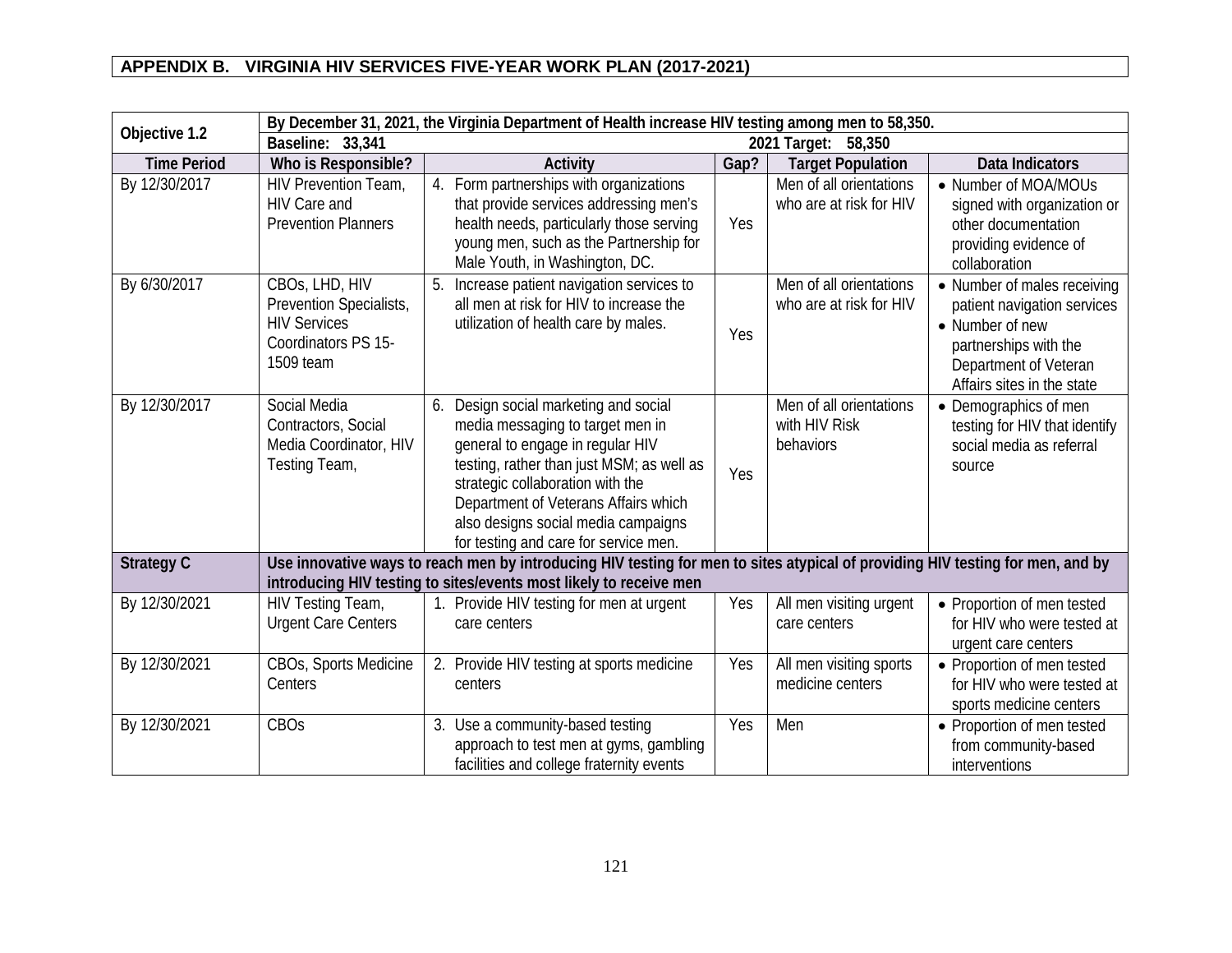| By December 31, 2021, the Commonwealth of Virginia will reduce the number of new HIV diagnoses by at least 25%.<br>Objective 1.3 |                                                                                                         |                                                                                                                                                                                                 |           |                                                                                                                                           |                                                                                                                                                                                                |
|----------------------------------------------------------------------------------------------------------------------------------|---------------------------------------------------------------------------------------------------------|-------------------------------------------------------------------------------------------------------------------------------------------------------------------------------------------------|-----------|-------------------------------------------------------------------------------------------------------------------------------------------|------------------------------------------------------------------------------------------------------------------------------------------------------------------------------------------------|
|                                                                                                                                  | Baseline: 950 newly-diagnosed cases                                                                     |                                                                                                                                                                                                 |           |                                                                                                                                           | 2021 Target: 713 newly-diagnosed cases                                                                                                                                                         |
| <b>Time Period</b>                                                                                                               | Who is Responsible?                                                                                     | Activity                                                                                                                                                                                        | Gap?      | <b>Target Population</b>                                                                                                                  | Data Indicators                                                                                                                                                                                |
| <b>Strategy A</b>                                                                                                                |                                                                                                         | Implement and/or expand use of biomedical interventions in high-risk populations, i.e., pre-exposure prophylaxis (PrEP) and<br>non-occupational post-exposure prophylaxis (nPEP).               |           |                                                                                                                                           |                                                                                                                                                                                                |
| By 6/30/2018                                                                                                                     | Social Media<br>Coordinator, Social<br>Media Contractors,<br>PS15-1506 Team,<br><b>PrEP Coordinator</b> | 1. Use focused social media and<br>marketing efforts to promote<br>PrEP and nPEP to targeted<br>populations.                                                                                    | Yes       | MSM, PWID, partners<br>of PLWH, sex<br>workers, victims of<br>sexual assault,<br>transgender persons,<br>high-risk<br>heterosexuals (HRH) | Number of social media<br>campaigns implemented to<br>targeted populations                                                                                                                     |
| By 12/30/2016                                                                                                                    | PrEP Coordinator,<br>LHDs, Other clinical<br>care staff interested in<br>providing PrEP                 | 2. Establish PrEP and nPEP clinics<br>in local health departments and<br>other community clinical health<br>centers, and regional PrEP<br>clinics in rural areas.                               | Yes       | MSM, PWID, partners<br>of PLWH, sex<br>workers, victims of<br>sexual assault,<br>transgender persons,<br><b>HRH</b>                       | Number of new PrEP/nPEP<br>clinics or service access points<br>established                                                                                                                     |
| By 12/31/2017 and<br>Ongoing                                                                                                     | <b>HIV Prevention</b><br>Director, HIV<br>Prevention, 3rd Party<br><b>Billing Team</b>                  | 3. Continue to seek funding for<br>medications used for PrEP and<br>nPEP, lab costs, and medical<br>visits to ensure all Virginians who<br>can benefit from these<br>interventions have access. | <b>No</b> | Persons at high-risk<br>not able to afford<br>PrEP/nPEP                                                                                   | Number of funding opportunities<br>identified for allocations, proposal<br>drafting, and partnerships.<br>Amount of funding secured and<br>allocated to support PrEP/nPEP<br>and related costs |
| By 12/31/2018                                                                                                                    | <b>HIV Prevention</b><br>Director, HIV<br>Prevention, 3rd Party<br><b>Billing Team</b>                  | 4. Develop policy on program<br>income that directs use for PreP<br>and nPEP protocols.                                                                                                         | Yes       | Persons at high-risk<br>not able to afford<br>PreP/nPEP                                                                                   | Development of policy<br>$\bullet$                                                                                                                                                             |
| <b>Strategy B</b>                                                                                                                |                                                                                                         | Ensure access to free condoms to high-risk populations statewide.                                                                                                                               |           |                                                                                                                                           |                                                                                                                                                                                                |
| Annually                                                                                                                         | <b>Condom Distribution</b><br>Coordinator, CBOs,<br>LHD, other care<br>providers                        | Expand the number of providers<br>in DDP's Condom Distribution<br>Network.                                                                                                                      | <b>No</b> | Persons at high risk<br>for HIV, PLWH and<br>their sex partners                                                                           | Numbers of condom distributors<br>$\bullet$<br>annually                                                                                                                                        |
| Annually                                                                                                                         | <b>Condom Distribution</b><br>Coordinator, HIV<br>Prevention and Care                                   | 2. Expand condom distribution in<br>non-traditional settings (e.g.,<br>gyms and recreational facilities;                                                                                        | <b>No</b> | Persons at high risk<br>for HIV, PLWH and<br>their sex partners                                                                           | Number of non-traditional<br>$\bullet$<br>condom distribution sites                                                                                                                            |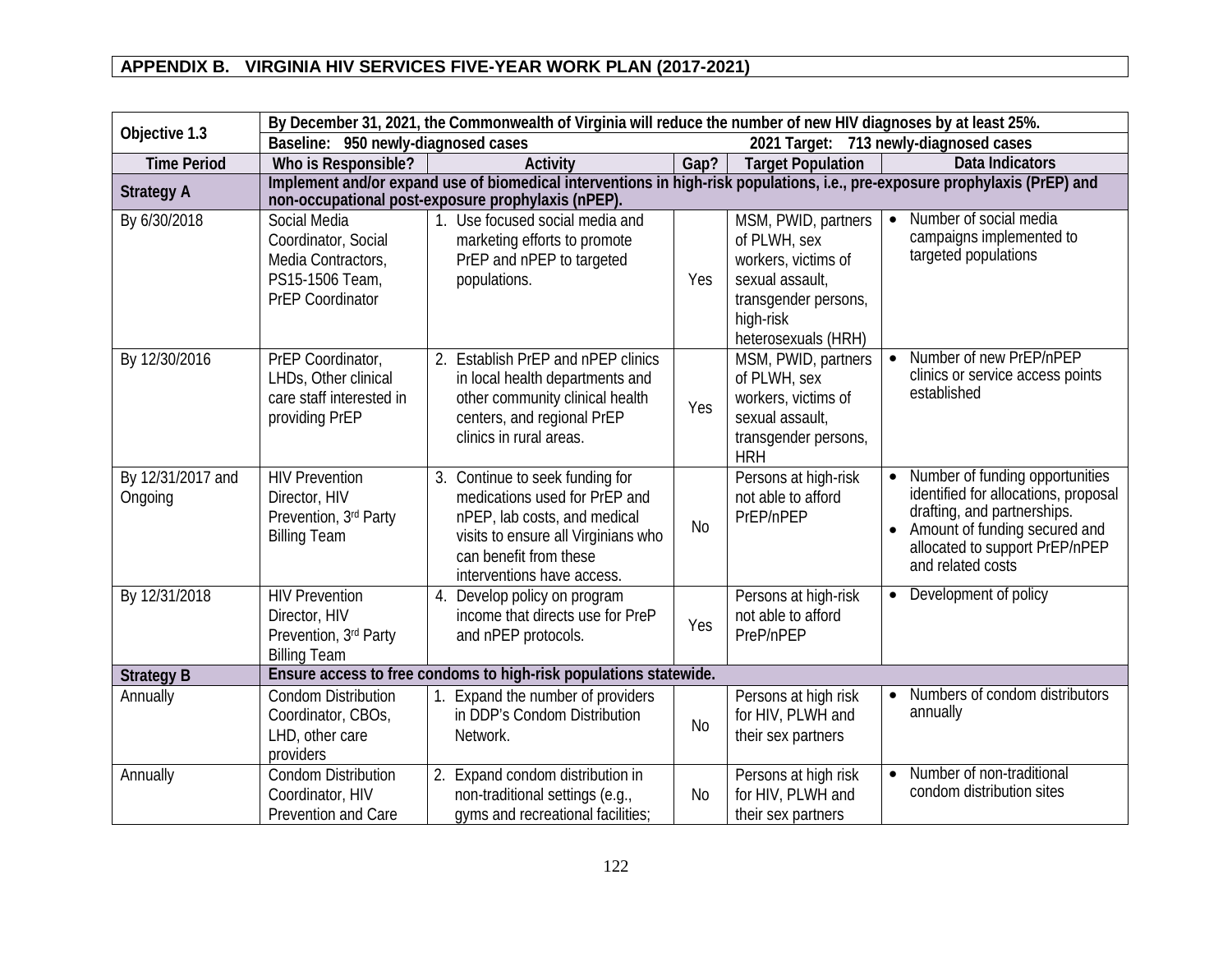| Objective 1.3           | By December 31, 2021, the Commonwealth of Virginia will reduce the number of new HIV diagnoses by at least 25%. |                                                                                                                                                                                                       |           |                                                                                                |                                                                                                                                                                                                                                                                                                                                              |  |
|-------------------------|-----------------------------------------------------------------------------------------------------------------|-------------------------------------------------------------------------------------------------------------------------------------------------------------------------------------------------------|-----------|------------------------------------------------------------------------------------------------|----------------------------------------------------------------------------------------------------------------------------------------------------------------------------------------------------------------------------------------------------------------------------------------------------------------------------------------------|--|
|                         | Baseline: 950 newly-diagnosed cases                                                                             |                                                                                                                                                                                                       |           |                                                                                                | 2021 Target: 713 newly-diagnosed cases                                                                                                                                                                                                                                                                                                       |  |
| <b>Time Period</b>      | Who is Responsible?                                                                                             | Activity                                                                                                                                                                                              | Gap?      | <b>Target Population</b>                                                                       | Data Indicators                                                                                                                                                                                                                                                                                                                              |  |
| <b>Strategy C</b>       | Planners, CBOs                                                                                                  | places that sell alcohol; and<br>substance abuse treatment<br>centers)<br>Expand the implementation of effective behavioral interventions with PLWH and high-risk negative populations and/or in high |           |                                                                                                |                                                                                                                                                                                                                                                                                                                                              |  |
|                         | prevalence regions.                                                                                             |                                                                                                                                                                                                       |           |                                                                                                |                                                                                                                                                                                                                                                                                                                                              |  |
| Annually                | <b>HIV Prevention and</b><br>Care team members<br>who write RFPs, DDP<br>leadership                             | Provide a menu of recommended<br>interventions in Request for<br>Proposals on high-impact<br>prevention and integrated<br>behavioral interventions.                                                   | No        | CBOs, Care<br>Contractors,<br>Organizations<br>applying for funding<br>from DDP                | Guidance language appears in<br>RFP Number of RFPs in which<br>quidance language is included                                                                                                                                                                                                                                                 |  |
| Annually                | CBA providers                                                                                                   | 2. Provide training to contract<br>monitors on innovative prevention<br>and care strategies that advance<br>the National HIV/AIDS Strategy.                                                           | <b>No</b> | Persons overseeing<br>provision of<br>integrated, high-<br>impact strategies at<br><b>DDP</b>  | Number of trainings conducted<br>and documented                                                                                                                                                                                                                                                                                              |  |
| Annually                | CBA, HIV Prevention<br>Specialists and HIV<br><b>Service Coordinators</b>                                       | 3. Conduct capacity building and<br>training with contractors to<br>advance their use of integrated<br>strategies that address needs<br>across the Care Continuum.                                    | <b>No</b> | CBOs and care<br>centers delivering<br>integrated, high-<br>impact strategies at<br><b>DDP</b> | Number of trainings conducted<br>and documented                                                                                                                                                                                                                                                                                              |  |
| By 12/30/2017           | <b>Trauma Informed Care</b><br>Workgroup, CBOs,<br>Care Providers, LHDs                                         | 4. Implement "Trauma Informed<br>Care" strategies to enhance<br>retention in care and prevention<br>activities for persons with a<br>history of interpersonal trauma.                                 | Yes       | Persons with a history<br>of trauma which<br>influences positive<br>health outcomes            | Develop protocols and training<br>curriculum for trauma informed<br>care<br>Numbers of clinical and non-<br>clinical staff trained<br>Numbers of clients retained in<br>care and prevention who receive<br>trauma-informed services<br>Number of clients who receive<br>$\bullet$<br>trauma-informed services<br>achieving viral suppression |  |
| <b>Strategy D</b>       |                                                                                                                 | Provide seamless transition programs through care coordination for recently released HIV positive offenders.                                                                                          |           |                                                                                                |                                                                                                                                                                                                                                                                                                                                              |  |
| Ongoing through<br>2021 | CHARLI Coordinator,<br>Care Coordinators,                                                                       | 1. Continue collaborative efforts<br>with the Department of                                                                                                                                           | No        | Incarcerated persons<br>living with HIV about                                                  | Number of persons linked to care<br>and obtaining ART prescription<br>within 30 days of release                                                                                                                                                                                                                                              |  |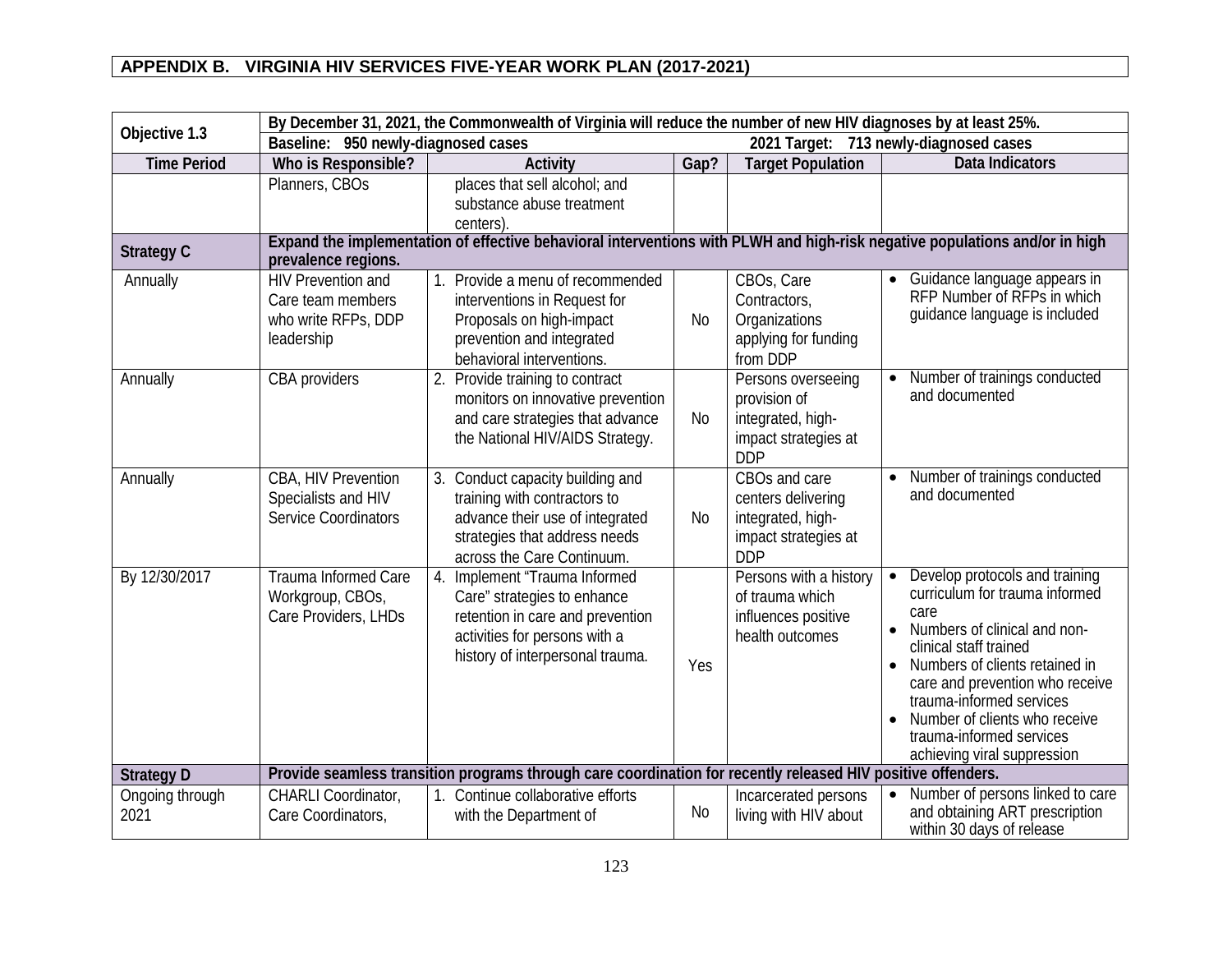| By December 31, 2021, the Commonwealth of Virginia will reduce the number of new HIV diagnoses by at least 25%.<br>Objective 1.3 |                                                                               |                                                                                                                                                                                                                                                         |                |                                                                                                                                                         |                                                                                                                                                                                                                                                                                                        |
|----------------------------------------------------------------------------------------------------------------------------------|-------------------------------------------------------------------------------|---------------------------------------------------------------------------------------------------------------------------------------------------------------------------------------------------------------------------------------------------------|----------------|---------------------------------------------------------------------------------------------------------------------------------------------------------|--------------------------------------------------------------------------------------------------------------------------------------------------------------------------------------------------------------------------------------------------------------------------------------------------------|
|                                                                                                                                  | Baseline: 950 newly-diagnosed cases                                           |                                                                                                                                                                                                                                                         |                |                                                                                                                                                         | 2021 Target: 713 newly-diagnosed cases                                                                                                                                                                                                                                                                 |
| <b>Time Period</b>                                                                                                               | Who is Responsible?                                                           | Activity                                                                                                                                                                                                                                                | Gap?           | <b>Target Population</b>                                                                                                                                | Data Indicators                                                                                                                                                                                                                                                                                        |
|                                                                                                                                  | Department of<br>Corrections                                                  | Corrections that pertain to care<br>coordination and linking HIV<br>positive inmates to care providers<br>within 30 days of their release<br>from incarceration.                                                                                        |                | to be released.                                                                                                                                         | Number of persons determined<br>$\bullet$<br>eligible for ADAP within 30 days<br>of release                                                                                                                                                                                                            |
| Ongoing through<br>2021                                                                                                          | CHARLI Coordinator,<br><b>CHARLI Contractors,</b><br><b>Care Coordinators</b> | 2. Continue efforts to expand<br>CHARLI and care coordination to<br>new locations in regional and<br>local jails.                                                                                                                                       | <b>No</b>      | Incarcerated persons<br>living with HIV about<br>to be released.                                                                                        | Number of MOU/MOAs signed<br>with new local and regional jails                                                                                                                                                                                                                                         |
| By 12/30/2017                                                                                                                    | Drug User Health<br>Coordinator, CHARLI<br>Coordinator, CHARLI<br>Contractors | 3. Expand prevention education<br>curriculum delivered in<br>correctional institutions to include<br>harm reduction messages<br>regarding drug use, particularly<br>injection drug use.                                                                 | Yes            | Incarcerated persons<br>with a history of<br>PWID.                                                                                                      | <b>SA/Harm Reduction module</b><br>developed and incorporated into<br>curriculum<br>Number of trainings provided<br>$\bullet$                                                                                                                                                                          |
| <b>Strategy E</b>                                                                                                                |                                                                               | Expand delivery of retention and adherence services offered by providers.                                                                                                                                                                               |                |                                                                                                                                                         |                                                                                                                                                                                                                                                                                                        |
| By 12/30/2017 and<br>Ongoing through<br>2021                                                                                     | <b>Prevention and Care</b><br>staff                                           | Re-design current curricula for<br>providers adoption for retention<br>and adherence interventions in a<br>variety of facility- and<br>community-based settings, such<br>as care settings, outreach<br>organizations, PrEP clinics,<br>pharmacies, etc. | N <sub>o</sub> | PLWH, people at risk<br>for HIV                                                                                                                         | Number of PLWH receiving<br>retention and adherence<br>counseling<br>Number of PLWH retained in care<br>from client-level database/care<br>markers database.<br>Number of people on PrEP<br>receiving adherence counseling                                                                             |
| By 12/30/2017                                                                                                                    | <b>HIV Prevention, HIV</b><br>Care Services, DDP<br>leadership                | 2. Include funding for retention and<br>adherence counseling in<br>applicable RFPs.                                                                                                                                                                     | No             | Persons receiving<br>services who have<br>low retention and<br>adherence, newly-<br>diagnosed<br>individuals, persons<br>about to start PrEP or<br>nPEP | Number of MOAs/MOUs that<br>codify funding for these services.<br>Number and frequency of<br>invoicing by providers for these<br>services.<br>Amount of funding allocated for<br>$\bullet$<br>retention and adherence<br>counseling services<br>Number of new or expanded<br>retention services funded |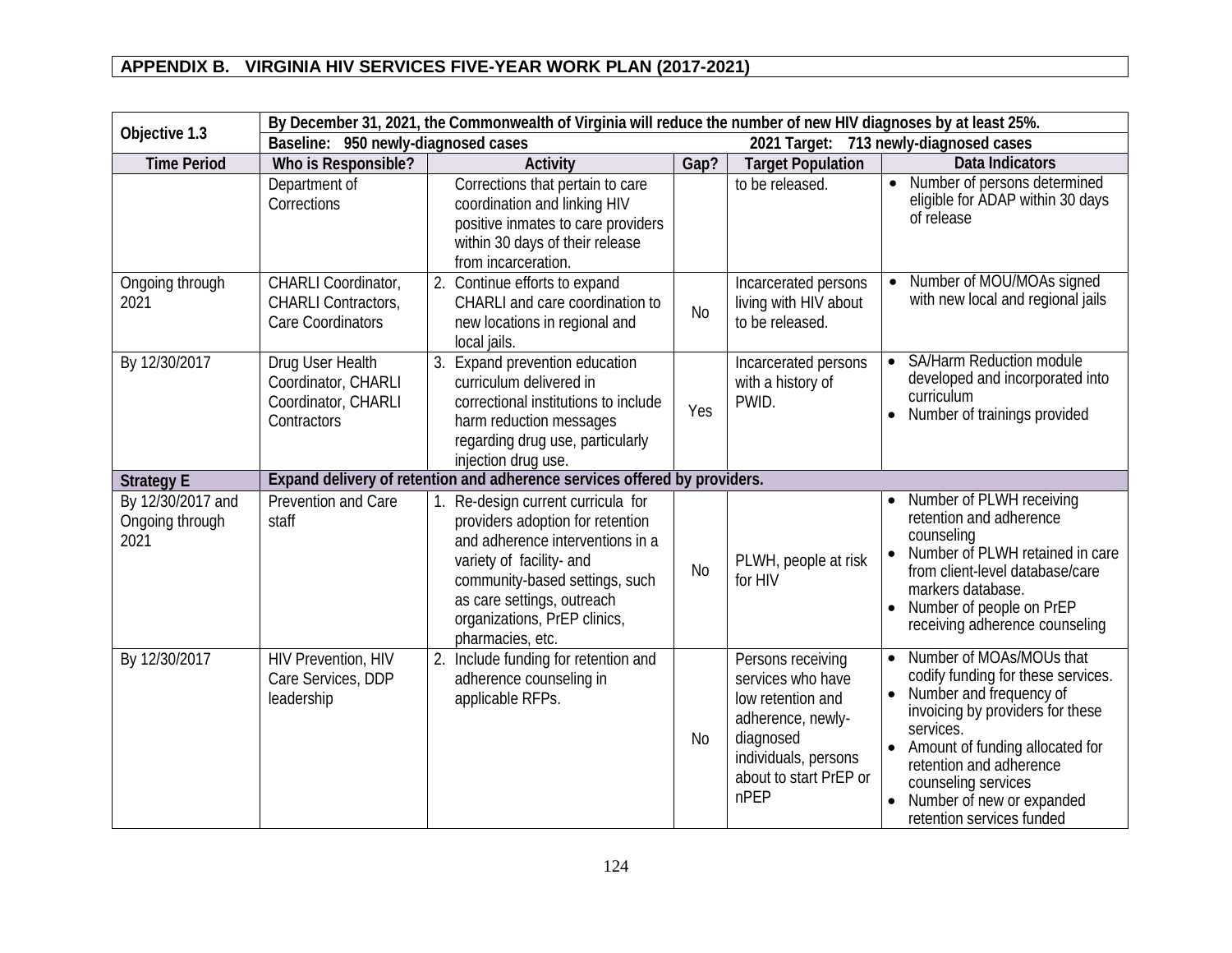| Objective 1.3                               | By December 31, 2021, the Commonwealth of Virginia will reduce the number of new HIV diagnoses by at least 25%.        |                                                                                                                                                                                                                            |           |                                                          |                                                                                                                                                                                                                  |  |
|---------------------------------------------|------------------------------------------------------------------------------------------------------------------------|----------------------------------------------------------------------------------------------------------------------------------------------------------------------------------------------------------------------------|-----------|----------------------------------------------------------|------------------------------------------------------------------------------------------------------------------------------------------------------------------------------------------------------------------|--|
|                                             | Baseline: 950 newly-diagnosed cases                                                                                    |                                                                                                                                                                                                                            |           | 2021 Target: 713 newly-diagnosed cases                   |                                                                                                                                                                                                                  |  |
| <b>Time Period</b>                          | Who is Responsible?                                                                                                    | Activity                                                                                                                                                                                                                   | Gap?      | <b>Target Population</b>                                 | Data Indicators                                                                                                                                                                                                  |  |
| <b>Strategy F</b>                           |                                                                                                                        | Expand service navigation for high-risk HIV negative individuals, including linkage to primary medical care.                                                                                                               |           |                                                          |                                                                                                                                                                                                                  |  |
| By 6/30/2017                                | PS 1506 and 1509<br>teams, HIV Prevention<br>Specialists, HIV<br><b>Services Coordinators</b>                          | Using models developed by<br>SPNS, CAPUS and PS15-1509,<br>fund agencies to provide<br>navigation services to high-risk<br>individuals, including partners of<br>PLWH.                                                     | <b>No</b> | Persons at high-risk<br>for contracting HIV              | • Number of clients serviced by<br>Patient Navigation and linked to<br>care within 30 days<br>Number of clients serviced by<br>Patient Navigation who are<br>linked to HIV/HCV and STI<br>testing within 7 days. |  |
| By 6/30/2017 and<br>Ongoing through<br>2021 | CBOs, HIV Care and<br>Prevention Planners,<br>CHPG, HIV Prevention<br>Specialists, HIV<br><b>Services Coordinators</b> | Develop relationships with<br>2.<br>established substance abuse and<br>mental health related programs<br>that provide patient navigation<br>and community outreach to<br>include HIV/STD/Hepatitis<br>navigation services. | No        | SA/MH providers and<br>their clients at risk for<br>HIV. | Number of MOU/MOAs with<br>SA/MH providers for service<br>navigation provision                                                                                                                                   |  |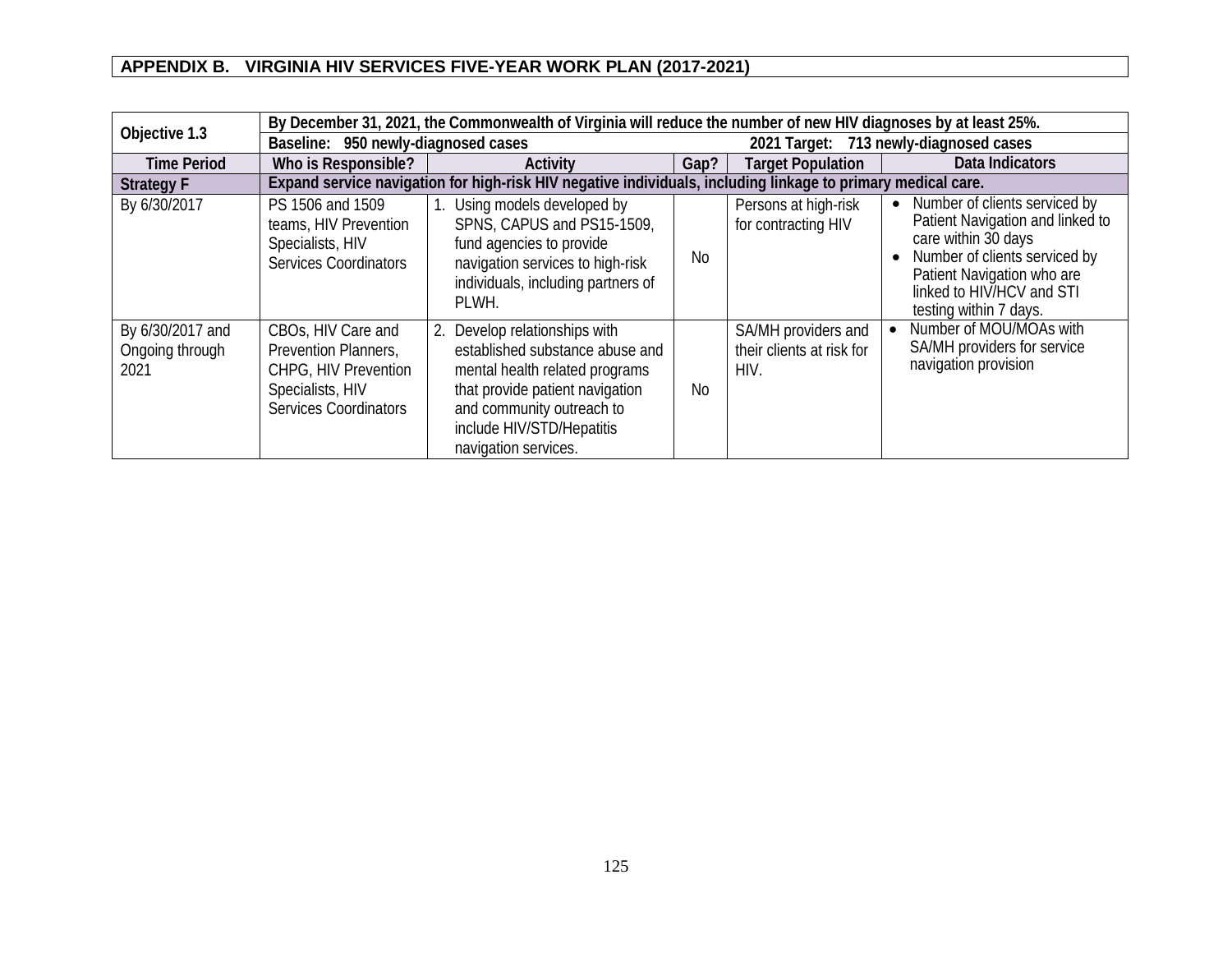#### NHAS GOAL #2: INCREASING ACCESS TO CARE AND IMPROVING HEALTH OUTCOMES FOR PEOPLE LIVING WITH HIV

| Objective 2.1         | By December 31, 2021, the Commonwealth of Virginia will increase the percentage of newly-diagnosed persons linked to HIV<br>medical care within one month of their HIV diagnosis to at least 85 percent.<br>2021 Target:<br>Baseline: 69%<br>85% |                                                                                                                                                                                          |      |                                           |                                                                                                                                                                                                                                           |  |  |
|-----------------------|--------------------------------------------------------------------------------------------------------------------------------------------------------------------------------------------------------------------------------------------------|------------------------------------------------------------------------------------------------------------------------------------------------------------------------------------------|------|-------------------------------------------|-------------------------------------------------------------------------------------------------------------------------------------------------------------------------------------------------------------------------------------------|--|--|
|                       |                                                                                                                                                                                                                                                  |                                                                                                                                                                                          |      |                                           |                                                                                                                                                                                                                                           |  |  |
| <b>Time Period</b>    | Who is Responsible?                                                                                                                                                                                                                              | <b>Activity</b>                                                                                                                                                                          | Gap? | <b>Target Population</b>                  | <b>Data Indicators</b>                                                                                                                                                                                                                    |  |  |
| <b>Strategy A</b>     | regardless of testing site.                                                                                                                                                                                                                      | Increase access to and utilization of patient navigation and linkage to care services for all newly-diagnosed individuals,                                                               |      |                                           |                                                                                                                                                                                                                                           |  |  |
| Ongoing               | HIV Care Services,<br>Sub-recipients                                                                                                                                                                                                             | Centralize ADAP and RW Part<br>1 <sub>1</sub><br>B service eligibility to facilitate a<br>streamlined process and timely<br>access to care.                                              | Yes  | Part B Sub-<br>recipients                 | • Number of Ryan White Part B<br>clients enrolled through centralized<br>eligibility for all services                                                                                                                                     |  |  |
| Ongoing               | Sub-recipients, DIS                                                                                                                                                                                                                              | 2. Provide active linkages and<br>referrals, where patients are<br>personally quided into systems<br>of care, rather than given a list of<br>names, addresses, and<br>appointment dates. | Yes  | All newly-diagnosed<br>persons            | • Proportion of newly-diagnosed who<br>are linked to care within a month<br>• Number of referrals that are actively<br>tracked to assure linkage to care.                                                                                 |  |  |
| By January 1,<br>2017 | DIS/SODA                                                                                                                                                                                                                                         | 3. Increase the number of DIS to<br>increase referrals to patient<br>navigation for linkage to care                                                                                      | Yes  | All newly-diagnosed<br><b>PLWH</b>        | • Number of current DIS or new DIS<br>who make regular referrals to<br><b>Patient Navigation</b><br>• Number of new DIS who actively<br>link newly-diagnosed PLWH to care                                                                 |  |  |
| October 1, 2017       | HIV Care and<br>Prevention Services,                                                                                                                                                                                                             | 4. Issue a new RFP for patient<br>navigation services in all health<br>regions that uses both HIV Care<br>and Prevention services funding.                                               | Yes  | All newly-diagnosed<br><b>PLWH</b>        | • RFP issued<br>• Number of organizations that<br>respond to the RFP<br>• Number of MOAs/MOUs awarded<br>for patient navigation services for<br>newly-diagnosed persons                                                                   |  |  |
| By 12/312021          | HIV Care and<br>Prevention Services,<br>Veterans Affairs, HIV<br>Surveillance                                                                                                                                                                    | 5.<br>Establish a care coordination<br>program for military veterans<br>living with HIV/AIDS.                                                                                            | Yes  | Military veterans<br>living with HIV/AIDS | • Proportion of veterans living with<br>HIV/AIDS who are linked to care<br>within one month of release from<br>active duty.<br>• Data agreements between DDP<br>and Department of Veterans Affairs<br>to enable client level data capture |  |  |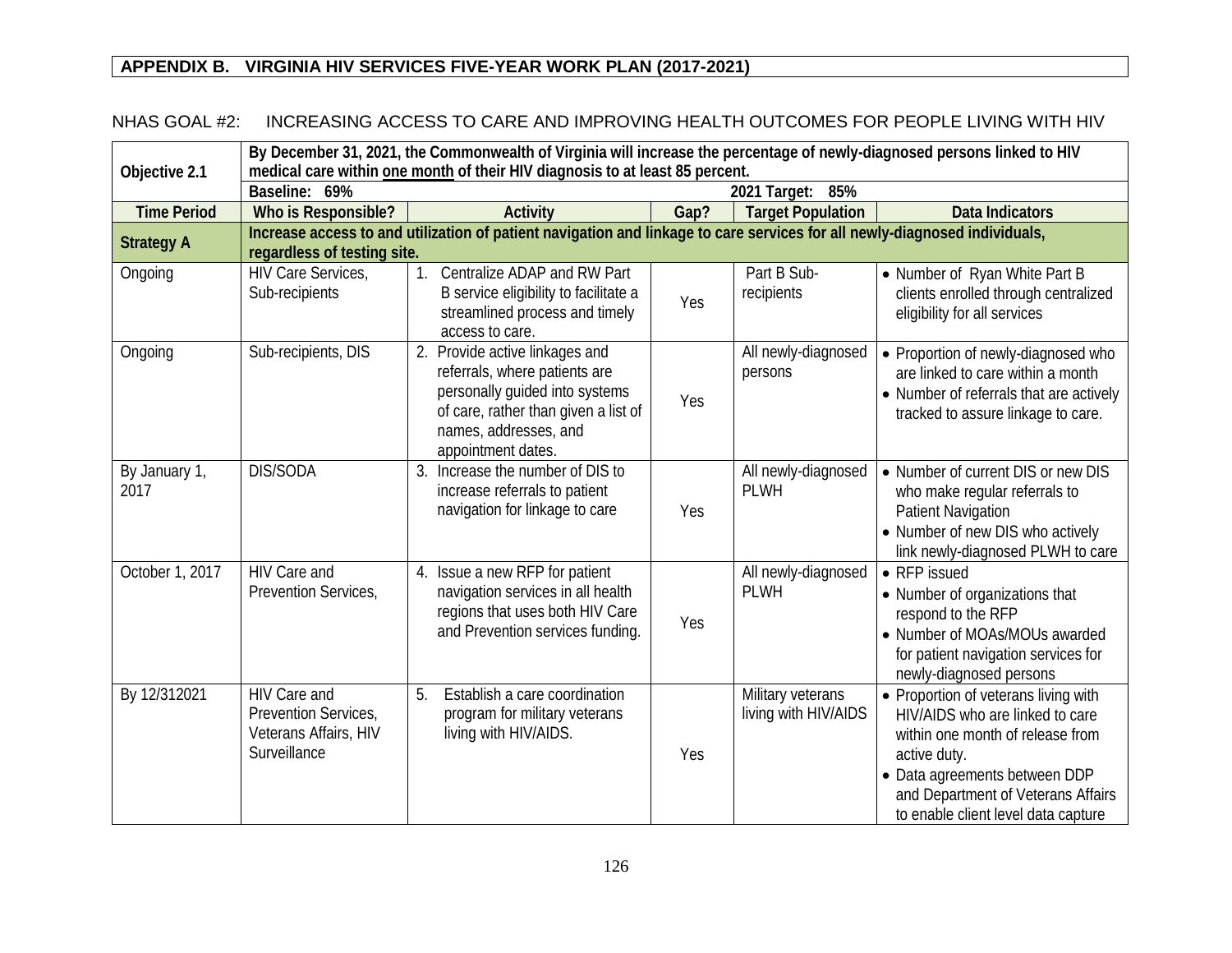| Objective 2.1      | By December 31, 2021, the Commonwealth of Virginia will increase the percentage of newly-diagnosed persons linked to HIV<br>medical care within one month of their HIV diagnosis to at least 85 percent. |                                                                                                                                                                                                                                     |                                                              |                                    |                                                                                                                                                                                         |  |  |  |  |  |  |
|--------------------|----------------------------------------------------------------------------------------------------------------------------------------------------------------------------------------------------------|-------------------------------------------------------------------------------------------------------------------------------------------------------------------------------------------------------------------------------------|--------------------------------------------------------------|------------------------------------|-----------------------------------------------------------------------------------------------------------------------------------------------------------------------------------------|--|--|--|--|--|--|
|                    | Baseline: 69%                                                                                                                                                                                            |                                                                                                                                                                                                                                     | 2021 Target:<br>85%                                          |                                    |                                                                                                                                                                                         |  |  |  |  |  |  |
| <b>Time Period</b> | Who is Responsible?                                                                                                                                                                                      | <b>Activity</b>                                                                                                                                                                                                                     | Gap?                                                         | <b>Target Population</b>           | <b>Data Indicators</b>                                                                                                                                                                  |  |  |  |  |  |  |
|                    |                                                                                                                                                                                                          |                                                                                                                                                                                                                                     |                                                              |                                    | and sharing.                                                                                                                                                                            |  |  |  |  |  |  |
| <b>Strategy B</b>  |                                                                                                                                                                                                          | Link and engage clients in care through culturally and linguistically competent mechanisms.                                                                                                                                         |                                                              |                                    |                                                                                                                                                                                         |  |  |  |  |  |  |
| Annually           | <b>HIV Care and</b><br>Prevention Services,<br>AETC, VHARCC                                                                                                                                              | 1. Develop and deliver<br>standardized cultural<br>competency training for<br>prevention and care sub-<br>recipients: standard minimum<br>training topics; and methods for<br>measuring change in<br>knowledge, skill, and ability. | Yes                                                          | Sub-recipients'<br>frontline staff | • Proportion of care and prevention<br>providers reporting increase in skill<br>or knowledge level post training                                                                        |  |  |  |  |  |  |
| Ongoing            | HIV Care Services, HIV<br>Prevention Services,<br>AETC, VHARCC                                                                                                                                           | 2. Expand health literacy training<br>for all newly-diagnosed<br>individuals with attention to<br>benefits of health insurance<br>coverage and enrollment in ACA<br>plans.                                                          | Yes                                                          | All newly-diagnosed                | • Percent of newly-diagnosed clients<br>that receive health literacy training<br>• Proportion of clients trained<br>showing increase in skill or<br>knowledge level post training       |  |  |  |  |  |  |
| <b>Strategy C</b>  |                                                                                                                                                                                                          | Increase the number of newly-diagnosed individuals who complete a partner services interview with Disease Intervention<br>Specialist to at least 80% to align with the NHAS.                                                        |                                                              |                                    |                                                                                                                                                                                         |  |  |  |  |  |  |
| Ongoing            | SODA, LHD                                                                                                                                                                                                | Provide DIS with cultural<br>competency and motivational<br>interviewing and trauma-informed<br>care training.                                                                                                                      | N <sub>0</sub><br><b>Yes</b><br>(trauma<br>informed<br>care) | <b>DIS</b>                         | • Number of DIS trained<br>• Number of complete partner<br>engagements within a month of<br>diagnosis<br>• Proportion of persons newly-<br>diagnosed linked to care within one<br>month |  |  |  |  |  |  |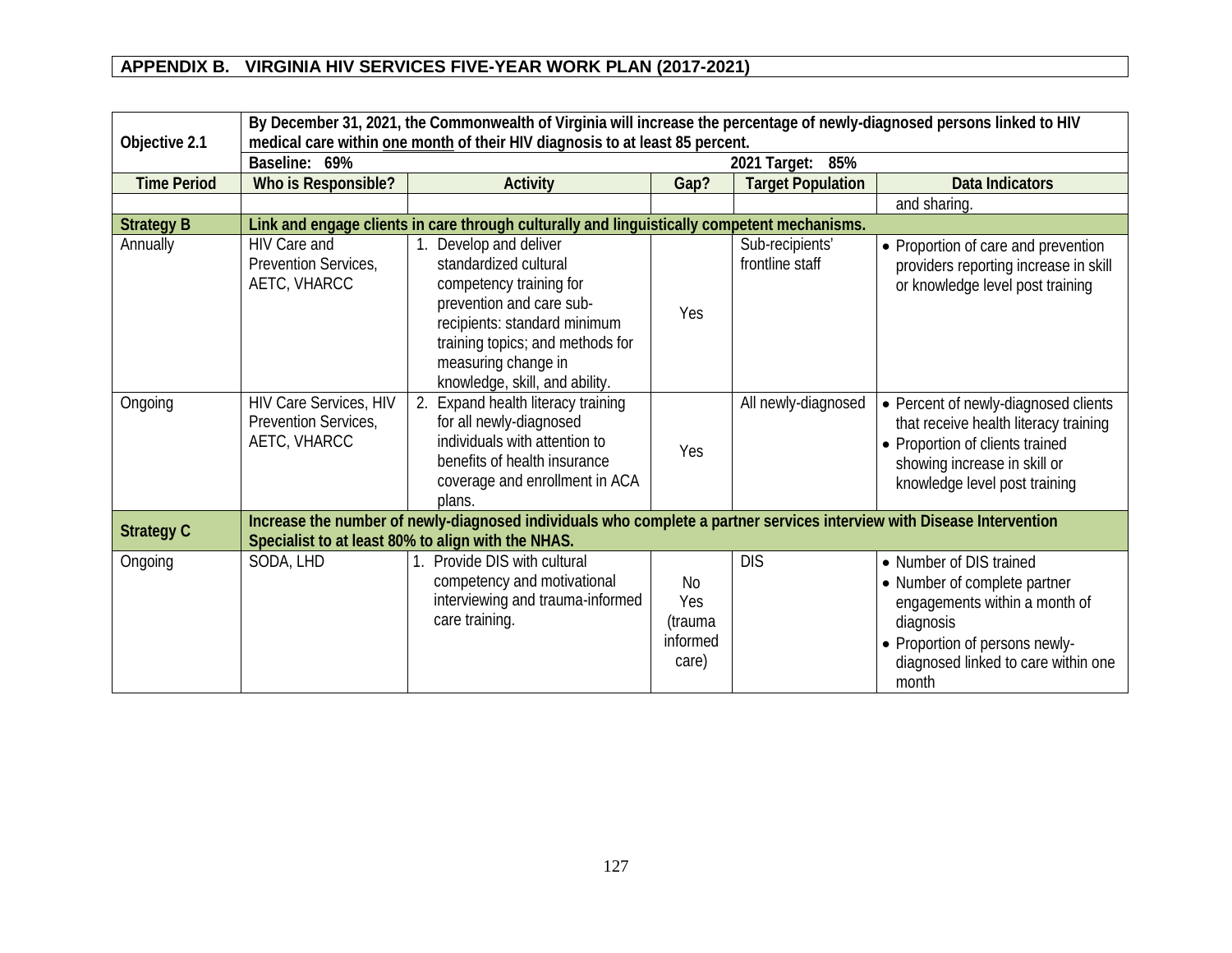| By December 31, 2021, the Commonwealth of Virginia will increase the percentage of persons with diagnosed HIV infection who |                                      |                                                                                                                                                                         |                                           |                                               |                                                                                                                                                                                                                                                                                                                                                     |  |  |  |  |  |  |
|-----------------------------------------------------------------------------------------------------------------------------|--------------------------------------|-------------------------------------------------------------------------------------------------------------------------------------------------------------------------|-------------------------------------------|-----------------------------------------------|-----------------------------------------------------------------------------------------------------------------------------------------------------------------------------------------------------------------------------------------------------------------------------------------------------------------------------------------------------|--|--|--|--|--|--|
| Objective 2.2                                                                                                               |                                      | are retained in HIV medical care to at least 90 percent.                                                                                                                |                                           |                                               |                                                                                                                                                                                                                                                                                                                                                     |  |  |  |  |  |  |
|                                                                                                                             | Baseline: 42%                        |                                                                                                                                                                         |                                           | 2021 Target: 90%                              |                                                                                                                                                                                                                                                                                                                                                     |  |  |  |  |  |  |
| <b>Time Period</b>                                                                                                          | Who is                               | <b>Activity</b>                                                                                                                                                         | Gap?                                      | <b>Target Population</b>                      | <b>Data Indicators</b>                                                                                                                                                                                                                                                                                                                              |  |  |  |  |  |  |
|                                                                                                                             | Responsible?                         |                                                                                                                                                                         |                                           |                                               |                                                                                                                                                                                                                                                                                                                                                     |  |  |  |  |  |  |
| <b>Strategy A</b>                                                                                                           |                                      | Strengthen the medical case management program and referral networks.                                                                                                   |                                           |                                               |                                                                                                                                                                                                                                                                                                                                                     |  |  |  |  |  |  |
| Ongoing                                                                                                                     | HIV Care Services,<br>AETC, VHARCC   | 1. Include motivational interviewing and<br>trauma informed care training in the<br>required case management<br>educational curriculum and deliver to<br>case managers. | No<br>Yes<br>(trauma<br>informed<br>care) | Case managers                                 | • Proportion of case managers<br>trained in motivational<br>interviewing per facility<br>• Number of case managers in<br>each health region trained in<br>trauma-informed care<br>approach<br>• Number of case managers<br>reporting increased<br>knowledge of /skills in<br>motivational interviewing and<br>trauma-informed care post<br>training |  |  |  |  |  |  |
| Annually                                                                                                                    | <b>HIV Care Services</b>             | 2. Maintain Case Management annual<br>conference where case managers<br>share and learn best practices in HIV<br>care.                                                  | <b>No</b>                                 | Case managers                                 | • Number of case managers<br>attending retreat                                                                                                                                                                                                                                                                                                      |  |  |  |  |  |  |
| <b>Strategy B</b>                                                                                                           |                                      | Improve access to resources for transportation to core medical and support services.                                                                                    |                                           |                                               |                                                                                                                                                                                                                                                                                                                                                     |  |  |  |  |  |  |
| By 12/31/2017                                                                                                               | <b>HIV Care Services</b>             | 1. Conduct transportation needs<br>assessment.                                                                                                                          | Yes                                       | <b>PLWH</b>                                   | • Results of needs assessment                                                                                                                                                                                                                                                                                                                       |  |  |  |  |  |  |
| Ongoing                                                                                                                     | <b>HIV Care Services,</b>            | 2. Develop new and/or partner with<br>existing regional transportation service<br>providers to transport clients to medical<br>appointments.                            | Yes                                       | Transportation<br>providers; PLWH             | • Number of MOUs established<br>• Number of PLWH identifying<br>transportation as an unmet<br>need<br>• Number of PLWH assessing<br>transportation through<br>contracted services                                                                                                                                                                   |  |  |  |  |  |  |
| <b>Strategy C</b>                                                                                                           |                                      | Strengthen collaboration between HIV, Mental Health, and Substance Use.                                                                                                 |                                           |                                               |                                                                                                                                                                                                                                                                                                                                                     |  |  |  |  |  |  |
| By 12/31/2021                                                                                                               | HIV Care and<br>Prevention Services, | 1. Expand the number of formal<br>partnerships between HIV, mental                                                                                                      | Yes                                       | HIV providers, mental<br>health providers and | • Number of MOAs/MOUs for<br>provision of these services                                                                                                                                                                                                                                                                                            |  |  |  |  |  |  |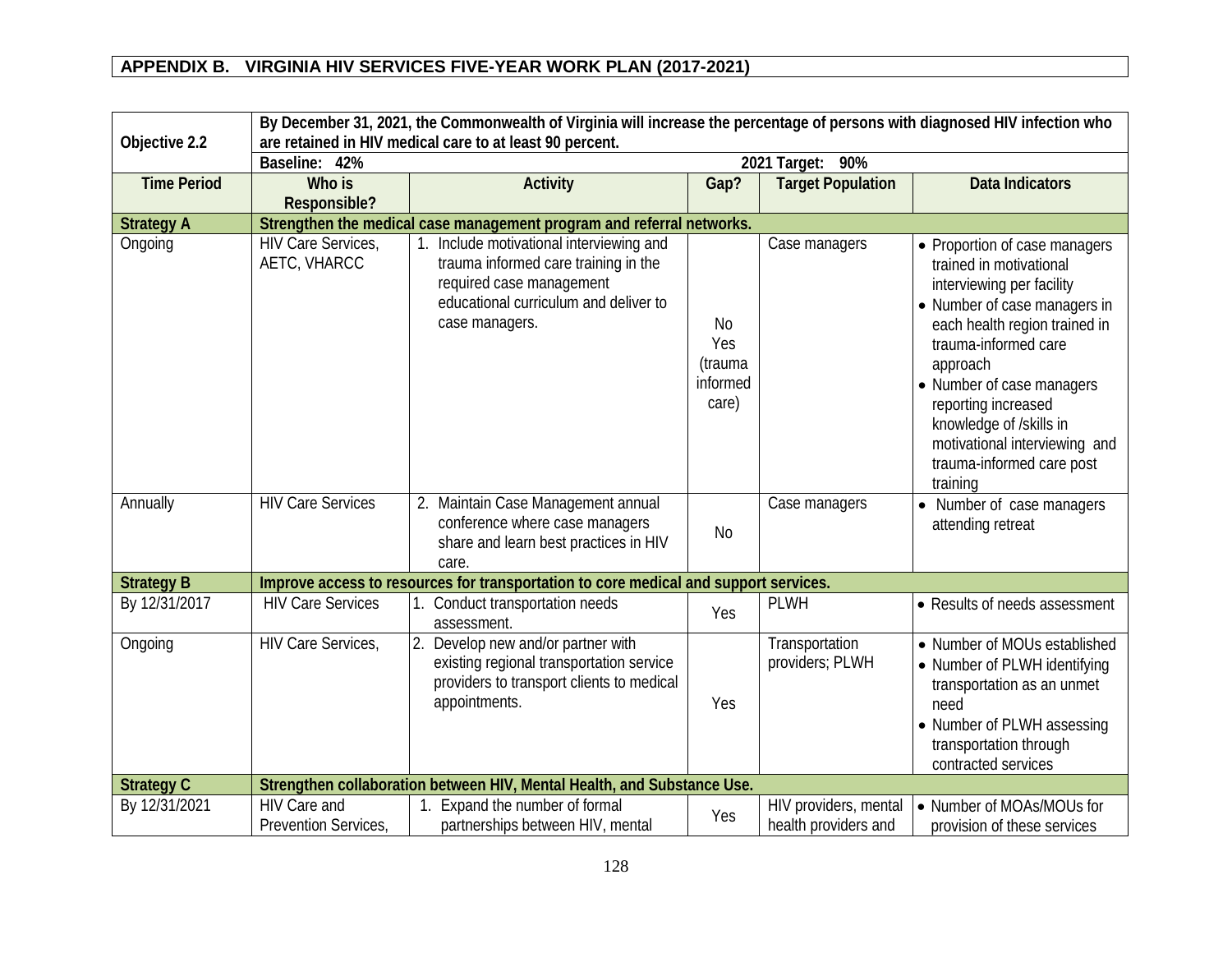|                    | By December 31, 2021, the Commonwealth of Virginia will increase the percentage of persons with diagnosed HIV infection who  |                                                                                                                                                                     |      |                                                               |                                                                                                                                                                                                                                                   |  |  |  |  |  |  |
|--------------------|------------------------------------------------------------------------------------------------------------------------------|---------------------------------------------------------------------------------------------------------------------------------------------------------------------|------|---------------------------------------------------------------|---------------------------------------------------------------------------------------------------------------------------------------------------------------------------------------------------------------------------------------------------|--|--|--|--|--|--|
| Objective 2.2      |                                                                                                                              | are retained in HIV medical care to at least 90 percent.                                                                                                            |      |                                                               |                                                                                                                                                                                                                                                   |  |  |  |  |  |  |
|                    | Baseline: 42%                                                                                                                |                                                                                                                                                                     |      | 2021 Target: 90%                                              |                                                                                                                                                                                                                                                   |  |  |  |  |  |  |
| <b>Time Period</b> | Who is                                                                                                                       | <b>Activity</b>                                                                                                                                                     | Gap? | <b>Target Population</b>                                      | <b>Data Indicators</b>                                                                                                                                                                                                                            |  |  |  |  |  |  |
|                    | Responsible?                                                                                                                 |                                                                                                                                                                     |      |                                                               |                                                                                                                                                                                                                                                   |  |  |  |  |  |  |
|                    | <b>Mental Health</b><br>Providers in private<br>sector, DBHS                                                                 | health, and substance use service<br>providers.                                                                                                                     |      | substance use<br>treatment providers.                         | • Proportion of PLWH receiving<br>Ryan White mental health and<br>substance abuse treatment<br>services of who are retained<br>in care                                                                                                            |  |  |  |  |  |  |
| By 12/31/2021      | HIV Care Services,<br><b>Mental Health</b><br>providers, Substance<br>use providers,<br><b>HIV/AIDS</b> service<br>providers | 2. Develop a referral tracking process<br>between mental health, substance<br>use and HIV service providers.                                                        | Yes  | HIV/AIDS, Mental<br>Health and<br>Substance use<br>providers. | • Number of tracked referrals                                                                                                                                                                                                                     |  |  |  |  |  |  |
| <b>Strategy D</b>  | Increase sub-recipient pool and referrals to dental services.                                                                |                                                                                                                                                                     |      |                                                               |                                                                                                                                                                                                                                                   |  |  |  |  |  |  |
| Ongoing            | HIV Care Services,<br>AETCs                                                                                                  | 1. Partner with dental schools to provide<br>education about HIV dental care with<br>students.                                                                      | Yes  | Dental school<br>students                                     | • Number of students who<br>report increase in HIV dental<br>care knowledge/skill                                                                                                                                                                 |  |  |  |  |  |  |
| Ongoing            | HIV Care Services,<br>university based<br>clinics, dental schools                                                            | 2. Work with university based clinics and<br>dental schools to encourage recent<br>graduates to provide care to PLWH.                                               | Yes  | Dental and Oral<br>Health providers.                          | • Number of newly recruited<br>oral health providers added<br>• Percent of clients reporting<br>satisfaction with oral health<br>services on client surveys<br>• Percent of PLWH who report<br>needing but not receiving oral<br>health services. |  |  |  |  |  |  |
| Ongoing            | HIV Care Services,<br>AETC, VHARCC                                                                                           | 3. Provide training and refresher courses<br>on motivational interviewing to<br>providers and peer counselors to<br>encourage PLWH to seek oral health<br>services. | Yes  | Sub-recipients                                                | • Number of facilities with<br>medical adherence programs<br>using peer counseling<br>approach                                                                                                                                                    |  |  |  |  |  |  |
| <b>Strategy E</b>  |                                                                                                                              | Develop initiatives to address stigma (e.g., HIV, LGBTQ, mental health, and/or substance use).                                                                      |      |                                                               |                                                                                                                                                                                                                                                   |  |  |  |  |  |  |
| Ongoing            | <b>HIV Prevention and</b><br>Care Services,                                                                                  | Provide Continued Medical Education/<br><b>Continued Educational Units</b>                                                                                          | Yes  | Clinical staff                                                | Percent of clients reporting<br>satisfaction with cultural                                                                                                                                                                                        |  |  |  |  |  |  |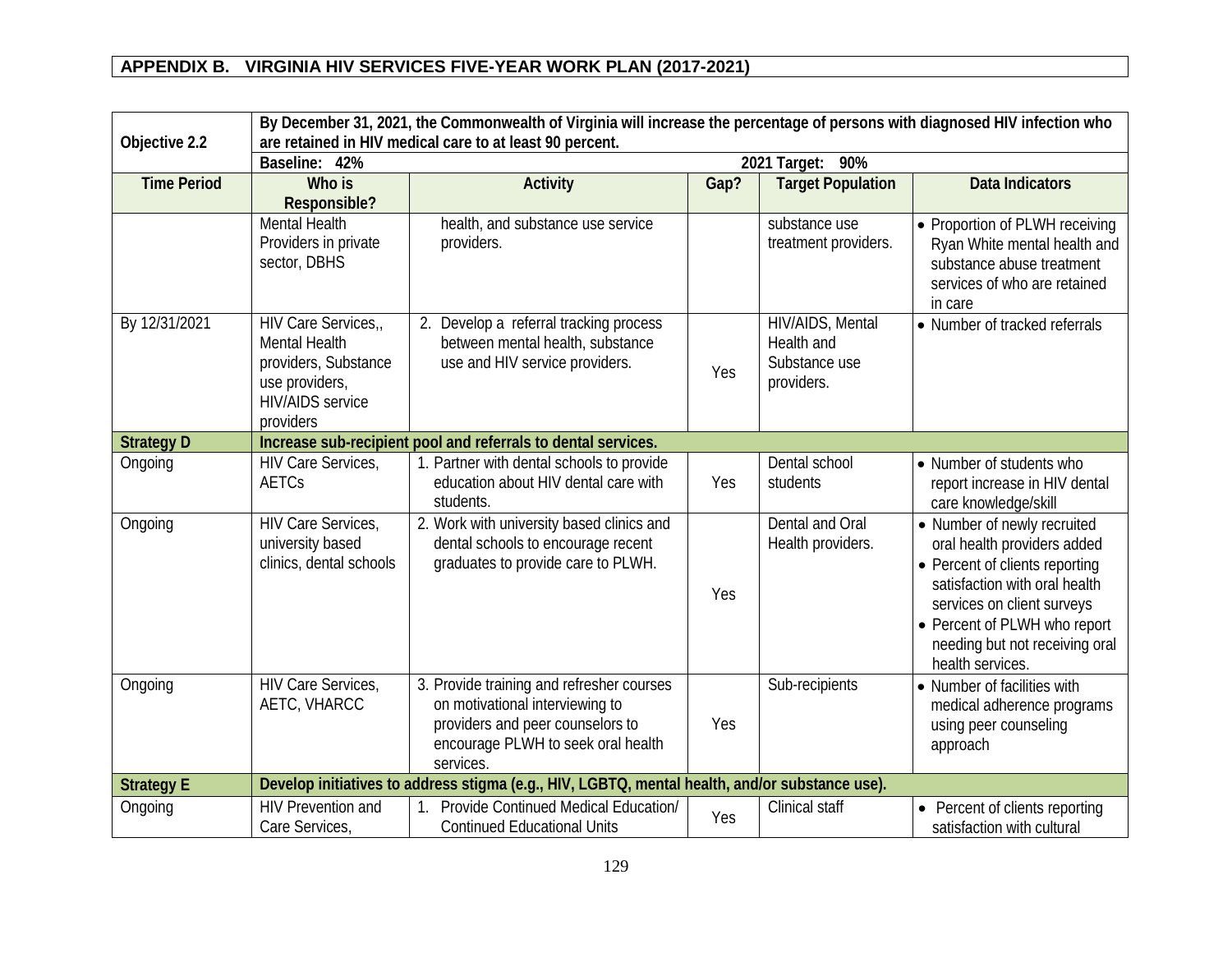|                    | By December 31, 2021, the Commonwealth of Virginia will increase the percentage of persons with diagnosed HIV infection who<br>are retained in HIV medical care to at least 90 percent. |                                                                                                                                                                                                                                                                                                                      |           |                          |                                                                                                                                                                                                                                                                                                                                                                  |  |  |  |  |  |  |
|--------------------|-----------------------------------------------------------------------------------------------------------------------------------------------------------------------------------------|----------------------------------------------------------------------------------------------------------------------------------------------------------------------------------------------------------------------------------------------------------------------------------------------------------------------|-----------|--------------------------|------------------------------------------------------------------------------------------------------------------------------------------------------------------------------------------------------------------------------------------------------------------------------------------------------------------------------------------------------------------|--|--|--|--|--|--|
| Objective 2.2      | 42%<br>Baseline:                                                                                                                                                                        |                                                                                                                                                                                                                                                                                                                      |           | 2021 Target: 90%         |                                                                                                                                                                                                                                                                                                                                                                  |  |  |  |  |  |  |
| <b>Time Period</b> | Who is<br>Responsible?                                                                                                                                                                  | <b>Activity</b>                                                                                                                                                                                                                                                                                                      | Gap?      | <b>Target Population</b> | <b>Data Indicators</b>                                                                                                                                                                                                                                                                                                                                           |  |  |  |  |  |  |
|                    | AETCs, VHARCC,<br>and sub-recipients                                                                                                                                                    | (CME/CEU) setting for clinical staff<br>(e.g., LGBT health issues and cultural<br>sensitivity, understanding dually and<br>triply diagnosed patients, HIV<br>education, etc.) to increase comfort<br>working with PLWH and mitigate<br>stigma.                                                                       |           |                          | sensitivity and decreased<br>stigmatization of services or<br>from providers on surveys<br>and other data collection tools<br>• Number of staff who show<br>increase in skill/knowledge<br>post training<br>• Number of staff self-reporting<br>increased comfort working<br>with consumers who are<br>LGBT, have mental illness,<br>and/or substance use issues |  |  |  |  |  |  |
| Ongoing            | DDP, sub-recipients                                                                                                                                                                     | Use social media as a forum to<br>2.<br>address stigma and provide<br>supportive messaging for people living<br>with HIV including messages that<br>address the importance of HIV<br>treatment, social and familial support,<br>and resources for mental health and<br>substance abuse treatment, isolation,<br>etc. | Yes       | Consumers                | • Number of new consumer-<br>oriented products<br>• Number of new stigma-related<br>products                                                                                                                                                                                                                                                                     |  |  |  |  |  |  |
| Annually           | <b>DDP Managers</b>                                                                                                                                                                     | Propose at least one legislative or<br>3.<br>regulatory change that reduces<br>criminal consequences for risk<br>behaviors, improves access to<br>services or improves access to<br>prevention interventions.                                                                                                        | <b>No</b> | <b>General Public</b>    | • Number of new proposals<br>• Number of legislative or<br>regulatory changes                                                                                                                                                                                                                                                                                    |  |  |  |  |  |  |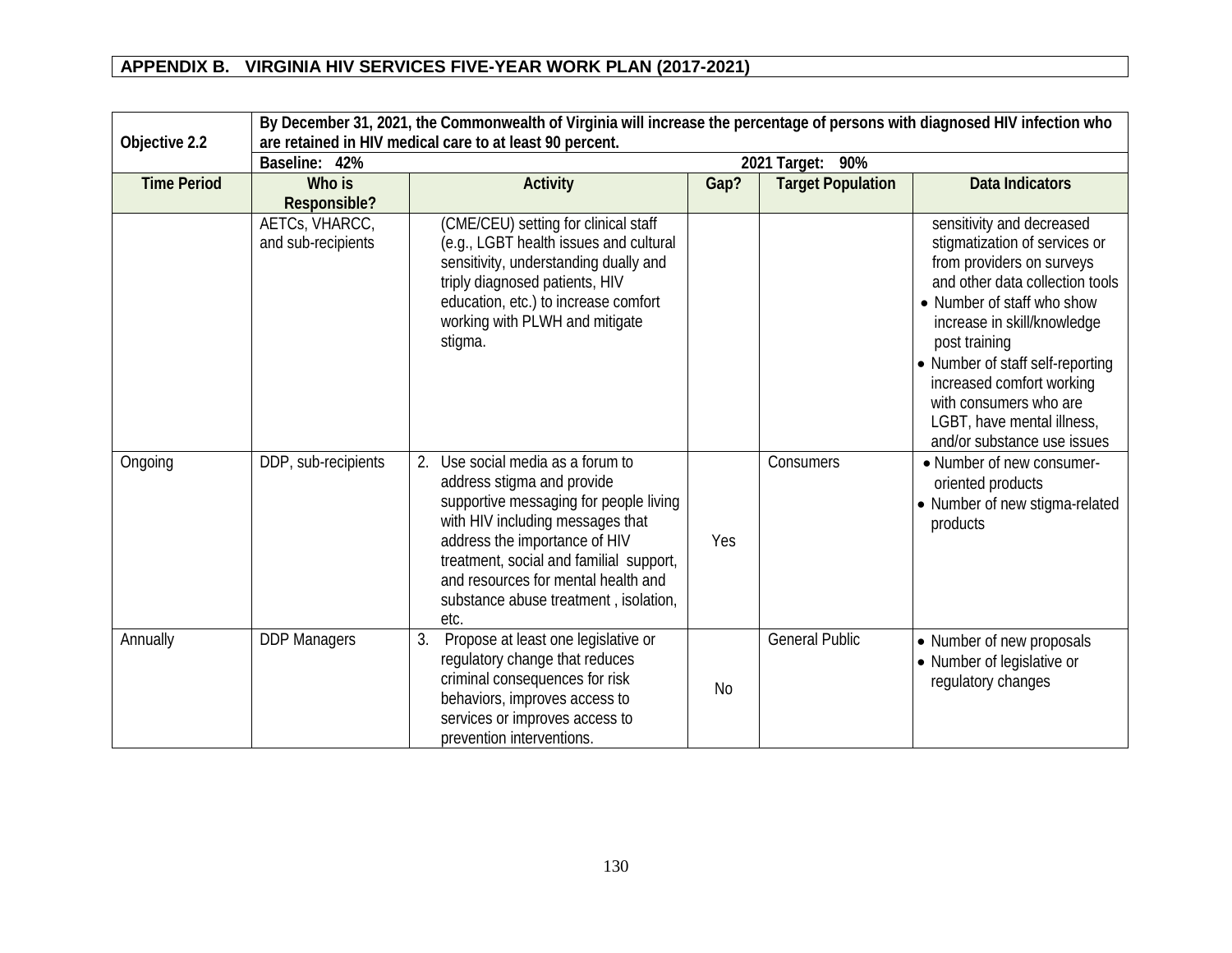|                       | By December 31, 2021, the Commonwealth of Virginia will increase the percentage of persons with diagnosed HIV infection who |                                                                                                                                                                                                                                                                                                                                                                            |      |                              |                                                                                                                                                                                                                  |  |  |  |  |  |  |
|-----------------------|-----------------------------------------------------------------------------------------------------------------------------|----------------------------------------------------------------------------------------------------------------------------------------------------------------------------------------------------------------------------------------------------------------------------------------------------------------------------------------------------------------------------|------|------------------------------|------------------------------------------------------------------------------------------------------------------------------------------------------------------------------------------------------------------|--|--|--|--|--|--|
| Objective 2.3         | are virally suppressed to at least 80 percent.                                                                              |                                                                                                                                                                                                                                                                                                                                                                            |      |                              |                                                                                                                                                                                                                  |  |  |  |  |  |  |
|                       | Baseline: 38%                                                                                                               |                                                                                                                                                                                                                                                                                                                                                                            |      | 2021 Target: 80%             |                                                                                                                                                                                                                  |  |  |  |  |  |  |
| <b>Time Period</b>    | Who is Responsible?                                                                                                         | <b>Activity</b>                                                                                                                                                                                                                                                                                                                                                            | Gap? | <b>Target</b><br>Population  | <b>Data Indicators</b>                                                                                                                                                                                           |  |  |  |  |  |  |
| <b>Strategy A</b>     | Increase stable housing for people living with HIV.                                                                         |                                                                                                                                                                                                                                                                                                                                                                            |      |                              |                                                                                                                                                                                                                  |  |  |  |  |  |  |
| Ongoing               | <b>HIV Care and Prevention</b><br>Services, HUD, HOPWA,<br>Housing service providers                                        | Establish relationships and<br>1 <sub>1</sub><br>coordinate partnership<br>among Virginia Department<br>of Housing and Community<br>Development, Virginia<br><b>Housing Development</b><br>Authority, Housing<br><b>Opportunities for Persons</b><br>with AIDS (HOPWA), and<br>other providers who provide<br>services to decrease<br>homelessness or unstable<br>housing. | Yes  | Housing service<br>providers | • Number of MOUs established with<br>housing service providers<br>• Number of persons with an HIV<br>diagnosis who were homeless or<br>unstably housed in any 12-month<br>measurement period                     |  |  |  |  |  |  |
| By January 1,<br>2017 | <b>HIV Care Services</b>                                                                                                    | 2. Expand use of Ryan White<br>Part B funding to include<br>housing services                                                                                                                                                                                                                                                                                               | Yes  | Sub-recipients               | • Amount of funding allocated and<br>obligated for housing services.                                                                                                                                             |  |  |  |  |  |  |
| Ongoing               | <b>HIV Care Services</b>                                                                                                    | Identify additional funding<br>3.<br>opportunities for housing for<br>PLWH.                                                                                                                                                                                                                                                                                                | No   | Potential funding<br>sources | • Number of funding opportunities<br>identified<br>• Number of successful grant<br>applications                                                                                                                  |  |  |  |  |  |  |
| Ongoing               | <b>HIV Care and Prevention</b><br>Services, sub-recipients                                                                  | 4. Establish collaboration<br>between HIV case<br>managers and housing<br>case managers or<br>resources.                                                                                                                                                                                                                                                                   | Yes  | Case managers                | Number of active referrals to<br>$\bullet$<br>housing by case managers<br>Number of persons with an HIV<br>$\bullet$<br>diagnosis who were homeless or<br>unstably housed in any 12-<br>month measurement period |  |  |  |  |  |  |
| <b>Strategy B</b>     |                                                                                                                             | Increase the number of individuals on ART (antiretroviral therapy).                                                                                                                                                                                                                                                                                                        |      |                              |                                                                                                                                                                                                                  |  |  |  |  |  |  |
| Ongoing               | HIV Care Services, sub-<br>recipients                                                                                       | Educate clinical providers on<br>1.<br><b>ADAP</b> services                                                                                                                                                                                                                                                                                                                | Yes  | Clinical providers           | • Number of trained providers<br>reporting increased knowledge of                                                                                                                                                |  |  |  |  |  |  |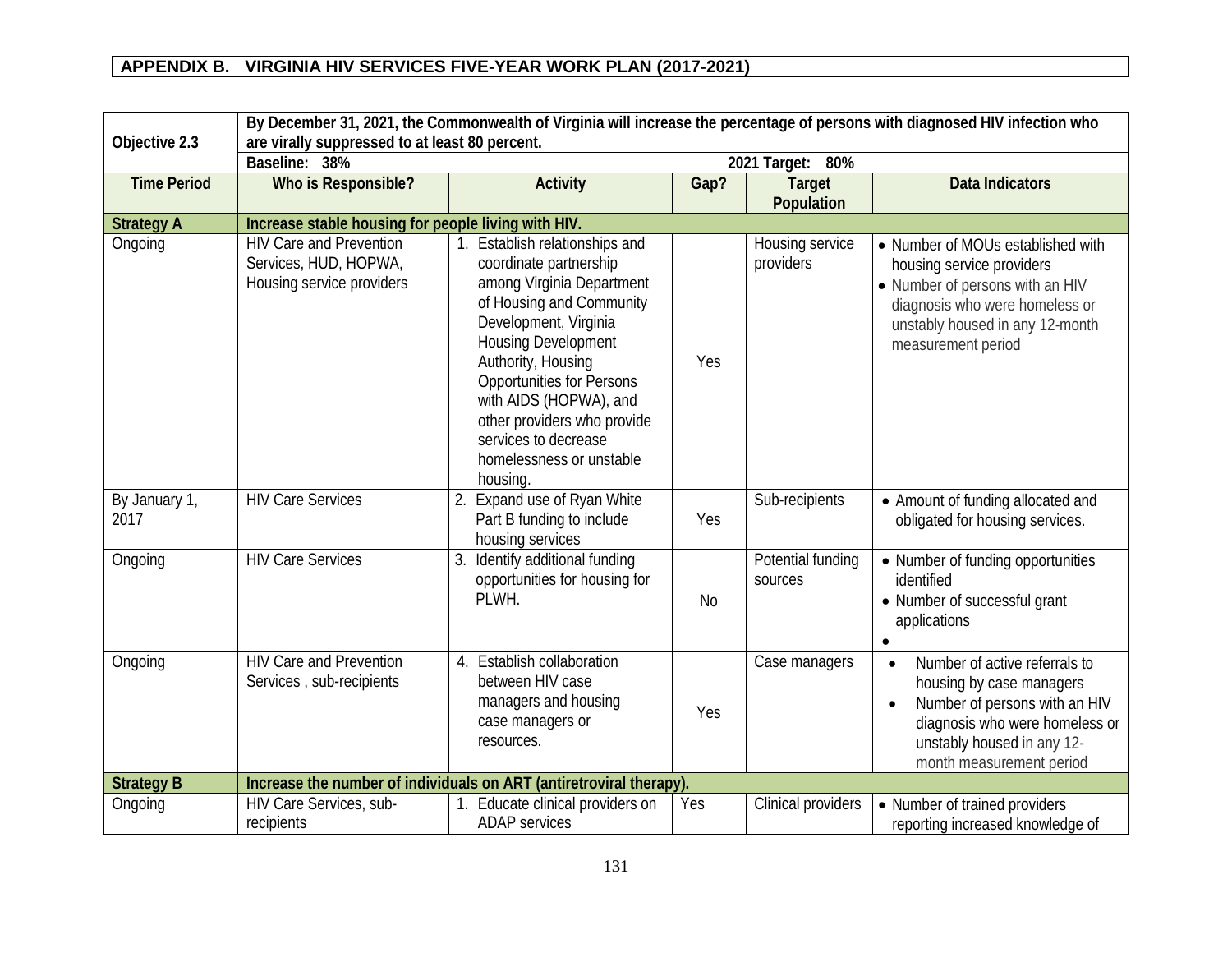| Objective 2.3      |                                            | By December 31, 2021, the Commonwealth of Virginia will increase the percentage of persons with diagnosed HIV infection who<br>are virally suppressed to at least 80 percent. |      |                                               |                                                                                                                                              |  |  |  |  |  |
|--------------------|--------------------------------------------|-------------------------------------------------------------------------------------------------------------------------------------------------------------------------------|------|-----------------------------------------------|----------------------------------------------------------------------------------------------------------------------------------------------|--|--|--|--|--|
|                    | Baseline: 38%                              |                                                                                                                                                                               |      | 2021 Target:<br>80%                           |                                                                                                                                              |  |  |  |  |  |
| <b>Time Period</b> | Who is Responsible?                        | <b>Activity</b>                                                                                                                                                               | Gap? | Target<br>Population                          | <b>Data Indicators</b>                                                                                                                       |  |  |  |  |  |
|                    |                                            |                                                                                                                                                                               |      |                                               | <b>ADAP</b> services                                                                                                                         |  |  |  |  |  |
| Ongoing            | AETC, VHARCC                               | Provide treatment updates in<br>a CME/CEU setting for<br>clinical providers.                                                                                                  | No   | Clinical providers                            | • Proportion of clinical providers<br>attending treatment update sessions                                                                    |  |  |  |  |  |
| Ongoing            | HIV Care Services, sub-<br>recipients      | Expand peer based<br>3.<br>counseling approach                                                                                                                                | Yes  | Sub-recipients<br>and PLWH                    | • Proportion of consumers who attend<br>peer counseling sessions who are<br>virally suppressed                                               |  |  |  |  |  |
| <b>Strategy C</b>  |                                            | Educate consumers and providers on Quality Management (QM) of HIV/AIDS.                                                                                                       |      |                                               |                                                                                                                                              |  |  |  |  |  |
| Annually           | HIV Care Services, AETCs,<br><b>VHARCC</b> | Develop a standard QM<br>training session for<br>consumers on a yearly<br>basis.                                                                                              | Yes  | Consumers                                     | • Number of consumers who report<br>increased knowledge of/ skill in QM<br>post training Number of virally<br>suppressed consumers           |  |  |  |  |  |
| Ongoing            | HIV Care Services, AETCs,<br><b>VHARCC</b> | Provide HIV/AIDS QM<br>$2_{1}$<br>training in a CME/CEU setting<br>for clinical staff.                                                                                        | Yes  | Clinical and<br>emergency<br>department staff | • Number of clinical staff who report<br>increased knowledge of/ skill in QM<br>post training<br>• Number of virally suppressed<br>consumers |  |  |  |  |  |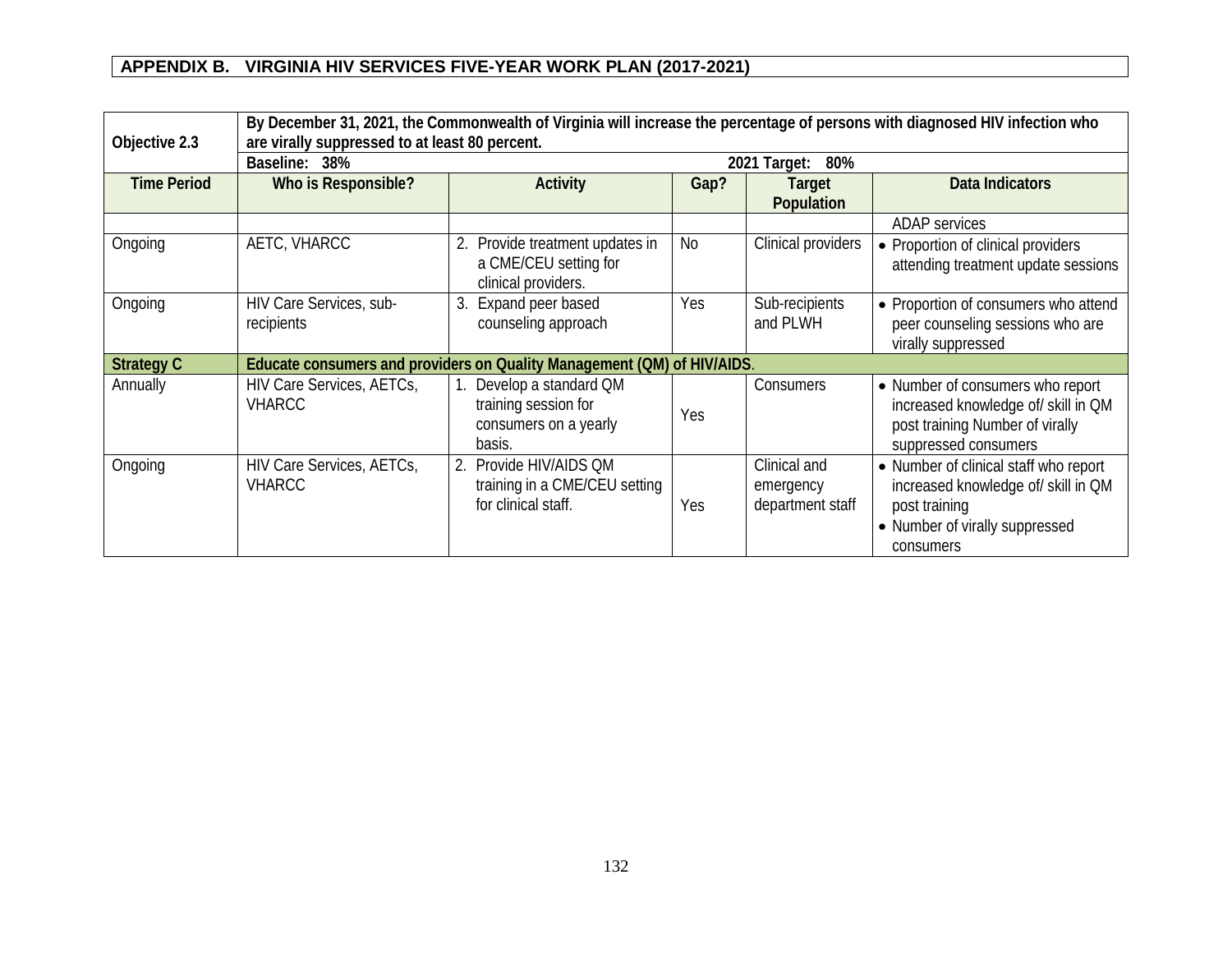|                    | By December 31, 2021, Virginia will reduce disparities in the rate of new diagnoses by at least 15 percent in the following groups: |                                                                                                                                   |                                                                                                                                                                                                                                                   |                                                                       |                |                          |                                                                   |                                                                                                                                                                                                                                                  |  |  |
|--------------------|-------------------------------------------------------------------------------------------------------------------------------------|-----------------------------------------------------------------------------------------------------------------------------------|---------------------------------------------------------------------------------------------------------------------------------------------------------------------------------------------------------------------------------------------------|-----------------------------------------------------------------------|----------------|--------------------------|-------------------------------------------------------------------|--------------------------------------------------------------------------------------------------------------------------------------------------------------------------------------------------------------------------------------------------|--|--|
|                    |                                                                                                                                     |                                                                                                                                   |                                                                                                                                                                                                                                                   | <b>Baseline:</b>                                                      |                |                          | 2021 Target:                                                      |                                                                                                                                                                                                                                                  |  |  |
|                    | Gay and Bisexual Men:                                                                                                               |                                                                                                                                   | 443.3 per 100,000                                                                                                                                                                                                                                 |                                                                       |                |                          | 376.0 per 100,000                                                 |                                                                                                                                                                                                                                                  |  |  |
| Objective 3.1      | <b>Black Females:</b>                                                                                                               |                                                                                                                                   | 16.0 per 100,000                                                                                                                                                                                                                                  |                                                                       |                |                          |                                                                   | 13.6 per 100,000                                                                                                                                                                                                                                 |  |  |
|                    | Persons Living in the Eastern Region:                                                                                               |                                                                                                                                   | 17.8 per 100,000                                                                                                                                                                                                                                  |                                                                       |                |                          |                                                                   | 15.1 per 100,000                                                                                                                                                                                                                                 |  |  |
|                    | <b>Hispanics in the Northwest:</b>                                                                                                  |                                                                                                                                   | 5.5 per 100,000                                                                                                                                                                                                                                   |                                                                       |                |                          |                                                                   | 4.7 per 100,000                                                                                                                                                                                                                                  |  |  |
|                    | Transgender Persons (≥13 years):                                                                                                    |                                                                                                                                   | 54.1 per 100,000                                                                                                                                                                                                                                  |                                                                       |                |                          | 46.0 per 100,000                                                  |                                                                                                                                                                                                                                                  |  |  |
| <b>Time Period</b> | Who is Responsible?                                                                                                                 |                                                                                                                                   | <b>Activity</b>                                                                                                                                                                                                                                   | Gap?                                                                  |                | <b>Target Population</b> |                                                                   | <b>Data Indicators</b>                                                                                                                                                                                                                           |  |  |
| <b>Strategy A</b>  | Engage communities with health disparities to affirm support for people living with HIV.                                            |                                                                                                                                   |                                                                                                                                                                                                                                                   |                                                                       |                |                          |                                                                   |                                                                                                                                                                                                                                                  |  |  |
| By 12/31/2021      | <b>HIV Care and Prevention</b><br>Services, SODA, HIV<br>Surveillance, CHPG                                                         | HIV /AIDS.                                                                                                                        | Review and update DDP, policies,<br>procedures, and other structural<br>solutions to ensure equal treatment<br>of all people living with or at risk for                                                                                           | Yes                                                                   | sub-recipients | Care and prevention      |                                                                   | Policy and procedures<br>manuals that enforce<br>equal treatment for<br>persons living with HIV are<br>updated in DDP<br>publications                                                                                                            |  |  |
| By 6/30/2018       | <b>HIV Care and Prevention</b><br>Services, Sub-recipients                                                                          | 2. Ensure availability of care and<br>prevention services in Spanish and<br>other languages as identified by<br>needs assessment. | Yes                                                                                                                                                                                                                                               | Populations with<br>$\bullet$<br>language needs other<br>than English |                |                          | Number of non-English<br>speakers engaged and<br>retained in care |                                                                                                                                                                                                                                                  |  |  |
| <b>Strategy B</b>  | Fill gaps in targeted interventions and services to better meet the HIV prevention and care needs of vulnerable populations.        |                                                                                                                                   |                                                                                                                                                                                                                                                   |                                                                       |                |                          |                                                                   |                                                                                                                                                                                                                                                  |  |  |
| Ongoing process    | <b>HIV Prevention, HIV</b><br>Care Services, CHPG                                                                                   | 1. Use long term survivors to                                                                                                     | convene roundtable discussions to<br>highlight the relevance of the<br>intersecting issues of HIV and the<br>high risk minority communities                                                                                                       | Yes                                                                   | <b>PLWH</b>    |                          | $\bullet$                                                         | Number of people from<br>communities with health<br>disparities who get tested<br>and who seek care.                                                                                                                                             |  |  |
| By 12/31/2021      | <b>VDH Trauma Informed</b><br>Care workgroup, CBOs,<br>Sub-recipients, HIV Care<br>and Prevention Services                          | 2. Initiate trauma informed care                                                                                                  | practices to reduce the impact of<br>past traumatic events on current<br>and future individual health<br>outcomes, and to prevent further<br>traumatization from occurring by<br>untrained prevention and care<br>workers to avoid dis-engagement | Yes                                                                   | <b>PLWH</b>    |                          | $\bullet$<br>$\bullet$<br>$\bullet$                               | Convene workgroup at<br><b>VDH</b><br>Develop a model for<br>systematic integration of<br>trauma-informed care<br>throughout the state's<br>provider network<br>Retention and adherence<br>data on persons receiving<br>trauma informed services |  |  |

#### NHAS GOAL #3: REDUCING HIV-RELATED DISPARITIES AND HEALTH INEQUITIES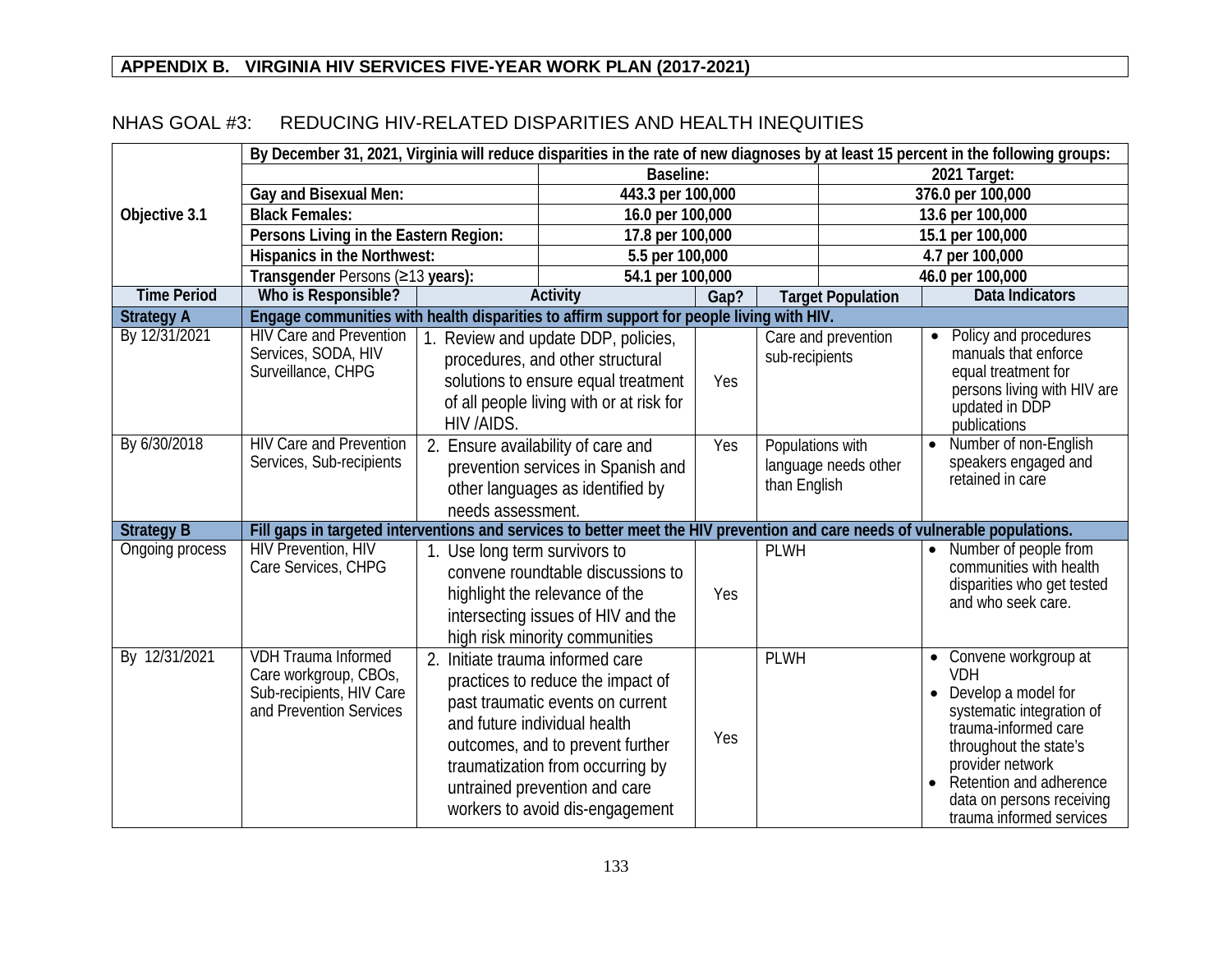|                    | By December 31, 2021, Virginia will reduce disparities in the rate of new diagnoses by at least 15 percent in the following groups:                                                                         |                                                                                                                                            |                                   |                    |                          |                  |                                 |                                                                                                            |
|--------------------|-------------------------------------------------------------------------------------------------------------------------------------------------------------------------------------------------------------|--------------------------------------------------------------------------------------------------------------------------------------------|-----------------------------------|--------------------|--------------------------|------------------|---------------------------------|------------------------------------------------------------------------------------------------------------|
|                    |                                                                                                                                                                                                             |                                                                                                                                            | Baseline:                         |                    |                          | 2021 Target:     |                                 |                                                                                                            |
|                    | Gay and Bisexual Men:                                                                                                                                                                                       |                                                                                                                                            |                                   |                    |                          |                  |                                 | 376.0 per 100,000                                                                                          |
| Objective 3.1      | <b>Black Females:</b>                                                                                                                                                                                       |                                                                                                                                            | 16.0 per 100,000                  |                    |                          | 13.6 per 100,000 |                                 |                                                                                                            |
|                    | Persons Living in the Eastern Region:                                                                                                                                                                       | 17.8 per 100,000                                                                                                                           |                                   |                    |                          |                  | 15.1 per 100,000                |                                                                                                            |
|                    | Hispanics in the Northwest:                                                                                                                                                                                 |                                                                                                                                            |                                   | 5.5 per 100,000    |                          |                  |                                 | 4.7 per 100,000                                                                                            |
|                    | Transgender Persons (≥13 years):                                                                                                                                                                            |                                                                                                                                            | 54.1 per 100,000                  |                    |                          |                  |                                 | 46.0 per 100,000                                                                                           |
| <b>Time Period</b> | Who is Responsible?                                                                                                                                                                                         | Activity                                                                                                                                   | Gap?                              |                    | <b>Target Population</b> |                  | Data Indicators                 |                                                                                                            |
|                    |                                                                                                                                                                                                             | in HIV services.                                                                                                                           |                                   |                    |                          |                  |                                 |                                                                                                            |
| <b>Strategy C</b>  | Integrate social determinants of health (SDH) into program planning, design, and implementation (e.g., using data to inform policy<br>and program decisions, designing holistic programs that address SDH). |                                                                                                                                            |                                   |                    |                          |                  |                                 |                                                                                                            |
| By 12/30/2018      | HIV Surveillance, Care<br>and Prevention Services,<br><b>SODA</b>                                                                                                                                           | 1. Improve data management<br>systems to better document social<br>determinants of health in<br>historically under-sampled<br>populations. | Yes                               | health disparities | Communities with         | $\bullet$        | Capture of SDH in<br>e2Virginia |                                                                                                            |
| Ongoing            | HIV Surveillance, Care<br>and Prevention Services,<br><b>SODA</b>                                                                                                                                           | planning, design and<br>implementation.                                                                                                    | 2. Use SDH data to inform program | Yes                | health disparities       | Communities with | $\bullet$                       | The number of programs<br>developed that used SDH<br>as part of planning, design,<br>and/or implementation |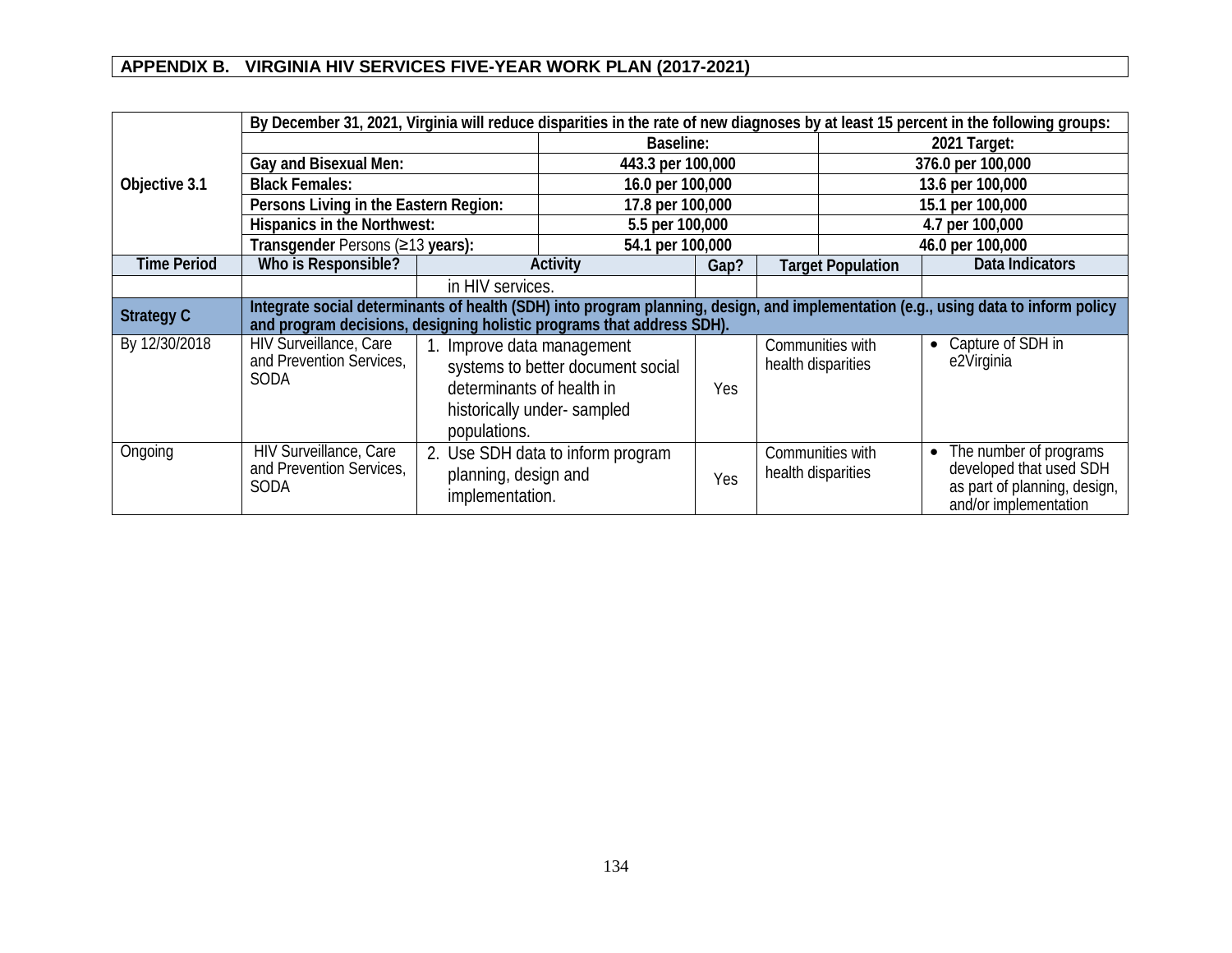|                    | By December 31, 2021, Virginia Department of Health will increase the percentage of persons diagnosed with HIV infection<br>(PWID, Transgender, 55 year and older, Northern, and Eastern) who are virally suppressed to at least 80 percent. |                                        |                                                                                                                                                                                                                                                       |      |           |                          |                                                                                                                                                                                                                                                                                                                                                                            |  |  |
|--------------------|----------------------------------------------------------------------------------------------------------------------------------------------------------------------------------------------------------------------------------------------|----------------------------------------|-------------------------------------------------------------------------------------------------------------------------------------------------------------------------------------------------------------------------------------------------------|------|-----------|--------------------------|----------------------------------------------------------------------------------------------------------------------------------------------------------------------------------------------------------------------------------------------------------------------------------------------------------------------------------------------------------------------------|--|--|
|                    |                                                                                                                                                                                                                                              | Virginia Average: 38%                  | <b>Baseline:</b>                                                                                                                                                                                                                                      |      |           |                          | 2021 Target:                                                                                                                                                                                                                                                                                                                                                               |  |  |
|                    | <b>Injection Drug Users:</b>                                                                                                                                                                                                                 |                                        | 34%                                                                                                                                                                                                                                                   |      |           |                          | 80%                                                                                                                                                                                                                                                                                                                                                                        |  |  |
| Objective 3.2      | <b>Transgender Persons:</b>                                                                                                                                                                                                                  |                                        | 46%                                                                                                                                                                                                                                                   |      |           |                          | 80%                                                                                                                                                                                                                                                                                                                                                                        |  |  |
|                    | Northern Region:                                                                                                                                                                                                                             | 35%                                    |                                                                                                                                                                                                                                                       |      |           | 80%                      |                                                                                                                                                                                                                                                                                                                                                                            |  |  |
|                    | Eastern Region:                                                                                                                                                                                                                              |                                        | 26%                                                                                                                                                                                                                                                   |      |           |                          | 80%                                                                                                                                                                                                                                                                                                                                                                        |  |  |
|                    | Aging Persons ((≥55 years):                                                                                                                                                                                                                  |                                        | 37%                                                                                                                                                                                                                                                   |      |           |                          | 80%                                                                                                                                                                                                                                                                                                                                                                        |  |  |
| <b>Time Period</b> | Who is Responsible?                                                                                                                                                                                                                          |                                        | <b>Activity</b>                                                                                                                                                                                                                                       | Gap? |           | <b>Target Population</b> | <b>Data Indicators</b>                                                                                                                                                                                                                                                                                                                                                     |  |  |
| <b>Strategy A</b>  | Expand service access using multi-modal service delivery options throughout the state.                                                                                                                                                       |                                        |                                                                                                                                                                                                                                                       |      |           |                          |                                                                                                                                                                                                                                                                                                                                                                            |  |  |
| By 12/31/2021      | <b>HIV Care Services</b>                                                                                                                                                                                                                     | providers.                             | Expand telemedicine (including<br>behavioral health) in medically<br>underserved regions of the state to<br>increase the number of HIV care                                                                                                           | Yes  |           | Medical providers        | Number of<br>$\bullet$<br>MOA/MOUs<br>established to provide<br>telemedicine or<br>mobile health<br>services<br>Number of consumers<br>from communities<br>with disparities who<br>utilize telemedicine<br>and are virally<br>suppressed<br>Number of consumers<br>from communities<br>with disparities who<br>utilize telemedicine<br>and are retained in<br>medical care |  |  |
| By 12/30/2021      | HIV Care Services, sub-<br>recipients, Office on Aging<br>and Persons with<br>Disabilities, AETCs                                                                                                                                            | ART guidelines and special<br>patients | 2. Support the development and use of<br>community efforts to address isolation,<br>mental illness and social support<br>systems for persons over 55 living with<br>HIV including adherence by clinicians to<br>considerations for older HIV-infected | Yes  | Providers | Sub-recipients, Medical  | Number of services<br>$\bullet$<br>developed to address<br>needs across the<br>lifespan for PLWH ><br>55 years<br>Number of Ryan<br>White clients > 55<br>years who access<br>mental health and<br>support services<br>Number of trainings<br>$\bullet$                                                                                                                    |  |  |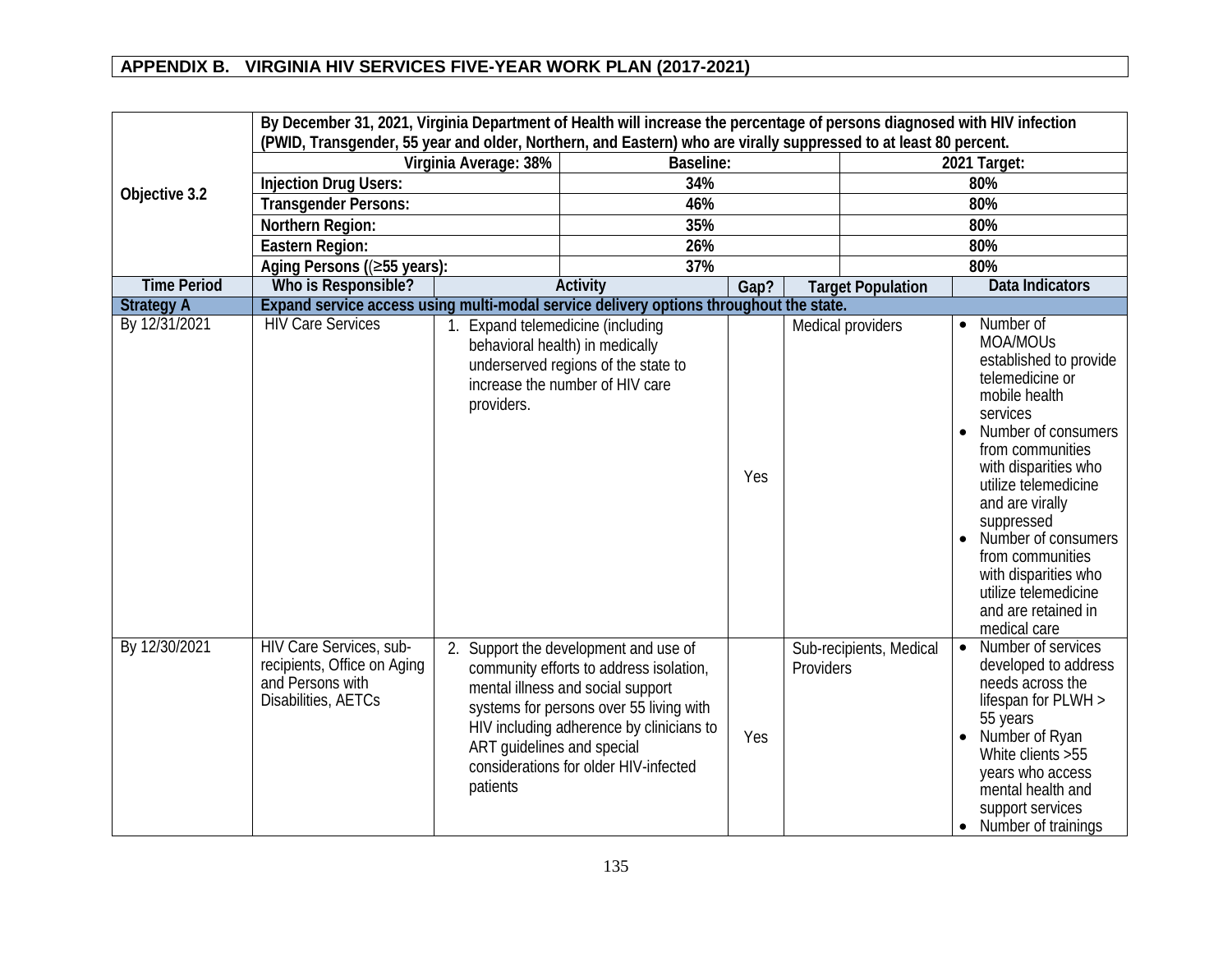|                    |                                                                                  |                                                                                                                                                                                                                                                                                                      |                                                                                                                              | By December 31, 2021, Virginia Department of Health will increase the percentage of persons diagnosed with HIV infection<br>(PWID, Transgender, 55 year and older, Northern, and Eastern) who are virally suppressed to at least 80 percent. |                      |                          |                                                                                                                                                                                             |  |  |  |  |  |
|--------------------|----------------------------------------------------------------------------------|------------------------------------------------------------------------------------------------------------------------------------------------------------------------------------------------------------------------------------------------------------------------------------------------------|------------------------------------------------------------------------------------------------------------------------------|----------------------------------------------------------------------------------------------------------------------------------------------------------------------------------------------------------------------------------------------|----------------------|--------------------------|---------------------------------------------------------------------------------------------------------------------------------------------------------------------------------------------|--|--|--|--|--|
|                    |                                                                                  | Virginia Average: 38%                                                                                                                                                                                                                                                                                | <b>Baseline:</b>                                                                                                             |                                                                                                                                                                                                                                              |                      |                          | 2021 Target:                                                                                                                                                                                |  |  |  |  |  |
|                    | <b>Injection Drug Users:</b>                                                     |                                                                                                                                                                                                                                                                                                      | 34%                                                                                                                          |                                                                                                                                                                                                                                              |                      |                          | 80%                                                                                                                                                                                         |  |  |  |  |  |
| Objective 3.2      | <b>Transgender Persons:</b>                                                      |                                                                                                                                                                                                                                                                                                      | 46%                                                                                                                          |                                                                                                                                                                                                                                              |                      |                          | 80%                                                                                                                                                                                         |  |  |  |  |  |
|                    | Northern Region:                                                                 | 35%                                                                                                                                                                                                                                                                                                  |                                                                                                                              |                                                                                                                                                                                                                                              |                      | 80%                      |                                                                                                                                                                                             |  |  |  |  |  |
|                    | Eastern Region:                                                                  | 26%                                                                                                                                                                                                                                                                                                  |                                                                                                                              |                                                                                                                                                                                                                                              |                      | 80%                      |                                                                                                                                                                                             |  |  |  |  |  |
|                    | Aging Persons ((≥55 years):                                                      |                                                                                                                                                                                                                                                                                                      | 37%                                                                                                                          |                                                                                                                                                                                                                                              |                      |                          | 80%                                                                                                                                                                                         |  |  |  |  |  |
| <b>Time Period</b> | Who is Responsible?                                                              |                                                                                                                                                                                                                                                                                                      | <b>Activity</b>                                                                                                              | Gap?                                                                                                                                                                                                                                         |                      | <b>Target Population</b> | <b>Data Indicators</b>                                                                                                                                                                      |  |  |  |  |  |
|                    |                                                                                  |                                                                                                                                                                                                                                                                                                      |                                                                                                                              |                                                                                                                                                                                                                                              |                      |                          | for DDP staff on<br>health needs and<br>resources for aging<br>and elderly patients<br>Number of trainings<br>for HIV clinicians on<br>health and support<br>needs for $PLWH > 55$<br>years |  |  |  |  |  |
| <b>Strategy B</b>  | Design and pilot programs that leverage use of social media and new technologies |                                                                                                                                                                                                                                                                                                      |                                                                                                                              |                                                                                                                                                                                                                                              |                      |                          |                                                                                                                                                                                             |  |  |  |  |  |
| By 6/30/2018       | <b>HIV Care Services,</b><br>AETCs, VHARCC                                       | 1. Encourage sub-recipients to use<br>technology to relay educational<br>information and to allow scheduling of<br>appointments, requests for refills, and<br>other routine functions.                                                                                                               |                                                                                                                              |                                                                                                                                                                                                                                              | Sub-recipients       |                          | Number of PLWH in<br>the Eastern and<br>Northern regions with<br>timely refills and who<br>do not miss medical<br>appointments                                                              |  |  |  |  |  |
| By 12/31/2018      | HIV Care Services, AETC,<br><b>VHARCC</b>                                        | 2. Expansion of the Positive Links program<br>developed by UVA (i.e., a smartphone<br>app that supports PLWH with HIV<br>education and management tools,<br>wellness promotion strategies through<br>social support, self-monitoring and<br>warm technology) to extend care<br>beyond clinic visits. |                                                                                                                              |                                                                                                                                                                                                                                              | Consumers, providers |                          | • Number of clinical<br>sites using Positive<br>Links<br>Proportion of<br>$\bullet$<br>consumers using<br>Positive Links app<br>who are retained in<br>care.                                |  |  |  |  |  |
| <b>Strategy C</b>  | Expand peer based social support networks in the targeted populations.           |                                                                                                                                                                                                                                                                                                      |                                                                                                                              |                                                                                                                                                                                                                                              |                      |                          |                                                                                                                                                                                             |  |  |  |  |  |
| Ongoing            | CHPG, CBOs, Consumer<br>Advisory Board, AETC                                     |                                                                                                                                                                                                                                                                                                      | Support peer-facilitated health literacy<br>initiatives through formal training in<br>health literacy and Quality Management | Yes                                                                                                                                                                                                                                          | <b>PLWH</b>          |                          | Number of peers<br>$\bullet$<br>trained in health<br>literacy and quality                                                                                                                   |  |  |  |  |  |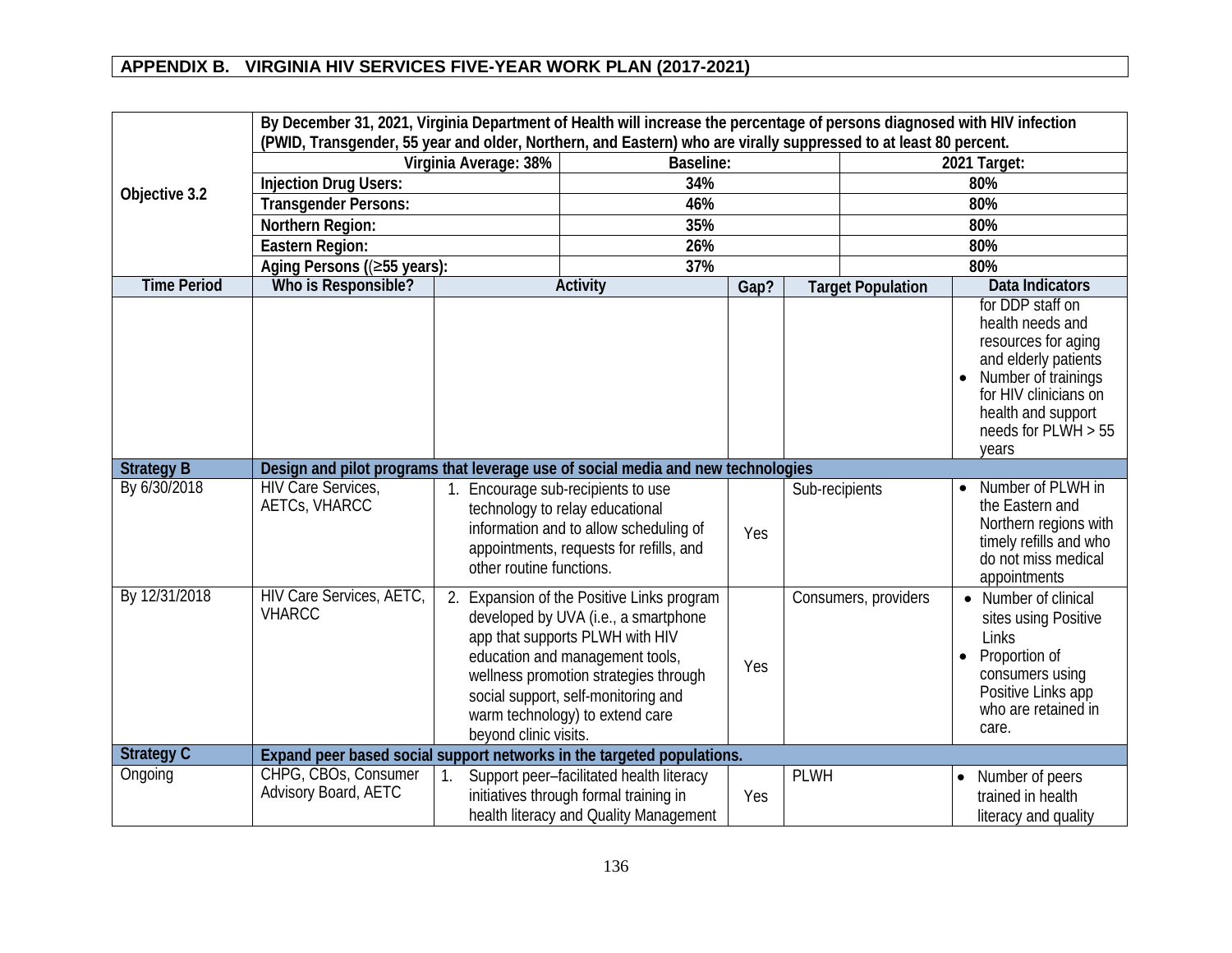|                    |                                                                             | By December 31, 2021, Virginia Department of Health will increase the percentage of persons diagnosed with HIV infection<br>(PWID, Transgender, 55 year and older, Northern, and Eastern) who are virally suppressed to at least 80 percent. |                                                                                         |      |             |                          |                                                                                                                                                                                                                                          |  |  |  |
|--------------------|-----------------------------------------------------------------------------|----------------------------------------------------------------------------------------------------------------------------------------------------------------------------------------------------------------------------------------------|-----------------------------------------------------------------------------------------|------|-------------|--------------------------|------------------------------------------------------------------------------------------------------------------------------------------------------------------------------------------------------------------------------------------|--|--|--|
|                    |                                                                             | Virginia Average: 38%                                                                                                                                                                                                                        | <b>Baseline:</b>                                                                        |      |             |                          | 2021 Target:                                                                                                                                                                                                                             |  |  |  |
|                    | <b>Injection Drug Users:</b>                                                |                                                                                                                                                                                                                                              | 34%                                                                                     |      |             |                          | 80%                                                                                                                                                                                                                                      |  |  |  |
| Objective 3.2      | <b>Transgender Persons:</b>                                                 |                                                                                                                                                                                                                                              | 46%                                                                                     |      |             |                          | 80%                                                                                                                                                                                                                                      |  |  |  |
|                    | Northern Region:                                                            | 35%                                                                                                                                                                                                                                          |                                                                                         |      |             | 80%                      |                                                                                                                                                                                                                                          |  |  |  |
|                    | Eastern Region:                                                             |                                                                                                                                                                                                                                              | 26%                                                                                     |      |             |                          | 80%                                                                                                                                                                                                                                      |  |  |  |
|                    | Aging Persons ((≥55 years):                                                 | 37%                                                                                                                                                                                                                                          |                                                                                         |      |             | 80%                      |                                                                                                                                                                                                                                          |  |  |  |
| <b>Time Period</b> | Who is Responsible?                                                         |                                                                                                                                                                                                                                              | <b>Activity</b>                                                                         | Gap? |             | <b>Target Population</b> | <b>Data Indicators</b>                                                                                                                                                                                                                   |  |  |  |
| Ongoing            | <b>DDP</b>                                                                  | and Consumer Retreats.                                                                                                                                                                                                                       | at Consumer Advisory Board Meetings<br>2. Support peer based groups that focus          |      | <b>PLWH</b> |                          | management<br>Number of new peer-<br>facilitated health<br>literacy initiatives<br>implemented<br>Number of consumers<br>participating in peer-<br>facilitated health<br>literacy initiatives<br>Number of new peer<br>based groups that |  |  |  |
|                    |                                                                             |                                                                                                                                                                                                                                              | on community mobilization efforts to<br>resolve local issues such as<br>transportation. |      |             |                          | focus on community<br>mobilization efforts<br>Number of consumers<br>$\bullet$<br>attending medical<br>appointments                                                                                                                      |  |  |  |
| <b>Strategy D</b>  | Build on the DDP Patient Navigation Models Developed Through CAPUS and SPNS |                                                                                                                                                                                                                                              |                                                                                         |      |             |                          |                                                                                                                                                                                                                                          |  |  |  |
|                    | <b>HIV Care and Prevention</b><br>Services, sub-recipients                  | DDP patient navigation model                                                                                                                                                                                                                 | 1. Increase the number of sites using the                                               | Yes  | <b>PLWH</b> |                          | Increase in the<br>number of sites using<br>DDP patient<br>navigation model<br>Increase the number<br>$\bullet$<br>of patient navigators<br>who complete<br><b>Community Health</b><br>Worker and<br>Motivational                        |  |  |  |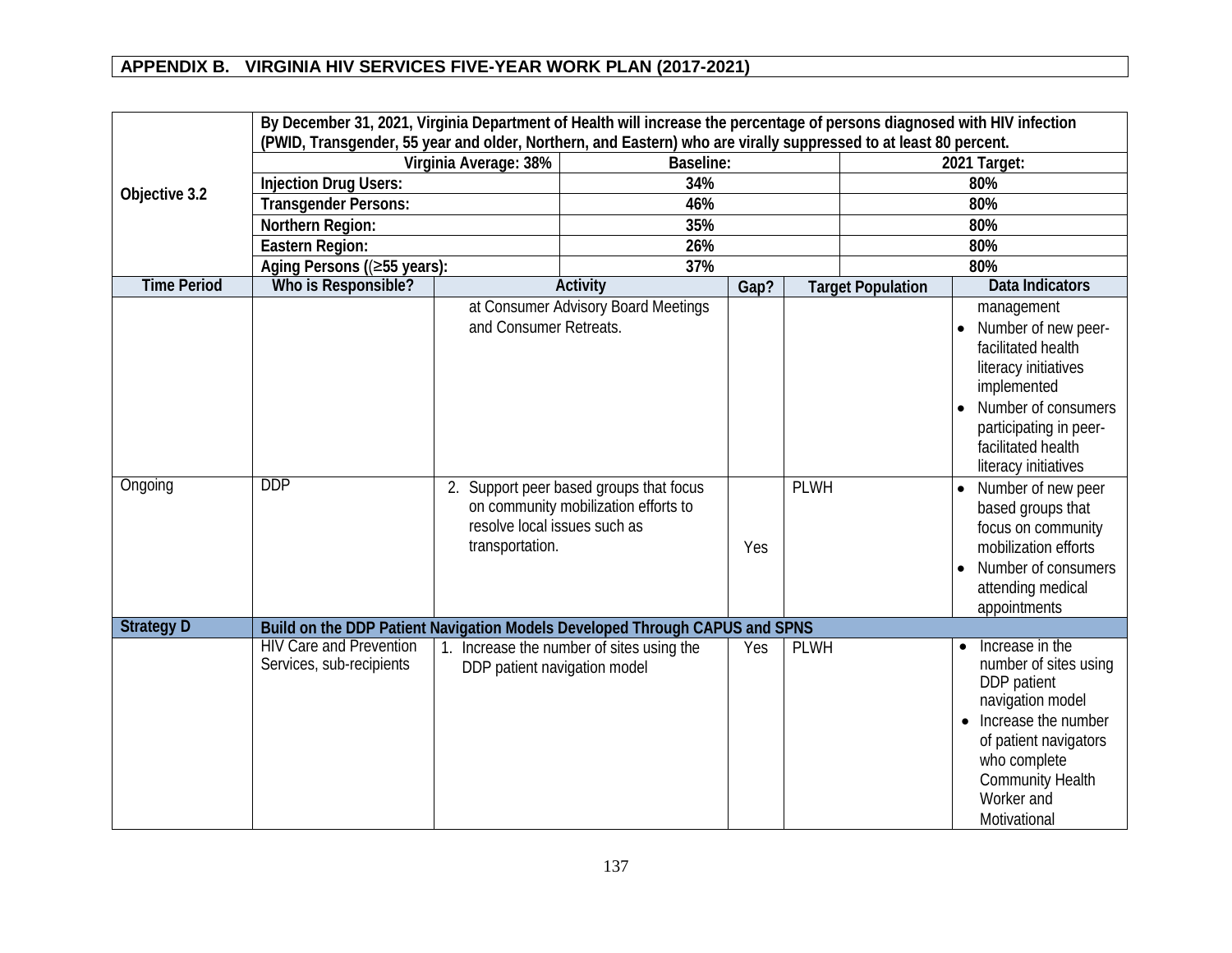|                    |                               | By December 31, 2021, Virginia Department of Health will increase the percentage of persons diagnosed with HIV infection<br>(PWID, Transgender, 55 year and older, Northern, and Eastern) who are virally suppressed to at least 80 percent. |                                                                             |      |                          |     |                                                                                                                                 |  |  |
|--------------------|-------------------------------|----------------------------------------------------------------------------------------------------------------------------------------------------------------------------------------------------------------------------------------------|-----------------------------------------------------------------------------|------|--------------------------|-----|---------------------------------------------------------------------------------------------------------------------------------|--|--|
|                    | Virginia Average: 38%         | Baseline:                                                                                                                                                                                                                                    |                                                                             |      | 2021 Target:             |     |                                                                                                                                 |  |  |
|                    | <b>Injection Drug Users:</b>  | 34%                                                                                                                                                                                                                                          |                                                                             |      |                          | 80% |                                                                                                                                 |  |  |
| Objective 3.2      | <b>Transgender Persons:</b>   | 46%                                                                                                                                                                                                                                          |                                                                             |      |                          | 80% |                                                                                                                                 |  |  |
|                    | Northern Region:              |                                                                                                                                                                                                                                              | 35%                                                                         |      |                          |     | 80%                                                                                                                             |  |  |
|                    | Eastern Region:               |                                                                                                                                                                                                                                              | 26%                                                                         |      |                          |     | 80%                                                                                                                             |  |  |
|                    | Aging Persons ((≥55 years):   |                                                                                                                                                                                                                                              | 37%                                                                         |      |                          | 80% |                                                                                                                                 |  |  |
| <b>Time Period</b> | Who is Responsible?           |                                                                                                                                                                                                                                              | <b>Activity</b>                                                             | Gap? | <b>Target Population</b> |     | Data Indicators                                                                                                                 |  |  |
|                    |                               |                                                                                                                                                                                                                                              |                                                                             |      |                          |     | Interviewing Training                                                                                                           |  |  |
| Ongoing            | DDP, AETC, sub-<br>recipients | communication                                                                                                                                                                                                                                | 2. Train case managers on motivational<br>interviewing and patient-centered | Yes  | <b>PLWH</b>              |     | Proportion of case<br>$\bullet$<br>managers trained in<br>motivational<br>interviewing and<br>patient-centered<br>communication |  |  |

|                    | By December 31, 2021, Virginia Department of Health will increase the percentage of timely diagnosis from 75.5% to 90%.<br>[Note: Timely diagnosis refers to persons who are not diagnosed with AIDS at initial diagnosis or not diagnosed with AIDS within one year<br>of HIV diagnosis, which is considered "late diagnosis."] |                               |                                                                                        |      |                  |                          |                                                             |  |
|--------------------|----------------------------------------------------------------------------------------------------------------------------------------------------------------------------------------------------------------------------------------------------------------------------------------------------------------------------------|-------------------------------|----------------------------------------------------------------------------------------|------|------------------|--------------------------|-------------------------------------------------------------|--|
|                    |                                                                                                                                                                                                                                                                                                                                  |                               | <b>Baseline:</b>                                                                       |      |                  |                          | 2021 Target:                                                |  |
|                    | Hispanics:                                                                                                                                                                                                                                                                                                                       |                               | 60%                                                                                    |      |                  |                          | 90%                                                         |  |
| Objective 3.3      | <b>Northwest Region:</b>                                                                                                                                                                                                                                                                                                         |                               | 63%                                                                                    |      |                  |                          | 90%                                                         |  |
|                    | Northern Region:                                                                                                                                                                                                                                                                                                                 |                               | 68%                                                                                    |      |                  | 90%                      |                                                             |  |
|                    | Aging Persons ((≥55 years):                                                                                                                                                                                                                                                                                                      |                               | 55%                                                                                    |      |                  | 90%                      |                                                             |  |
|                    | <b>Injection Drug Users:</b>                                                                                                                                                                                                                                                                                                     |                               | 56%                                                                                    |      |                  | 90%                      |                                                             |  |
|                    | <b>Females</b>                                                                                                                                                                                                                                                                                                                   |                               | 68%                                                                                    |      |                  | 90%                      |                                                             |  |
| <b>Time Period</b> | Who is Responsible?                                                                                                                                                                                                                                                                                                              |                               | Activity                                                                               | Gap? |                  | <b>Target Population</b> | Data Indicators                                             |  |
| <b>Strategy A</b>  | Provide more HIV testing options in Northern and Northwest Health Regions                                                                                                                                                                                                                                                        |                               |                                                                                        |      |                  |                          |                                                             |  |
| By 12/30/2021      | HIV testing team                                                                                                                                                                                                                                                                                                                 | testing.                      | 1. Increase the number of providers offering<br>community based and clinical based HIV | Yes  | CBO <sub>S</sub> | Clinical providers,      | Increase in number of<br>$\bullet$<br>HIV testing providers |  |
| By 12/30/2021      | HIV testing team                                                                                                                                                                                                                                                                                                                 | target disparity populations. | Increase the capacity of current HIV<br>testing providers to expand services that      | Yes  | <b>CBOs</b>      | Clinical providers,      | Proportion of priority<br>populations tested                |  |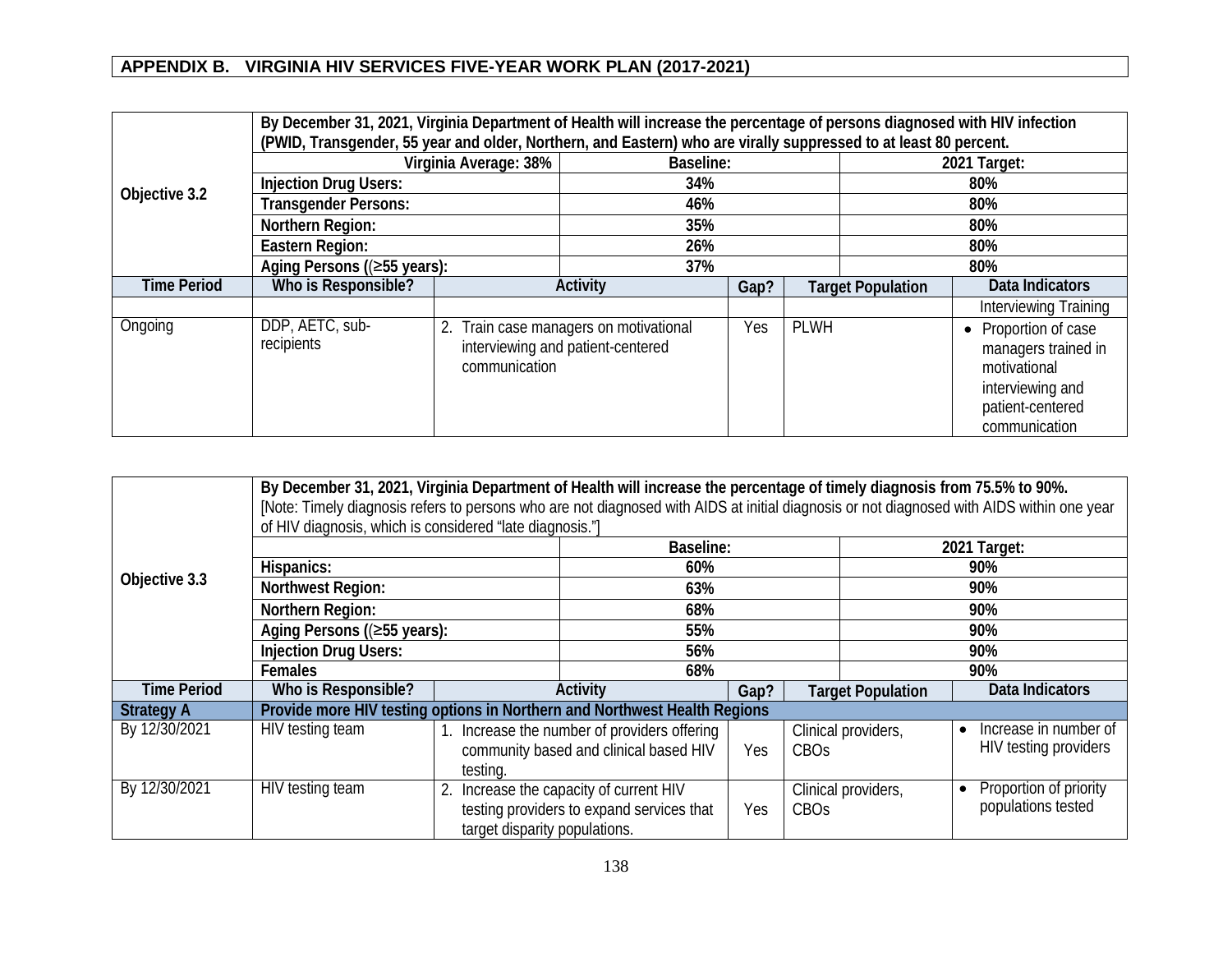|                    | By December 31, 2021, Virginia Department of Health will increase the percentage of timely diagnosis from 75.5% to 90%.                                                                                      |                                                                                                                                                                                                                                                                                         |                                                                                                                                                                                                        |      |             |                          |                                                                                                   |  |
|--------------------|--------------------------------------------------------------------------------------------------------------------------------------------------------------------------------------------------------------|-----------------------------------------------------------------------------------------------------------------------------------------------------------------------------------------------------------------------------------------------------------------------------------------|--------------------------------------------------------------------------------------------------------------------------------------------------------------------------------------------------------|------|-------------|--------------------------|---------------------------------------------------------------------------------------------------|--|
|                    | [Note: Timely diagnosis refers to persons who are not diagnosed with AIDS at initial diagnosis or not diagnosed with AIDS within one year                                                                    |                                                                                                                                                                                                                                                                                         |                                                                                                                                                                                                        |      |             |                          |                                                                                                   |  |
|                    | of HIV diagnosis, which is considered "late diagnosis."]                                                                                                                                                     |                                                                                                                                                                                                                                                                                         |                                                                                                                                                                                                        |      |             |                          |                                                                                                   |  |
|                    |                                                                                                                                                                                                              |                                                                                                                                                                                                                                                                                         | <b>Baseline:</b>                                                                                                                                                                                       |      |             |                          | 2021 Target:                                                                                      |  |
| Objective 3.3      | Hispanics:                                                                                                                                                                                                   |                                                                                                                                                                                                                                                                                         | 60%                                                                                                                                                                                                    |      |             |                          | 90%                                                                                               |  |
|                    | Northwest Region:                                                                                                                                                                                            |                                                                                                                                                                                                                                                                                         | 63%                                                                                                                                                                                                    |      |             |                          | 90%                                                                                               |  |
|                    | Northern Region:                                                                                                                                                                                             |                                                                                                                                                                                                                                                                                         | 68%                                                                                                                                                                                                    |      |             |                          | 90%                                                                                               |  |
|                    | Aging Persons ((≥55 years):                                                                                                                                                                                  |                                                                                                                                                                                                                                                                                         | 55%                                                                                                                                                                                                    |      |             |                          | 90%                                                                                               |  |
|                    | <b>Injection Drug Users:</b>                                                                                                                                                                                 |                                                                                                                                                                                                                                                                                         | 56%                                                                                                                                                                                                    |      |             |                          | 90%                                                                                               |  |
|                    | Females                                                                                                                                                                                                      |                                                                                                                                                                                                                                                                                         |                                                                                                                                                                                                        | 68%  |             |                          | 90%                                                                                               |  |
| <b>Time Period</b> | Who is Responsible?                                                                                                                                                                                          |                                                                                                                                                                                                                                                                                         | <b>Activity</b>                                                                                                                                                                                        | Gap? |             | <b>Target Population</b> | <b>Data Indicators</b>                                                                            |  |
| <b>Strategy B</b>  | Develop partnerships and coalitions to target and engage Hispanics, females, and persons over 55 years of age, PWIDs in<br>holistic health programs, which include sexual health and HIV testing components. |                                                                                                                                                                                                                                                                                         |                                                                                                                                                                                                        |      |             |                          |                                                                                                   |  |
| By 12/30/2021      | <b>HIV Testing Team, HIV</b><br>Care and Prevention<br>Teams, HIV Care and<br>Prevention Planners,<br><b>CHPG</b>                                                                                            | 1. Establish collaborations with care<br>providers, women's health clinics,<br>Planned Parenthood, agencies serving<br>persons >55 years, and Promotoras de<br>Salud (community health workers) in<br>order to include sexual health and HIV<br>testing components in current programs. |                                                                                                                                                                                                        | Yes  |             | Care providers, CBOs     | Number of<br>$\bullet$<br>collaborations formed<br>that include HIV<br>testing.                   |  |
| <b>Strategy C</b>  | Promote self-management skills development among people with HIV                                                                                                                                             |                                                                                                                                                                                                                                                                                         |                                                                                                                                                                                                        |      |             |                          |                                                                                                   |  |
| Ongoing            | HIV Care Services, sub-<br>recipients                                                                                                                                                                        | culturally appropriate methods.                                                                                                                                                                                                                                                         | Expand initiatives to support self-<br>management skills development among<br>PLWH using culturally competent and                                                                                      | Yes  | <b>PLWH</b> |                          | Increased percentage<br>of youth with<br>diagnosed HIV<br>infection who are<br>virally suppressed |  |
| Ongoing            | HIV Care Services, sub-<br>recipients                                                                                                                                                                        | 2. Deliver multi-level patient self-                                                                                                                                                                                                                                                    | management health education and<br>empowerment opportunities for PLWH in<br>care that utilize training and peer<br>mentorship to improve retention in care<br>and achieve sustained viral suppression. | Yes  | <b>PLWH</b> |                          | Increased percentage<br>of PWIDs with<br>diagnosed HIV<br>infection who are<br>virally suppressed |  |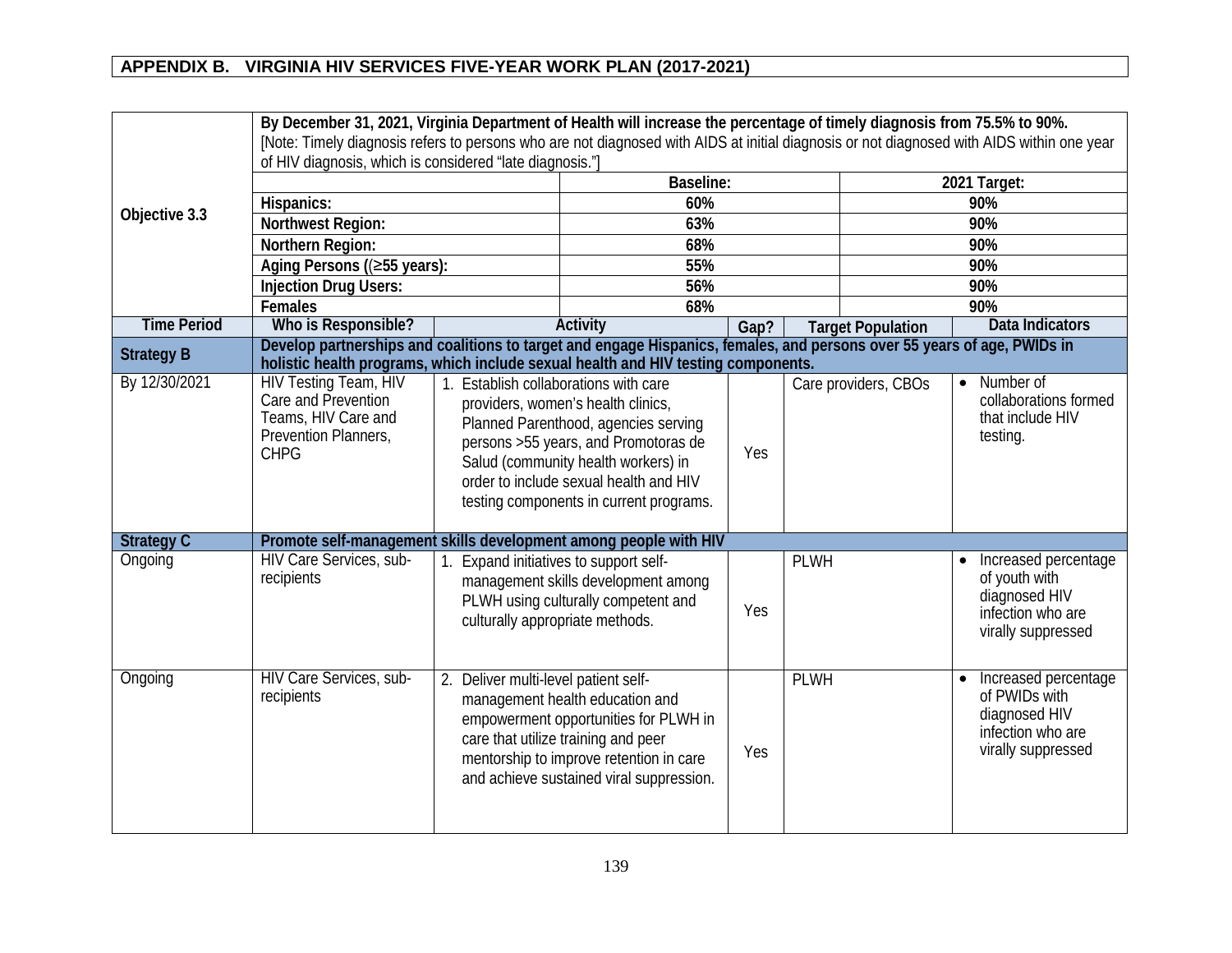|                    | By December 31, 2021, Virginia Department of Health will increase the percentage of timely diagnosis from 75.5% to 90%.<br>[Note: Timely diagnosis refers to persons who are not diagnosed with AIDS at initial diagnosis or not diagnosed with AIDS within one year<br>of HIV diagnosis, which is considered "late diagnosis."] |                                                          |                                                                                    |      |             |                          |                     |  |
|--------------------|----------------------------------------------------------------------------------------------------------------------------------------------------------------------------------------------------------------------------------------------------------------------------------------------------------------------------------|----------------------------------------------------------|------------------------------------------------------------------------------------|------|-------------|--------------------------|---------------------|--|
| Objective 3.3      |                                                                                                                                                                                                                                                                                                                                  |                                                          | Baseline:                                                                          |      |             | 2021 Target:             |                     |  |
|                    | Hispanics:                                                                                                                                                                                                                                                                                                                       |                                                          | 60%                                                                                |      |             |                          | 90%                 |  |
|                    | Northwest Region:                                                                                                                                                                                                                                                                                                                |                                                          | 63%                                                                                |      |             |                          | 90%                 |  |
|                    | Northern Region:                                                                                                                                                                                                                                                                                                                 |                                                          | 68%                                                                                |      |             |                          | 90%                 |  |
|                    | Aging Persons ((≥55 years):                                                                                                                                                                                                                                                                                                      |                                                          | 55%                                                                                |      |             | 90%                      |                     |  |
|                    | <b>Injection Drug Users:</b>                                                                                                                                                                                                                                                                                                     |                                                          | 56%                                                                                |      |             | 90%                      |                     |  |
|                    | <b>Females</b>                                                                                                                                                                                                                                                                                                                   |                                                          | 68%                                                                                |      |             | 90%                      |                     |  |
| <b>Time Period</b> | Who is Responsible?                                                                                                                                                                                                                                                                                                              |                                                          | Activity                                                                           | Gap? |             | <b>Target Population</b> | Data Indicators     |  |
| <b>Strategy D</b>  | Promote public leadership by people with HIV, including gay and bisexual men, racial/ethnic minorities, transgender and gender<br>non-conforming individuals, youth, and women.                                                                                                                                                  |                                                          |                                                                                    |      |             |                          |                     |  |
| Ongoing            | CHPG, and all other<br>public and private<br>stakeholders                                                                                                                                                                                                                                                                        | roles throughout the state.                              | 1. Continue to develop opportunities for<br>people with HIV to serve in leadership | Yes  |             | Care providers, CBOs     | • To be determined. |  |
| Ongoing            | CHPG, and all other<br>public and private<br>stakeholders                                                                                                                                                                                                                                                                        | 2. Support HIV positive individuals in<br>of leadership. | building skills to seek and retain positions                                       | Yes  | <b>PLWH</b> |                          | • To be determined  |  |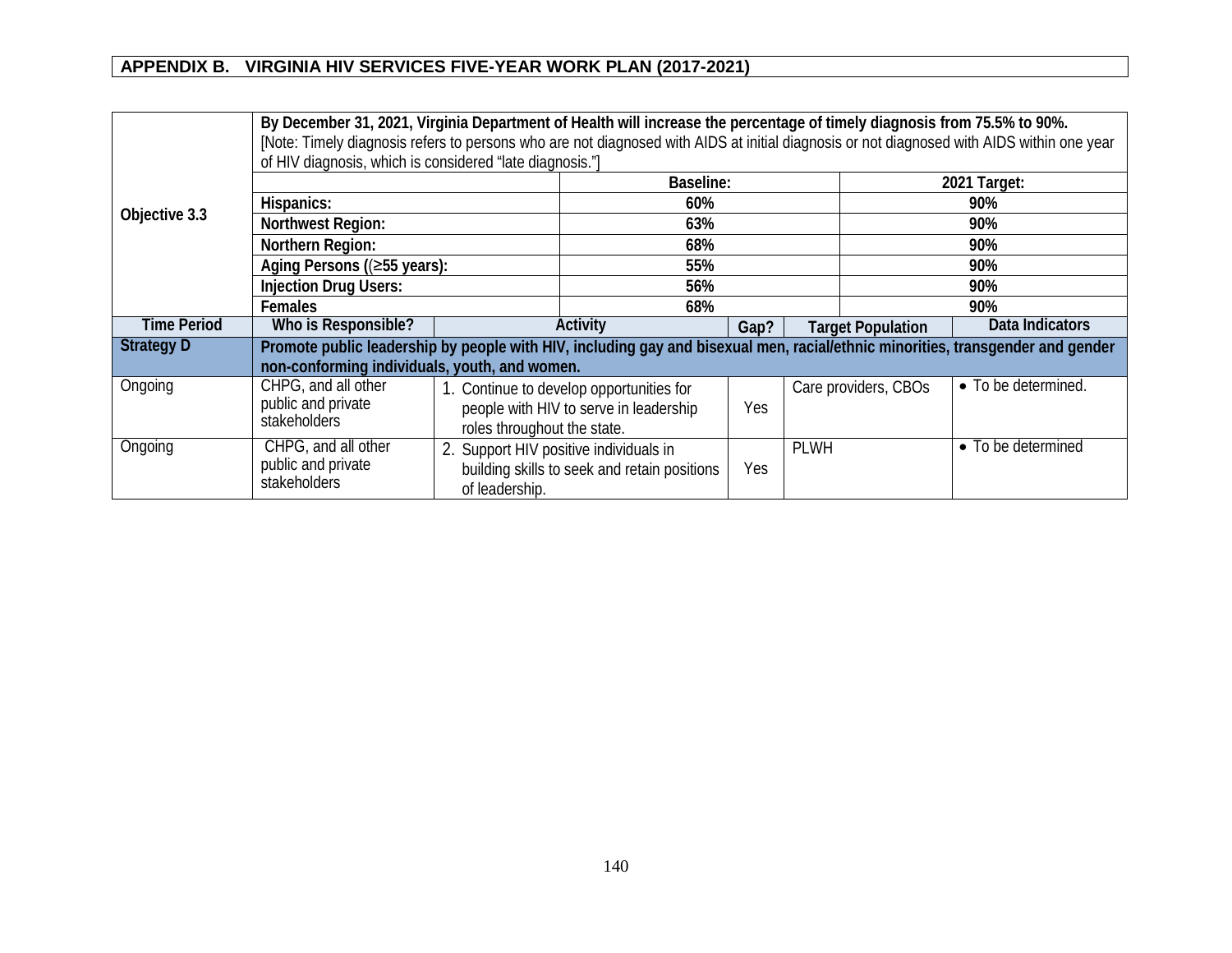#### **NHAS GOAL #4: ACHIEVING A MORE COORDINATED VIRGINIA RESPONSE TO THE HIV EPIDEMIC**

| Objective 4.1      | By December 31, 2021, the Commonwealth of Virginia will increase by at least two efforts to improve the programmatic<br>coordination of HIV programs within the Virginia Department of Health and at least two external initiatives to increase coordination<br>with regional and local partners. |                                                                                                                                                                                                                                                            |      |                                          |                                                                                                                                                         |  |
|--------------------|---------------------------------------------------------------------------------------------------------------------------------------------------------------------------------------------------------------------------------------------------------------------------------------------------|------------------------------------------------------------------------------------------------------------------------------------------------------------------------------------------------------------------------------------------------------------|------|------------------------------------------|---------------------------------------------------------------------------------------------------------------------------------------------------------|--|
| <b>Time Period</b> | Who is Responsible?                                                                                                                                                                                                                                                                               | <b>Activity</b>                                                                                                                                                                                                                                            | Gap? | <b>Target Population</b>                 | <b>Data Indicators</b>                                                                                                                                  |  |
| <b>Strategy A</b>  | new infections in a timely manner.                                                                                                                                                                                                                                                                | Develop an integrated outbreak response plan that outlines how HIV prevention, care and surveillance efforts work as a<br>coordinated unit to address mobilizing the affected area's systems and personnel in order to effectively end the continuation of |      |                                          |                                                                                                                                                         |  |
| By 12/31/2019      | Outbreak Workgroup,<br>LHDs in vulnerable<br>counties                                                                                                                                                                                                                                             | Develop an integrated workgroup<br>that includes LHDs to develop a<br>mobilization plan in counties at<br>risk for outbreak.                                                                                                                               | Yes  | Rural PWIDs and<br>substance users       | Results of regional<br>$\bullet$<br>assessments for outbreak<br>response<br>Documentation of a completed<br>$\bullet$<br>plan                           |  |
| By 12/31/2019      | LHDs, Outbreak<br>Workgroup                                                                                                                                                                                                                                                                       | Engage partners in the outreach<br>2.<br>response efforts to provide<br>essential services, in the event an<br>outbreak occurs.                                                                                                                            | Yes  | Rural PWIDs and<br>substance users       | Number of MOA/MOUs with<br>$\bullet$<br>essential service providers                                                                                     |  |
| <b>Strategy B</b>  | Integrate Virginia's HIV Care Continuum to include a prevention element, using baseline data to be gathered from PrEP projects<br>and data from other prevention activities.                                                                                                                      |                                                                                                                                                                                                                                                            |      |                                          |                                                                                                                                                         |  |
| By 12/30/2018      | <b>HIV Care and Prevention</b><br>Planners, HIV Care and<br>Prevention Services, Data<br>Managers                                                                                                                                                                                                 | Use research published on<br>prevention continuums and other<br>quidance as it becomes available<br>to create a Continuum Model that<br>integrates Care and Prevention<br>Activities.                                                                      | Yes  | <b>High Risk Negatives</b><br>and PLWH   | Completed integrated<br>$\bullet$<br>prevention and care<br>continuum model                                                                             |  |
| By 3/30/2019       | PrEP Coordinator, Data<br>Managers                                                                                                                                                                                                                                                                | 2.<br>Use 2016 baseline data from<br>PrEP projects and other<br>prevention activities throughout<br>the state to estimate the number<br>of people engaging in high-risk<br>behaviors for HIV who are using<br>prevention strategies.                       | Yes  | <b>High Risk Negative</b><br>Individuals | Baseline measures for<br>$\bullet$<br>prevention activities to<br>incorporate into integrated HIV<br>Care Continuum                                     |  |
| By 3/30/2021       | HIV Prevention and Care,<br>HIV Surveillance, and<br>SODA; DDP leadership                                                                                                                                                                                                                         | 3.<br>Design and conduct process and<br>outcome, mixed-method<br>evaluations of the integrated HIV<br>care continuum model                                                                                                                                 | Yes  | <b>DDP</b>                               | Evaluation designs<br>$\bullet$<br>Evaluation activities completed<br>Use of evaluation findings for<br>continuous quality<br>improvement for DDP's HIV |  |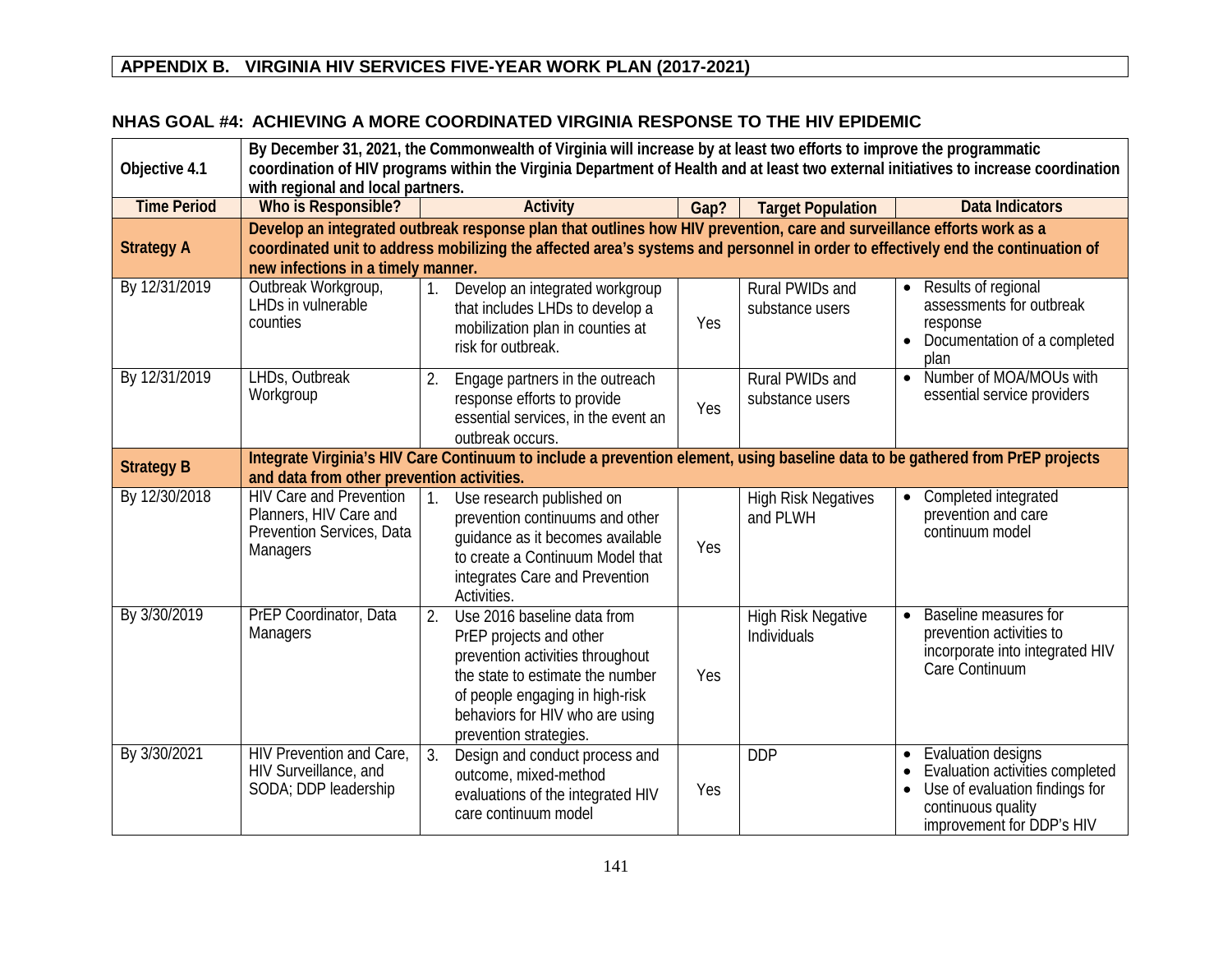|                    | By December 31, 2021, the Commonwealth of Virginia will increase by at least two efforts to improve the programmatic |                                                                                                                                                                                                                                                                                                                                                                                                                                                                                                                                                                                                                                                                                                                                                                                                                             |      |                                        |                                                                                          |  |
|--------------------|----------------------------------------------------------------------------------------------------------------------|-----------------------------------------------------------------------------------------------------------------------------------------------------------------------------------------------------------------------------------------------------------------------------------------------------------------------------------------------------------------------------------------------------------------------------------------------------------------------------------------------------------------------------------------------------------------------------------------------------------------------------------------------------------------------------------------------------------------------------------------------------------------------------------------------------------------------------|------|----------------------------------------|------------------------------------------------------------------------------------------|--|
| Objective 4.1      |                                                                                                                      | coordination of HIV programs within the Virginia Department of Health and at least two external initiatives to increase coordination                                                                                                                                                                                                                                                                                                                                                                                                                                                                                                                                                                                                                                                                                        |      |                                        |                                                                                          |  |
|                    | with regional and local partners.                                                                                    |                                                                                                                                                                                                                                                                                                                                                                                                                                                                                                                                                                                                                                                                                                                                                                                                                             |      |                                        |                                                                                          |  |
| <b>Time Period</b> | Who is Responsible?                                                                                                  | <b>Activity</b>                                                                                                                                                                                                                                                                                                                                                                                                                                                                                                                                                                                                                                                                                                                                                                                                             | Gap? | <b>Target Population</b>               | <b>Data Indicators</b>                                                                   |  |
|                    |                                                                                                                      |                                                                                                                                                                                                                                                                                                                                                                                                                                                                                                                                                                                                                                                                                                                                                                                                                             |      |                                        | services portfolio                                                                       |  |
| Ongoing            | <b>HIV Care and Prevention</b><br>Services Data Managers,<br><b>HIV Surveillance Analyst</b><br>staff,               | Utilizing the VDH-developed<br>$\overline{4}$ .<br>Continuum Model, evaluate on a<br>biannual basis Virginia's HIV<br>prevention activities/programs<br>through assessment of:<br>PrEP utilization,<br>linkage/patient navigation<br>programs for HIV-negative<br>persons with HIV risk<br>behaviors, HIV testing and<br>screenings, and other<br>structural, behavioral,<br>biomedical, or risk reduction<br>interventions; and<br>evaluate HIV care<br>activities/programs focused<br>on linkage, retention in HIV<br>care, and viral suppression,<br>such as outreach and re-<br>engagement efforts (Data to<br>Care; patient navigation<br>programs), access and<br>utilization of medical and<br>support services, adherence<br>support, and ART<br>prescription/treatment for<br>HIV-positive persons in<br>Virginia. | Yes  | <b>High Risk Negatives</b><br>and PLWH | • Process and/or impact<br>evaluation of an integrated<br>prevention and care model      |  |
| <b>Strategy C</b>  |                                                                                                                      | Expand the availability of HIV services within the Commonwealth.                                                                                                                                                                                                                                                                                                                                                                                                                                                                                                                                                                                                                                                                                                                                                            |      |                                        |                                                                                          |  |
| Annually           | <b>HIV Care Services</b>                                                                                             | 1. VDH will submit a waiver of Core<br>Medical Services Requirements for                                                                                                                                                                                                                                                                                                                                                                                                                                                                                                                                                                                                                                                                                                                                                    | Yes  | Ryan White Part B                      | Core Waiver submission<br>$\bullet$<br>Documented support from<br>other Ryan White Parts |  |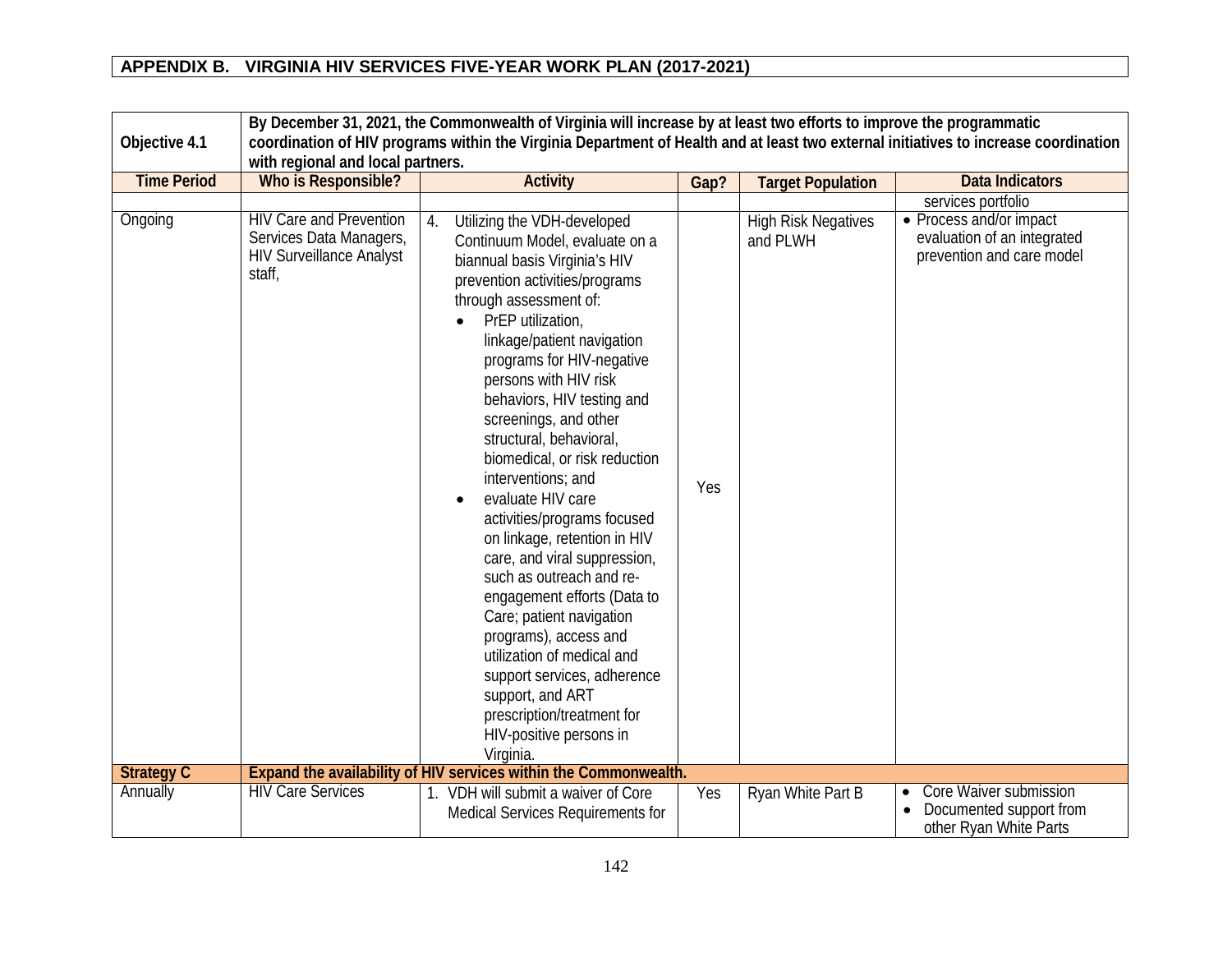| Objective 4.1           | By December 31, 2021, the Commonwealth of Virginia will increase by at least two efforts to improve the programmatic<br>coordination of HIV programs within the Virginia Department of Health and at least two external initiatives to increase coordination<br>with regional and local partners. |                                                                                                                                                                                                                                                                        |           |                                                                                    |                                                                                                                                                                                                                                  |  |  |
|-------------------------|---------------------------------------------------------------------------------------------------------------------------------------------------------------------------------------------------------------------------------------------------------------------------------------------------|------------------------------------------------------------------------------------------------------------------------------------------------------------------------------------------------------------------------------------------------------------------------|-----------|------------------------------------------------------------------------------------|----------------------------------------------------------------------------------------------------------------------------------------------------------------------------------------------------------------------------------|--|--|
| <b>Time Period</b>      | Who is Responsible?                                                                                                                                                                                                                                                                               | <b>Activity</b>                                                                                                                                                                                                                                                        | Gap?      | <b>Target Population</b>                                                           | <b>Data Indicators</b>                                                                                                                                                                                                           |  |  |
|                         |                                                                                                                                                                                                                                                                                                   | Ryan White grantees under part,<br>Bin accordance with guidance<br>issued from HRSA.                                                                                                                                                                                   |           |                                                                                    | stakeholders as needed                                                                                                                                                                                                           |  |  |
| Annually                | <b>HIV Care Services Grants</b><br>Manager                                                                                                                                                                                                                                                        | 2.<br>Diversification of funding for<br>HIV/AIDS services from private<br>sector philanthropy.                                                                                                                                                                         | Yes       | DDP, sub-recipients                                                                | Number of funding<br>$\bullet$<br>opportunities identified<br>Number of grant proposals<br>$\bullet$<br>funded<br>Amount of new funding for HIV<br>services<br>Number of public-private<br>$\bullet$<br>partnerships established |  |  |
| <b>Strategy D</b>       |                                                                                                                                                                                                                                                                                                   | Improve joint planning with the Norfolk Transitional Grant Area (TGA) and the Washington DC Eligible Metropolitan Area (EMA) to<br>improve health outcomes among people living with HIV, including AIDS in the TGA.                                                    |           |                                                                                    |                                                                                                                                                                                                                                  |  |  |
| By 6/30/2017            | CHPG, HIV Care and<br><b>Prevention Planners</b>                                                                                                                                                                                                                                                  | 1. Create a membership slot on<br>CHPG for representatives from the<br><b>TGA and EMS</b>                                                                                                                                                                              | Yes       | PLWH in Norfolk TGA                                                                | Membership roster indicating<br>$\bullet$<br>representation<br>Number of meetings attended<br>$\bullet$<br>by representatives                                                                                                    |  |  |
| By 6/30/2017            | TGA, DDP<br>representatives to<br>planning council                                                                                                                                                                                                                                                | Maintain Part B representation on<br>2.<br>the TGA planning council and add<br>a representative from Prevention.                                                                                                                                                       | <b>No</b> | PLWH and their<br>Partners in the<br>Norfolk TGA                                   | Membership roster indicating<br>$\bullet$<br>representation<br>Number of meetings attended<br>by DDP staff.                                                                                                                      |  |  |
| <b>Strategy E</b>       |                                                                                                                                                                                                                                                                                                   | Establish active collaborative relationships with other governmental partners (e.g., Virginia Department of Behavioral Health and<br>Developmental Services, Office of Minority Health and Health Equity, Virginia Department of Medical Assistance Services, Virginia |           |                                                                                    |                                                                                                                                                                                                                                  |  |  |
|                         |                                                                                                                                                                                                                                                                                                   | Department of Housing and Community Development, etc.).                                                                                                                                                                                                                |           |                                                                                    |                                                                                                                                                                                                                                  |  |  |
| By 12/30/2017           | <b>HIV Care Services, HIV</b><br>Care and Prevention<br><b>Planners</b>                                                                                                                                                                                                                           | 1. Establish active collaborative<br>relationships with the Housing<br>Opportunities for People with AIDS<br>(HOPWA) grantees in Virginia to<br>improve planning for housing-<br>related services                                                                      | Yes       | <b>PLWH</b>                                                                        | <b>HOPWA</b> grantees represented<br>at planning functions, as<br>indicated by attendee lists<br>Number of new housing<br>$\bullet$<br>services established<br>Amount of new funding<br>allocated for housing services           |  |  |
| Ongoing through<br>2021 | <b>HIV Care and Prevention</b><br>Planners                                                                                                                                                                                                                                                        | $\overline{2}$ .<br>Increase representation on CHPG<br>and other DDP workgroups to<br>include other governmental<br>partners with stakeholder interest in                                                                                                              | Yes       | PLWH, HIV- Negative<br>Individuals who<br>engage in high risk<br>behaviors for HIV | Representation on CHPG<br>$\bullet$<br>Number of new services<br>$\bullet$<br>established related to new<br>collaborations                                                                                                       |  |  |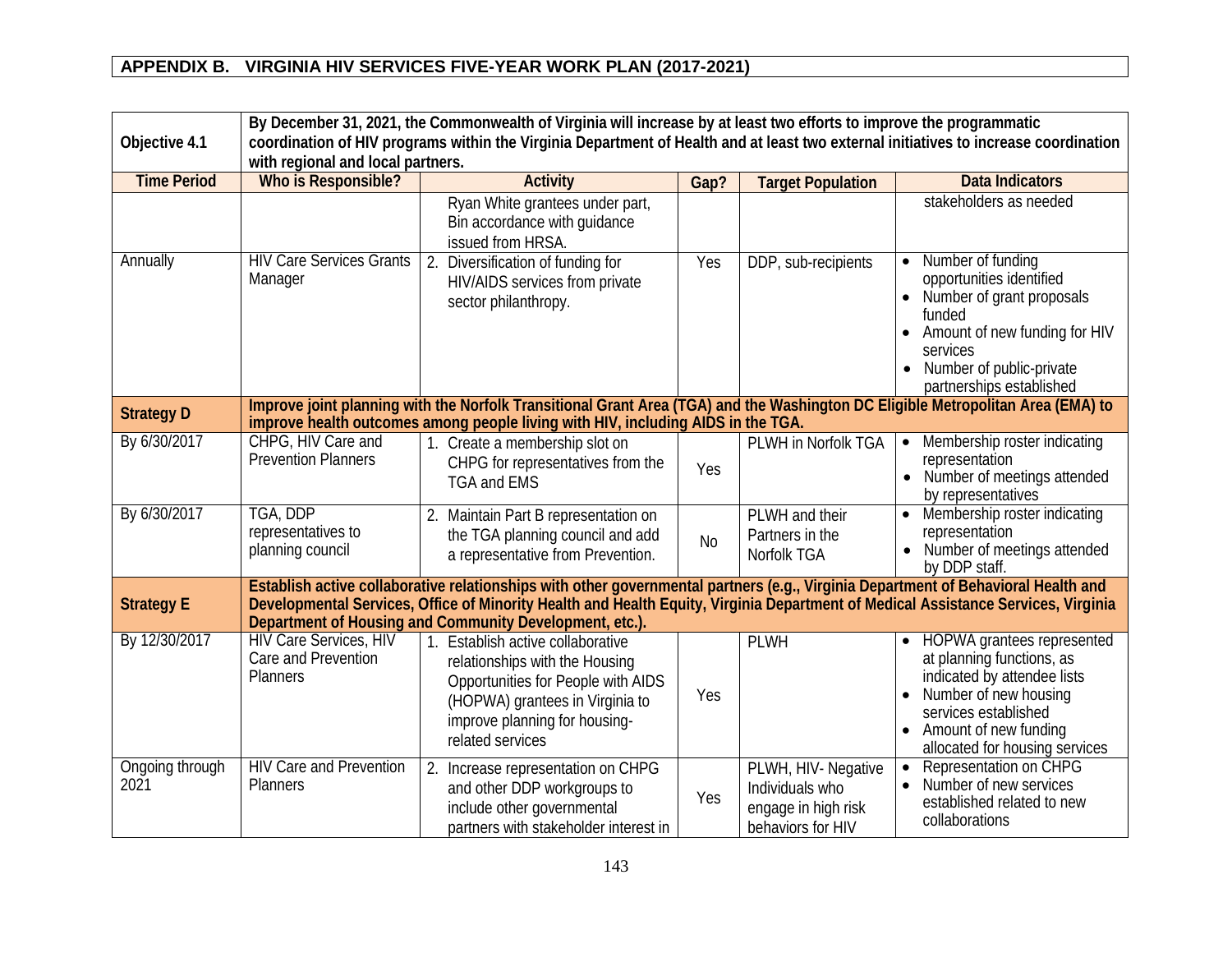| Objective 4.1      | By December 31, 2021, the Commonwealth of Virginia will increase by at least two efforts to improve the programmatic<br>coordination of HIV programs within the Virginia Department of Health and at least two external initiatives to increase coordination<br>with regional and local partners. |                                                                                                                                                                                                                       |      |                                                                                      |                                               |  |  |
|--------------------|---------------------------------------------------------------------------------------------------------------------------------------------------------------------------------------------------------------------------------------------------------------------------------------------------|-----------------------------------------------------------------------------------------------------------------------------------------------------------------------------------------------------------------------|------|--------------------------------------------------------------------------------------|-----------------------------------------------|--|--|
| <b>Time Period</b> | <b>Who is Responsible?</b>                                                                                                                                                                                                                                                                        | Activity                                                                                                                                                                                                              | Gap? | <b>Target Population</b>                                                             | <b>Data Indicators</b>                        |  |  |
|                    |                                                                                                                                                                                                                                                                                                   | comprehensive HIV services.                                                                                                                                                                                           |      | exposure                                                                             |                                               |  |  |
| By 11/30/2016      | HIV Care, Prevention and<br>Surveillance, DDP<br>Managers and<br>Leadership, DMAS                                                                                                                                                                                                                 | Develop an HIV affinity group,<br>which will identify a project that<br>supports improved HIV-related<br>outcomes among Medicaid and<br>CHIP enrollees; and builds stronger<br>relationships between DMAS and<br>VDH. | Yes  | Medicaid and CHIP<br>enrollees                                                       | Outcomes of meetings<br>Project indicators    |  |  |
| By 7/1/17          | <b>HIV Care and Prevention</b><br><b>Directors</b>                                                                                                                                                                                                                                                | Establish quarterly review of<br>service contractor providing both<br>HIV prevention and care services                                                                                                                |      | Sub-recipients, HIV<br>Prevention<br>Specialists, HIV<br>Services Coordinator        | • Agendas, meeting outcomes                   |  |  |
| 1/1/18             | <b>HIV Care and Prevention</b><br><b>Directors</b>                                                                                                                                                                                                                                                | Issue joint contracts covering the<br>5.<br>continuum of HIV prevention and<br>care                                                                                                                                   |      | Sub-recipients, HIV<br><b>Prevention</b><br>Specialists, HIV<br>Services Coordinator | Contracts, progress reports<br>and evaluation |  |  |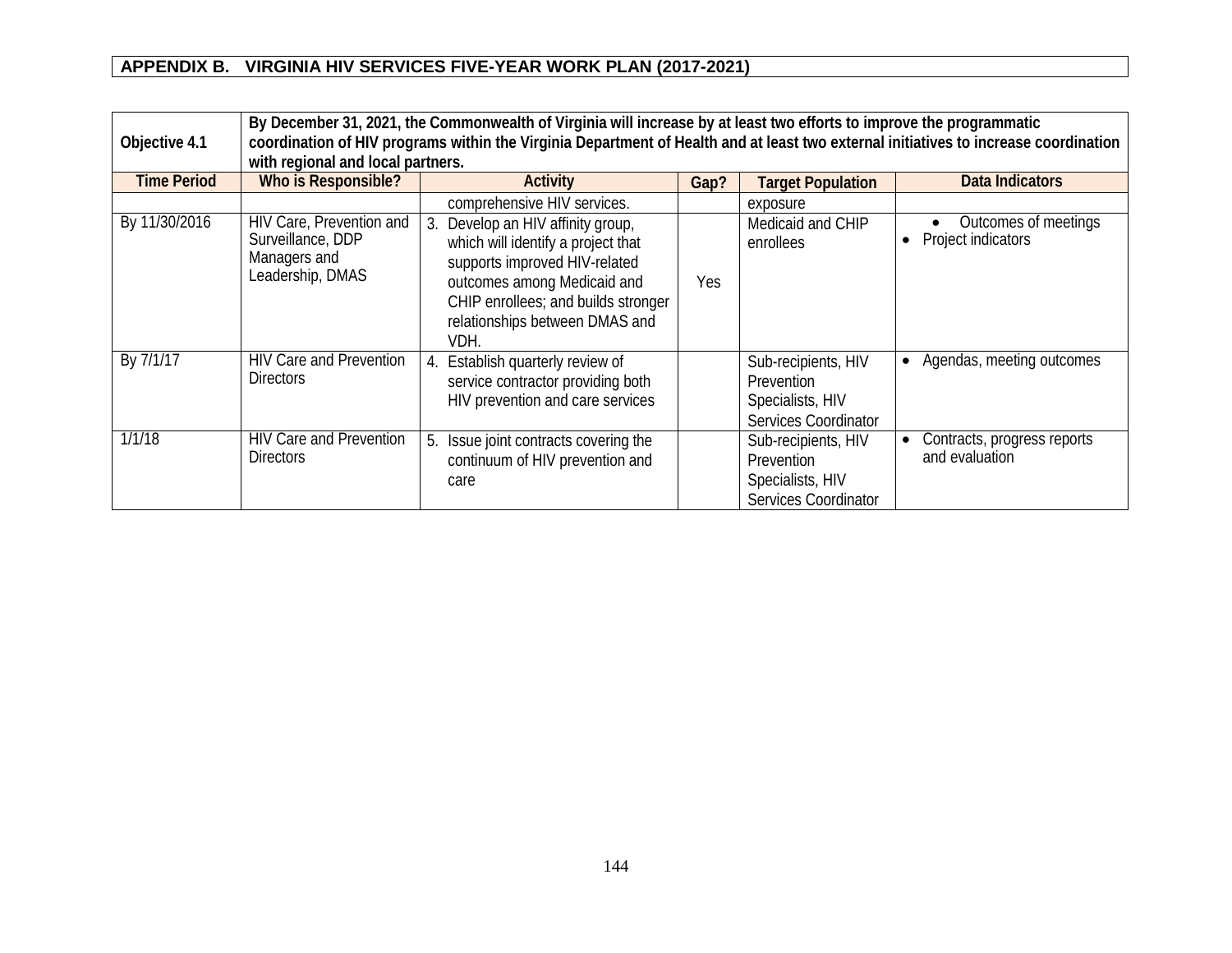| Objective 4.2      | By December 31, 2021, VDH will increase the timeliness, completeness, and accuracy of data on persons living with and at-risk for<br>HIV in the Commonwealth. |                                                                                                                                                                                                             |      |                                                            |                                                                                                                                                                 |  |
|--------------------|---------------------------------------------------------------------------------------------------------------------------------------------------------------|-------------------------------------------------------------------------------------------------------------------------------------------------------------------------------------------------------------|------|------------------------------------------------------------|-----------------------------------------------------------------------------------------------------------------------------------------------------------------|--|
| <b>Time Period</b> | Who is Responsible?                                                                                                                                           | <b>Activity</b>                                                                                                                                                                                             | Gap? | <b>Target Population</b>                                   | <b>Data Indicators</b>                                                                                                                                          |  |
| <b>Strategy A</b>  |                                                                                                                                                               | Continue to improve data quality, collection, and reporting to support HIV planning and evaluation activities within Virginia.                                                                              |      |                                                            |                                                                                                                                                                 |  |
| By 12/31/2021      | <b>HIV Surveillance</b>                                                                                                                                       | VDH will innovate current<br>procedures for importing data<br>obtained from data to care efforts,<br>people searches, and other<br>methods to update and enhance<br>HIV Surveillance data.                  | Yes  | <b>PLWH</b>                                                | Utilization of implemented<br>$\bullet$<br>procedures                                                                                                           |  |
| By 12/31/2021      | <b>HIV Surveillance, HIV</b><br>Care and Prevention<br>Services,                                                                                              | Utilize enhanced HIV Surveillance<br>2.<br>data to improve Data-to-Care and<br><b>Patient Navigation Protocols</b>                                                                                          | Yes  | Data to Care<br>Coordinators, Patient<br>Navigators, PLWH  | Revised Data to Care<br><b>Protocols</b><br><b>Revised Patient Navigation</b><br>Protocols                                                                      |  |
| By 6/30/18         | HIV Surveillance, HIV<br>Care and Prevention<br>Services, Norfolk TGA                                                                                         | Improve data collection from and<br>3.<br>sharing data with the Norfolk TGA                                                                                                                                 | No   | Providers in Norfolk<br>TGA, Members of the<br>Norfolk TGA | <b>HIV Care Continuum data</b><br>$\bullet$<br>from providers in Norfolk TGA<br>Quarterly meetings between<br>$\bullet$<br>DDP staff and Norfolk TGA<br>members |  |
| <b>Strategy B</b>  |                                                                                                                                                               | Improve the accuracy and completeness of HIV surveillance data.                                                                                                                                             |      |                                                            |                                                                                                                                                                 |  |
| By 06/30/2018      | <b>HIV Surveillance</b>                                                                                                                                       | VDH will add income and<br>insurance status collection to<br>routine HIV Surveillance activities.                                                                                                           | Yes  | <b>PLWH</b>                                                | Income and Insurance status<br>data available                                                                                                                   |  |
| By 12/31/2018      | HIV Surveillance,<br>Georgetown University                                                                                                                    | 2.<br>VDH will have a formal contract<br>with Georgetown University for the<br>Black Box project for cross-<br>jurisdictional data sharing with at<br>least 4 other jurisdictions, other<br>than MD and DC. | Yes  | <b>PLWH</b>                                                | MOA established<br>$\bullet$                                                                                                                                    |  |
| By 12/31/2021      | <b>HIV Surveillance</b>                                                                                                                                       | 3.<br>Increase the completeness of<br>current gender reporting for PLWH<br>in the commonwealth from 67% to<br>90%.                                                                                          | Yes  | <b>PLWH</b>                                                | Completeness of data<br>$\bullet$                                                                                                                               |  |